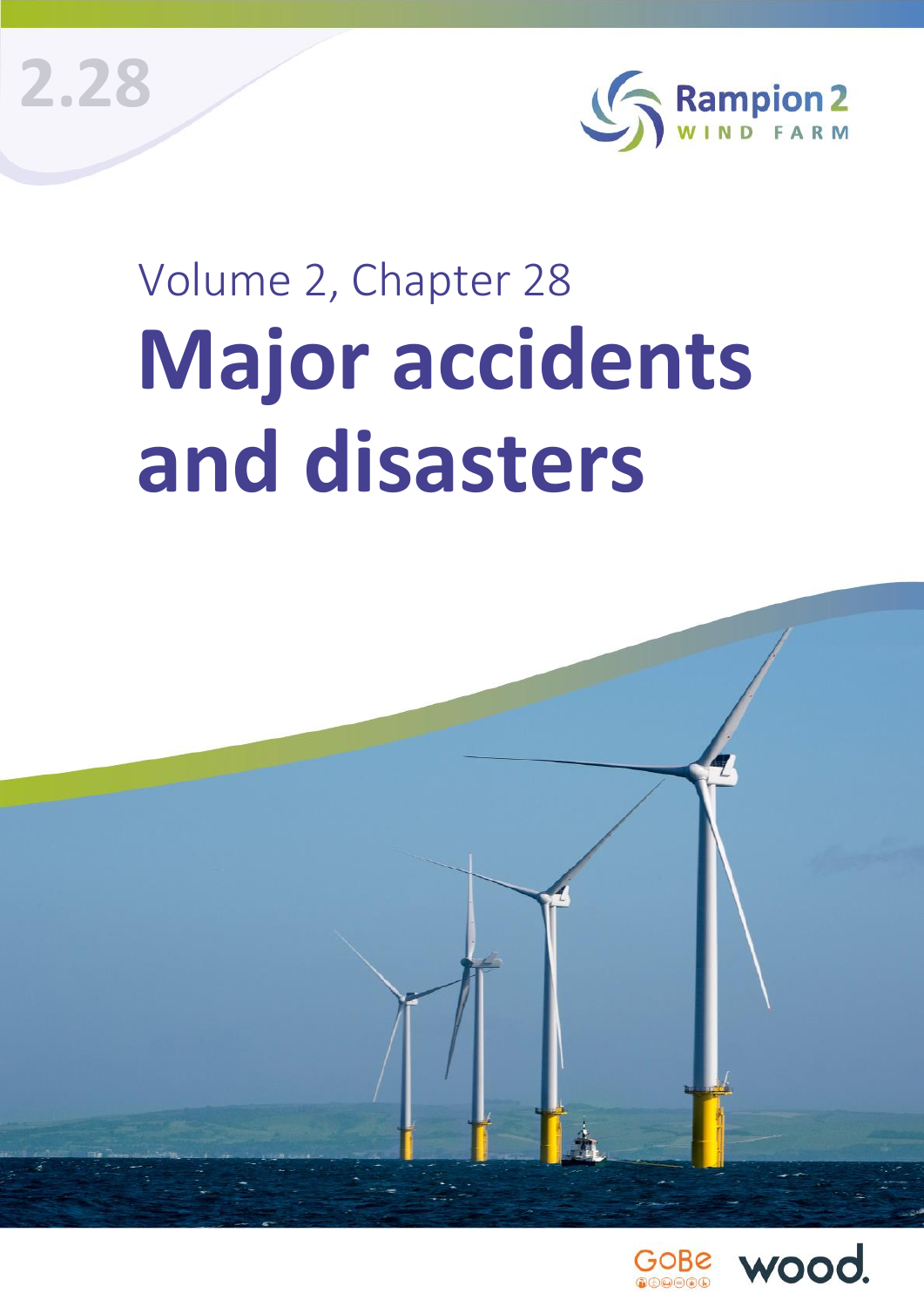# **Contents**

| 28.            | <b>Major accidents and disasters</b>                                                                                                                                                            | 3                                        |
|----------------|-------------------------------------------------------------------------------------------------------------------------------------------------------------------------------------------------|------------------------------------------|
| 28.1           | Introduction                                                                                                                                                                                    | 3                                        |
| 28.2           | Relevant legislation, policy and other information and guidance<br>Introduction<br>Legislation and national planning policy<br>Local planning policy<br>Other relevant information and guidance | 5<br>5<br>$\overline{5}$<br>$\bf 8$<br>9 |
| 28.3           | Consultation and engagement<br>Overview<br>Scoping Opinion<br>Informal consultation and further engagement                                                                                      | 10<br>10<br>10<br>12                     |
| 28.4           | Scope of the major accidents and disasters PEIR chapter<br>Overview<br>Spatial scope and study area<br>Temporal scope<br>Major accident criteria<br><b>Potential effects</b>                    | 12<br>12<br>13<br>13<br>14<br>16         |
| 28.5           | Methodology for baseline data gathering<br>Overview<br>Data limitations                                                                                                                         | 17<br>17<br>17                           |
| 28.6           | <b>Baseline conditions</b><br><b>Current baseline</b><br><b>Future baseline</b>                                                                                                                 | 17<br>17<br>18                           |
| 28.7           | Basis for the major accidents and disasters PEIR chapter<br>Maximum design scenario<br>Embedded environmental measures<br>RED approach to managing major accidents and disasters                | 19<br>19<br>20<br>27                     |
| 28.8           | Approach for the major accidents and disasters PEIR chapter                                                                                                                                     | 32                                       |
| 28.9           | Description of effects: Major accidents: The Proposed Development<br>Introduction<br>Offshore major accidents<br>Onshore major accidents                                                        | 33<br>33<br>33<br>36                     |
| 28.10          | Description of effects: major accidents - External                                                                                                                                              | 37                                       |
| 28.11          | Description of effects: Disasters                                                                                                                                                               | 39                                       |
| 28.12          | Further work to be undertaken for ES                                                                                                                                                            | 40                                       |
| 28.13<br>28.14 | Glossary of terms and abbreviations<br>References                                                                                                                                               | 41<br>46                                 |
|                |                                                                                                                                                                                                 |                                          |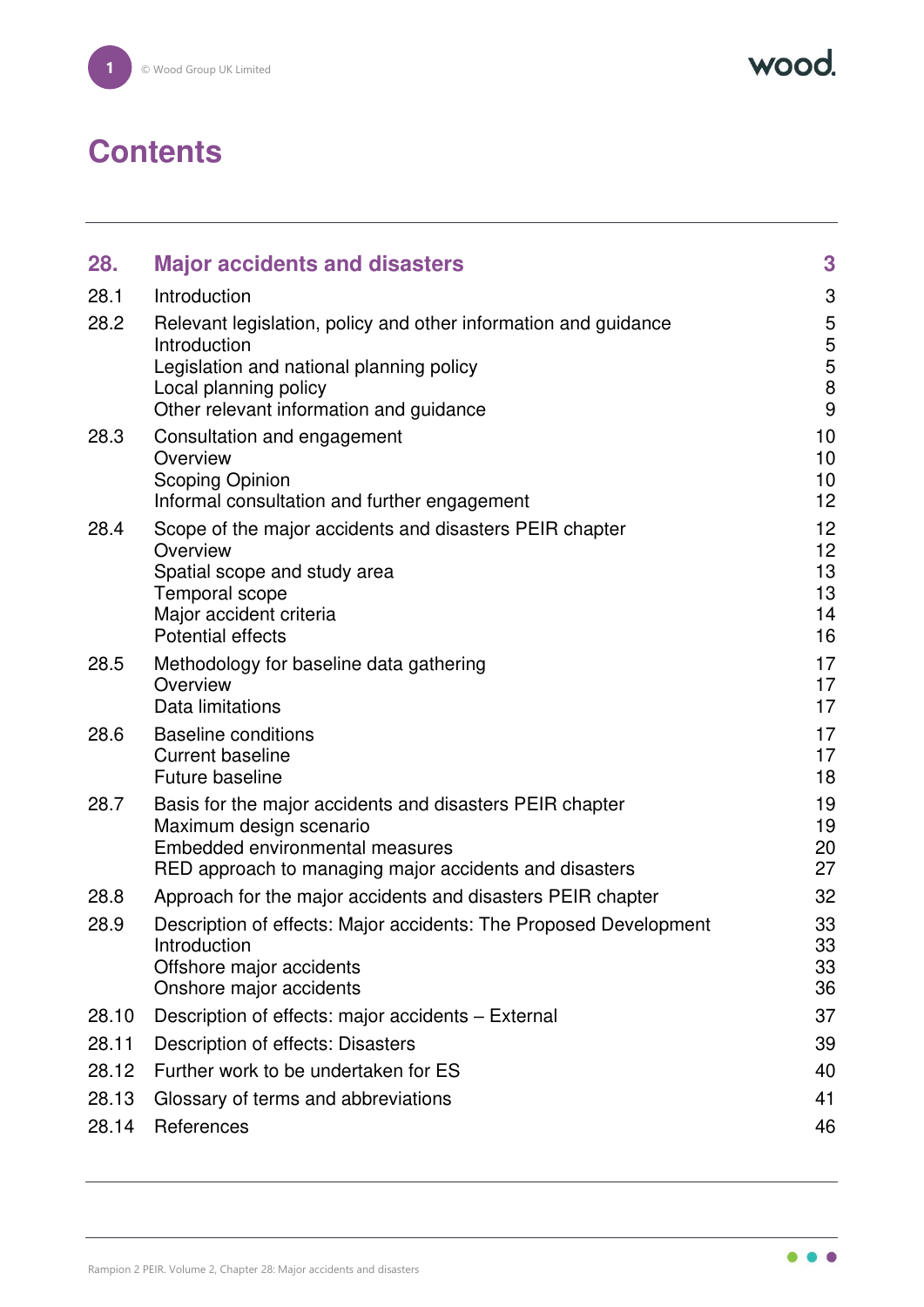

|          | 5                                                                                                                                                                                                                                                                                                                                                                                                                                                                                                                                                                                      |
|----------|----------------------------------------------------------------------------------------------------------------------------------------------------------------------------------------------------------------------------------------------------------------------------------------------------------------------------------------------------------------------------------------------------------------------------------------------------------------------------------------------------------------------------------------------------------------------------------------|
|          | - 7                                                                                                                                                                                                                                                                                                                                                                                                                                                                                                                                                                                    |
|          | 11                                                                                                                                                                                                                                                                                                                                                                                                                                                                                                                                                                                     |
|          |                                                                                                                                                                                                                                                                                                                                                                                                                                                                                                                                                                                        |
|          | 14                                                                                                                                                                                                                                                                                                                                                                                                                                                                                                                                                                                     |
|          |                                                                                                                                                                                                                                                                                                                                                                                                                                                                                                                                                                                        |
| chapter  | 17                                                                                                                                                                                                                                                                                                                                                                                                                                                                                                                                                                                     |
|          |                                                                                                                                                                                                                                                                                                                                                                                                                                                                                                                                                                                        |
| measures | 20                                                                                                                                                                                                                                                                                                                                                                                                                                                                                                                                                                                     |
|          | 41                                                                                                                                                                                                                                                                                                                                                                                                                                                                                                                                                                                     |
|          | Table 28-1 Legislation relevant to major accidents and disasters<br>Table 28-2 National planning policy relevant to major accidents and disasters<br>Table 28-3 PINS scoping opinion responses – major accidents and disasters<br>Table 28-4 Receptors requiring assessment for major accidents and disasters 13<br>Table 28-5 Major accident threshold by receptor type<br>Table 28-6 Data sources used to inform the major accidents and disasters PEIR<br>Table 28-7 Relevant major accidents and disaster embedded environmental<br>Table 28-8 Glossary of terms and abbreviations |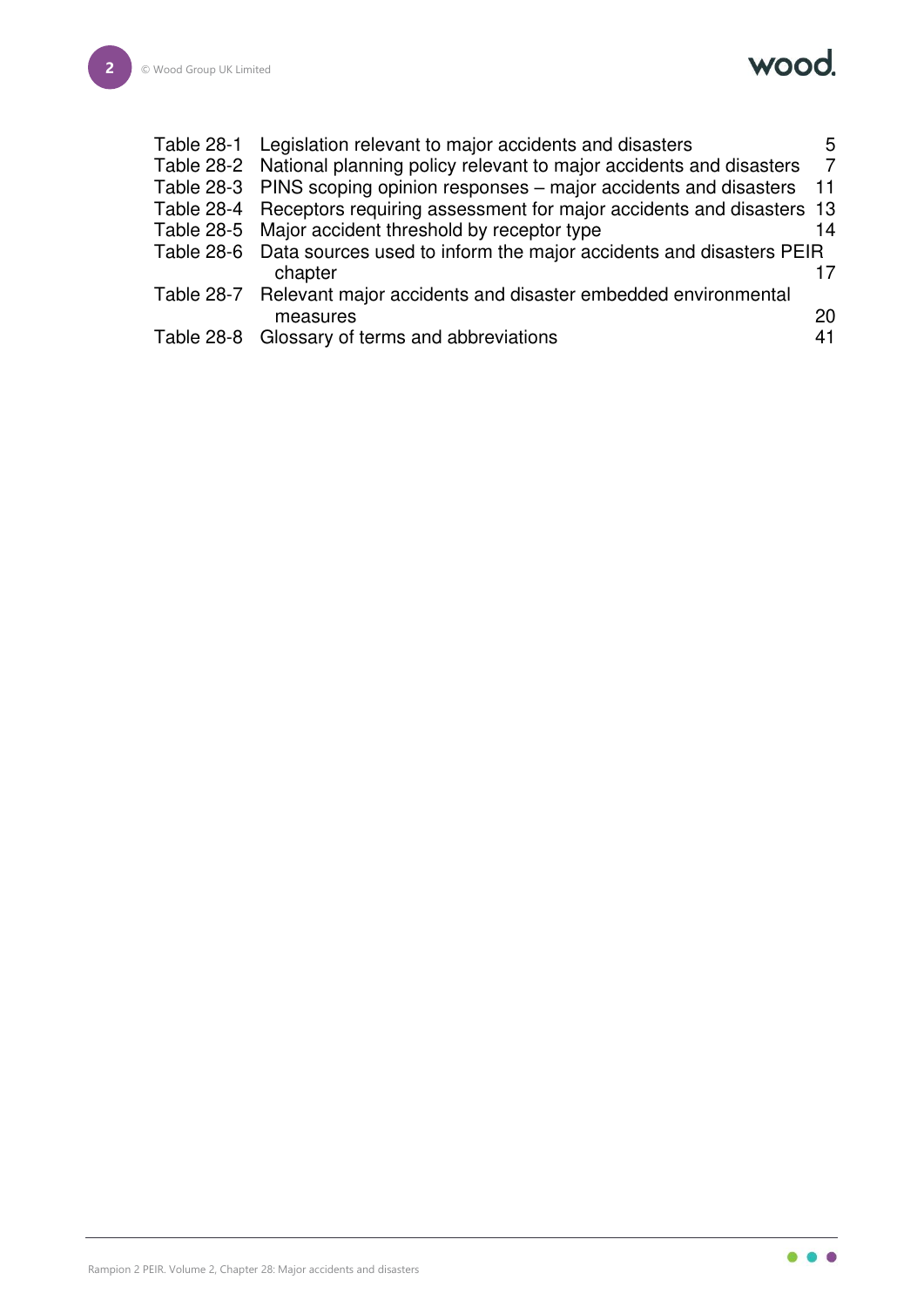# <span id="page-3-0"></span>**28. Major accidents and disasters**

# <span id="page-3-1"></span>**28.1 Introduction**

- 28.1.1 In the Scoping Report (RED, 2020), it was proposed to scope out Major Accidents and Disasters (MA&Ds) from consideration in the Environmental Impact Assessment (EIA). However, in the Scoping Opinion the Planning Inspectorate (PINS) requested that the Environmental Statement (ES) contains a description and, if required, assessment of any likely significant effects of MA&Ds (please refer to **[Table 28-3](#page-11-0)** which sets out relevant comments of the PINS Scoping Opinion).
- 28.1.2 This chapter of the Preliminary Environmental Information Report (PEIR) presents a description of potential major accidents and disasters and the processes and measures which will be implemented to ensure there will be no significant effects arising from major accidents and disasters. It should be read in conjunction with the project description provided in **Chapter 4: The Proposed Development** and the relevant parts of the following chapters:
	- ⚫ **Chapter 13: Shipping and navigation** (due to potential impacts on shipping);
	- ⚫ **Chapter 14: Nature conservation** (due to the identification of conservation sites);
	- ⚫ **Chapter 15: Civil and military aviation** (due to the potential for aviation incidents involving the Proposed Development);
	- ⚫ **Chapter 23: Terrestrial ecology and nature conservation** (due to the identification of ecological receptors);
	- ⚫ **Chapter 24: Transport** (due to consideration of highway safety during all project phases);
	- ⚫ **Chapter 26: Historic environment** (due to identification of sites of historical importance);
	- ⚫ **Chapter 27: Water environment** (due to consideration of flood risk); and
	- ⚫ **Appendix 5.2: Greenhouse gas assessment, Volume 4** (due to potential future hazards that may arise from change in climate).
- 28.1.3 This chapter describes:
	- ⚫ the legislation, planning policy and other documentation that has informed this chapter (**Section [28.2:](#page-5-0) Relevant legislation, planning policy, and information and guidance**);
	- ⚫ the outcome of consultation and engagement that has been undertaken to date, including how matters relating to major accidents and disasters within the Scoping Opinion received in August 2020 have been addressed (**Section [28.3:](#page-10-0) Consultation and engagement**);
	- ⚫ the scope of the major accidents and disasters and PEIR chapter (**Section [28.4:](#page-12-1) Scope of the major accidents and disasters PEIR chapter**);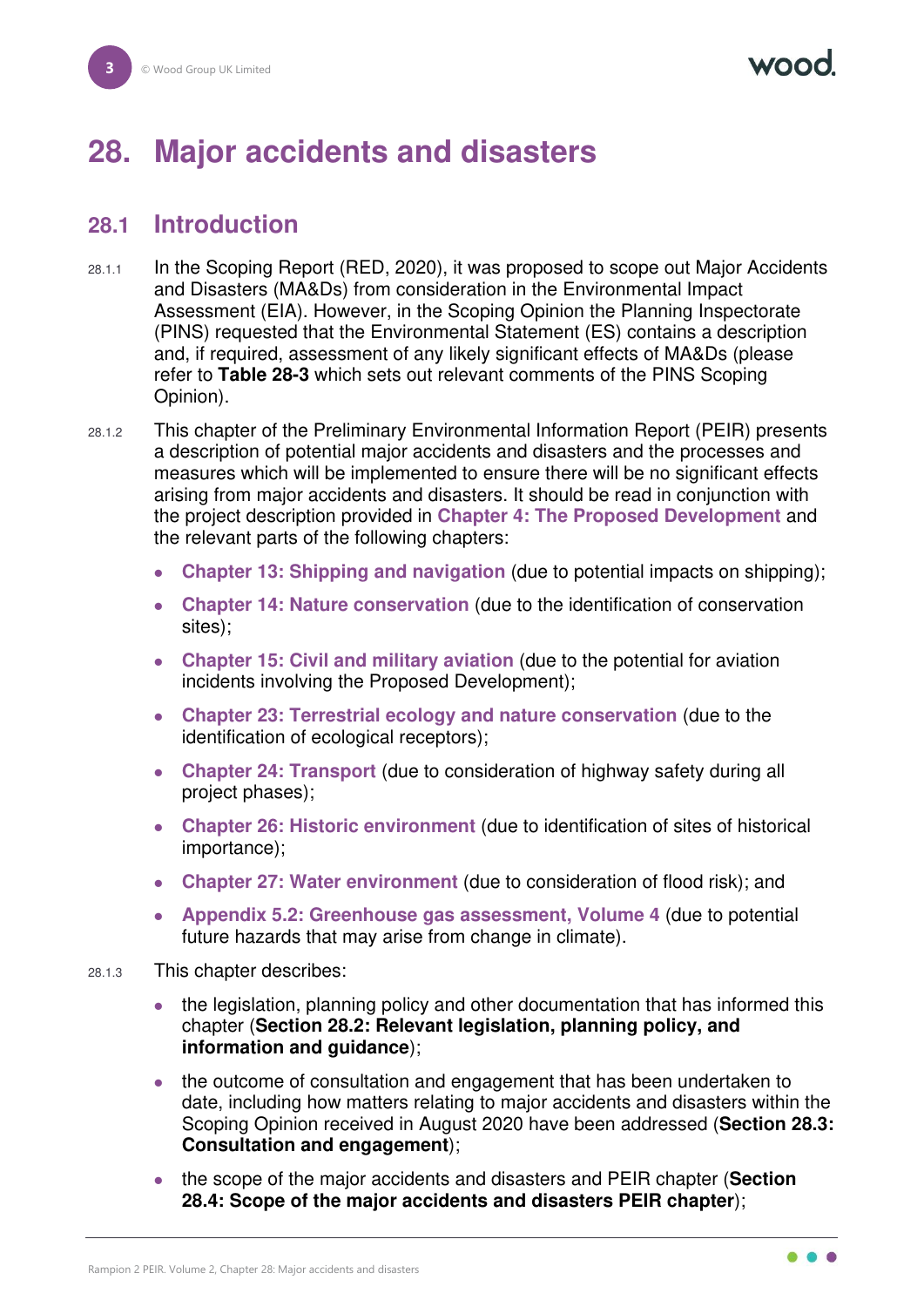- ⚫ the methods used for the baseline data gathering (**Section [28.5:](#page-17-0) Methodology for baseline data gathering**);
- ⚫ the overall baseline (**Section [28.6:](#page-17-3) Baseline conditions**);
- ⚫ embedded environmental measures relevant to major accidents and disasters and the relevant maximum design scenario (**Section [28.7:](#page-19-0) Basis for the major accidents and disasters PEIR chapter**);
- ⚫ the approach used for the PEIR (**Section [28.8:](#page-32-0) Approach for the major accidents and disasters PEIR chapter**);
- ⚫ the major accidents and disasters description of effects (**Section [28.9](#page-33-0) - [28.11:](#page-39-0) Description of effects**);
- ⚫ an outline of further work to be undertaken for the ES (**Section [28.12:](#page-40-0) Further work to be undertaken for ES**);
- ⚫ a glossary of terms and abbreviations is provided in **Section [28.13:](#page-41-0) Glossary of terms and abbreviations**; and
- ⚫ a references list is provided in **Section [28.14:](#page-46-0) References**.
- 28.1.4 In the context of EIA for major accidents and disasters, the following definitions have been applied:
	- a major accident is defined as an unintended event caused by a man-made activity or asset that leads to serious damage to receptors, either immediate or delayed;
	- a disaster is defined as a natural occurrence that leads to serious damage to receptors, either immediate or delayed;
	- serious damage to human populations is harm which would be considered substantial i.e. death(s), multiple serious injuries or a substantial number requiring medical attention; and
	- serious damage to the environment is loss or significant detriment to populations of species or organisms, valued sites (including designated sites), valued cultural heritage sites (with lower thresholds for high-value or protected species or sites), contamination of drinking water supplies, ground or groundwater, or harm to environmental receptors.
- 28.1.5 These definitions are drawn from other UK legislation, regulation and supporting technical guidance for the purpose of assessing major accidents in the UK, such as the Control of Major Accident Hazards (COMAH) Regulations (HSE, 2015) but have been adapted for use in EIA. Further details are provided in **Section [28.2](#page-5-0)**.
- 28.1.6 For the purposes of EIA, the 'effect' of a major accident or disaster is the risk of such an event arising, thus;

"*A risk is the likelihood that a hazard will actually cause its adverse effects, together with a measure of the effect. It is a two-part concept and you have to have both parts to make sense of it.*" (HSE, 2001a).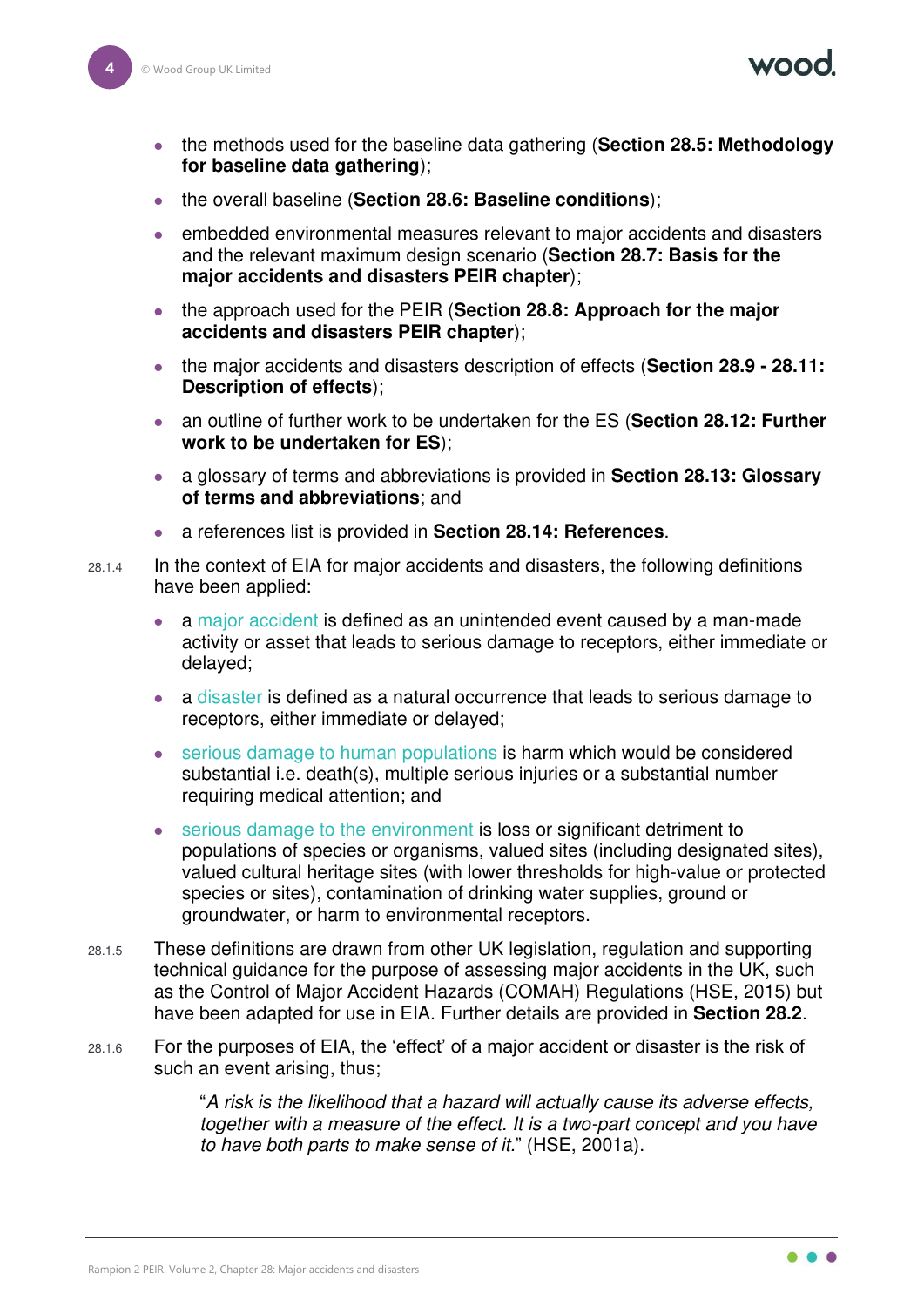28.1.7 A significant effect resulting from a major accident or disaster is therefore the risk of a major accident or natural disaster occurring which would be intolerable, and for which consent should not be given without further risk reduction.

# <span id="page-5-0"></span>**28.2 Relevant legislation, policy and other information and guidance**

#### <span id="page-5-1"></span>**Introduction**

28.2.1 This section identifies the legislation, policy and other documentation that has informed the assessment of effects with respect to major accidents and disasters. Further information on policies relevant to the EIA and their status is provided in **Chapter 2: Policy and legislative context** of this PEIR.

## <span id="page-5-2"></span>**Legislation and national planning policy**

28.2.2 **[Table 28-1](#page-5-3)** lists the legislation relevant to the assessment of the effects on major accidents and disasters receptors.

#### <span id="page-5-3"></span>Table 28-1 Legislation relevant to major accidents and disasters

#### **Legislation description Legislation Relevance to assessment**

#### **Infrastructure Planning (Environmental Impact Assessment) Regulations 2017**

The EIA Regulations 2017 require that the effects of a project, where these are likely to have a significant effect on the environment, are taken into account in the decision-making process for that project. The EIA Regulations 2017 indicate the process and requirements for the provision of adequate environmental information to enable the EIA process. Regulation 5 outlines the requirements of the EIA process.

Regulation 5 (2) outlines receptors that "*The EIA must identify, describe and assess in an appropriate manner, in light of each individual case, the direct and indirect significant effects of the proposed development*" and this includes major accidents and disasters.

Regulation 5 (4) outlines the requirement to "*include, where relevant, the expected significant effects arising from the vulnerability of the proposed development to major accidents or disasters that are relevant to that development*."

This chapter contains a high-level description of the types of potential major accident and disaster which could occur and the processes which ensure there are no significant effects arising from major accidents and disasters.

#### **Health and Safety at Work etc. Act 1974 (HSWA) and regulations made thereunder**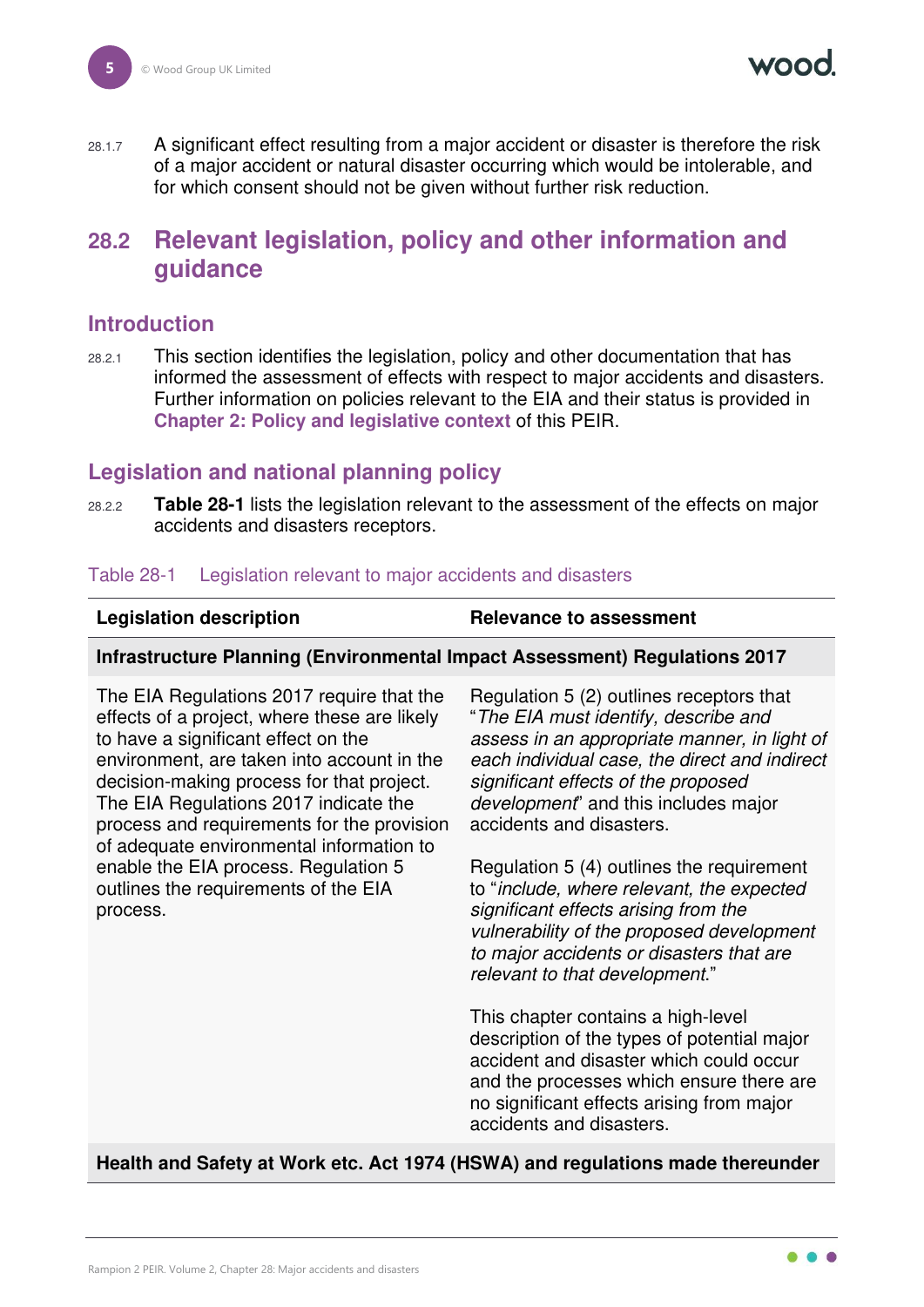The HSWA is the primary legislative instrument covering workplace health and safety in Great Britain. The HSWA establishes various obligations to ensure, so far as is reasonably practicable, that persons are not exposed to risks to their health and safety.

The Health and Safety Executive (HSE), along with local authorities, are responsible for enforcing the Act.

#### Legislation description **Relevance to assessment**

Several regulations made under the Act place general duties on employers to assess risks and to implement controls. The overriding principle is that foreseeable risks to persons shall be reduced so far as is reasonably practicable and that adequate evidence shall be produced to demonstrate that this has been done.

These regulations are applicable to various elements of the Proposed Development.

This chapter will demonstrate that the Proposed Development has suitable processes in place to ensure that their legal duty to reduce as low as reasonably practicable (ALARP) and comply with good practice risk management.

Both the Control of Major Accident Hazard Regulations 2015 and The Major Off-Site Emergency Plan (Management of Waste from Extractive Industries) (England and Wales) Regulations 2009 are made under HSWA. While neither set of regulations applies to the Proposed Development, any external sites which do will be considered within this chapter.

This also applies to other regulations such as The Major Accident Control Regulations (enacted through DSA03.OME Part 4 aka JSP 498), The Planning (Hazardous Substances) Regulation 2015, The Explosives Regulation 2015, and the Pipelines Safety Regulations 1996.

#### **Construction (Design and Management) (CDM) 2015 Regulations**

The CDM Regulations place specific duties on clients, designers and contractors, so that health and safety is considered throughout the life of a construction project from its inception to its subsequent final demolition and removal.

They include the requirement to appoint a Principal Designer and Principal Contractor The CDM Regulations expand upon the requirements of the HSWA to apply specific requirements for construction projects.

The measures explained in this chapter demonstrate how the Proposed Development will achieve the requirements and intention of the CDM Regulations,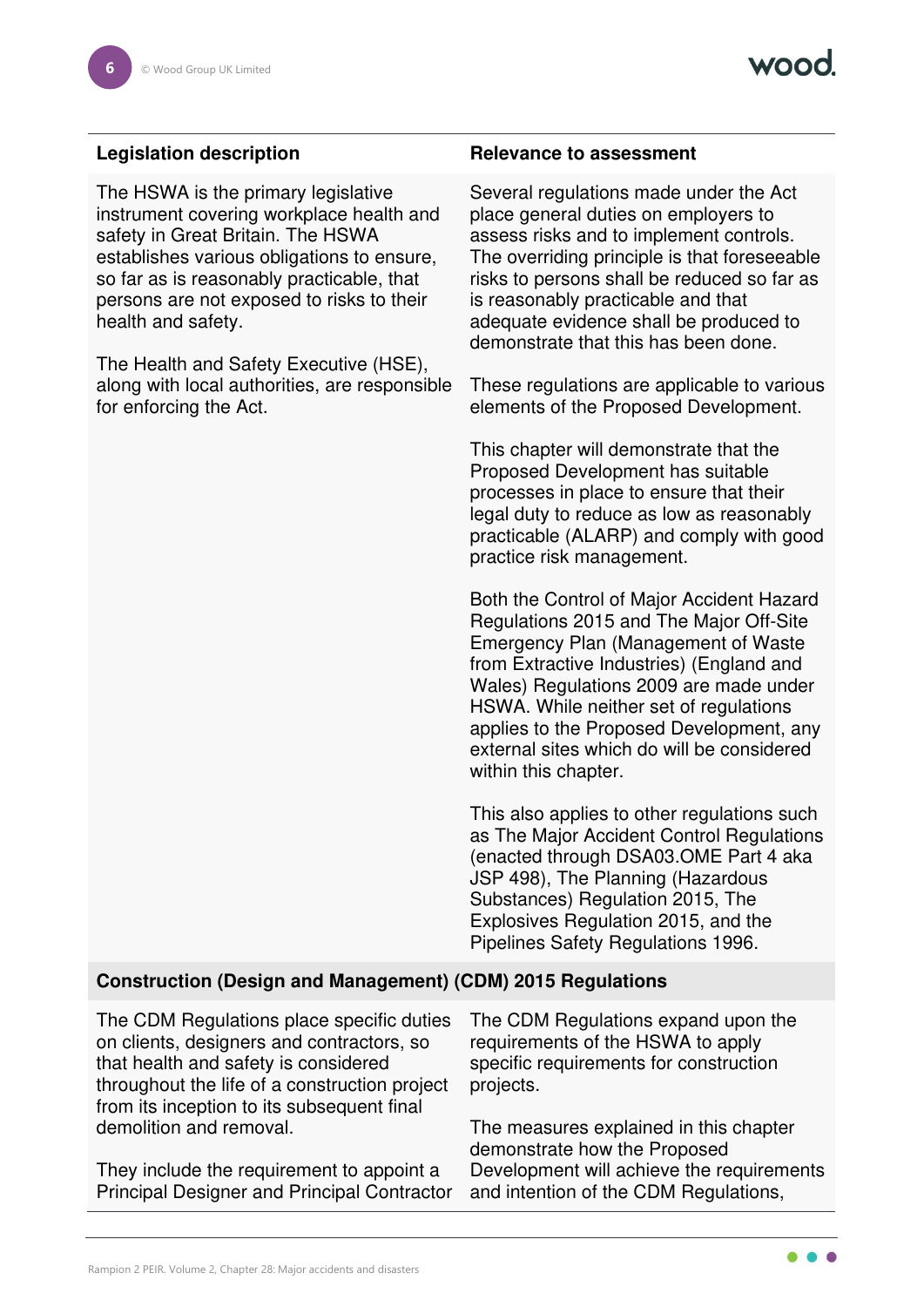wood.

| <b>Legislation description</b>                                                                                                                                                                                                                                                                                                                                      | <b>Relevance to assessment</b>                             |
|---------------------------------------------------------------------------------------------------------------------------------------------------------------------------------------------------------------------------------------------------------------------------------------------------------------------------------------------------------------------|------------------------------------------------------------|
| to co-ordinate health and safety aspects<br>during construction.                                                                                                                                                                                                                                                                                                    | which include management of construction<br>risk to ALARP. |
| Under the CDM Regulations, designers<br>must avoid foreseeable risks so far as<br>reasonably practicable by: eliminating<br>hazards from the construction, cleaning,<br>maintenance, and proposed use and<br>demolition of a structure; reducing risks<br>from any remaining hazard; and giving<br>collective safety measures priority over<br>individual measures. |                                                            |

### 28.2.3 **[Table 28-2](#page-7-0)** lists the national planning policy relevant to the assessment of the effects on major accidents and disasters receptors.

#### <span id="page-7-0"></span>Table 28-2 National planning policy relevant to major accidents and disasters

| <b>Policy description</b>                                                                                                | <b>Relevance to assessment</b>                                                                                                                                                                                                                                                                                                                                    |  |
|--------------------------------------------------------------------------------------------------------------------------|-------------------------------------------------------------------------------------------------------------------------------------------------------------------------------------------------------------------------------------------------------------------------------------------------------------------------------------------------------------------|--|
| <b>Overarching National Policy Statement (NPS) for Energy (NPS EN-1)</b>                                                 |                                                                                                                                                                                                                                                                                                                                                                   |  |
| Overarching NPS for Energy (NPS EN-1)<br>sets out the Government's policy for<br>delivering major energy infrastructure. | Rampion 2 falls under NPS EN-1 and<br>relevance to the assessment is addressed<br>below.                                                                                                                                                                                                                                                                          |  |
|                                                                                                                          | Part 4.11 outline the safety that the<br>"HSE is responsible for enforcing a range<br>of occupational health and safety<br>legislation some of which is relevant to the<br>construction, operation and<br>decommissioning of energy infrastructure.<br>Applicants should consult with the Health<br>and Safety Executive (HSE) on matters<br>relating to safety". |  |
|                                                                                                                          | A description of the consultation which has<br>taken place and is further proposed is<br>described in Section 28.3.                                                                                                                                                                                                                                               |  |
|                                                                                                                          | <b>Section 28.7</b> describes the measures by<br>which Rampion Extension Development<br>(RED) will ensure compliance with all<br>matters relating to major accidents and<br>disasters, many of which are covered by<br>the occupational health and safety<br>legislation enforced by HSE.                                                                         |  |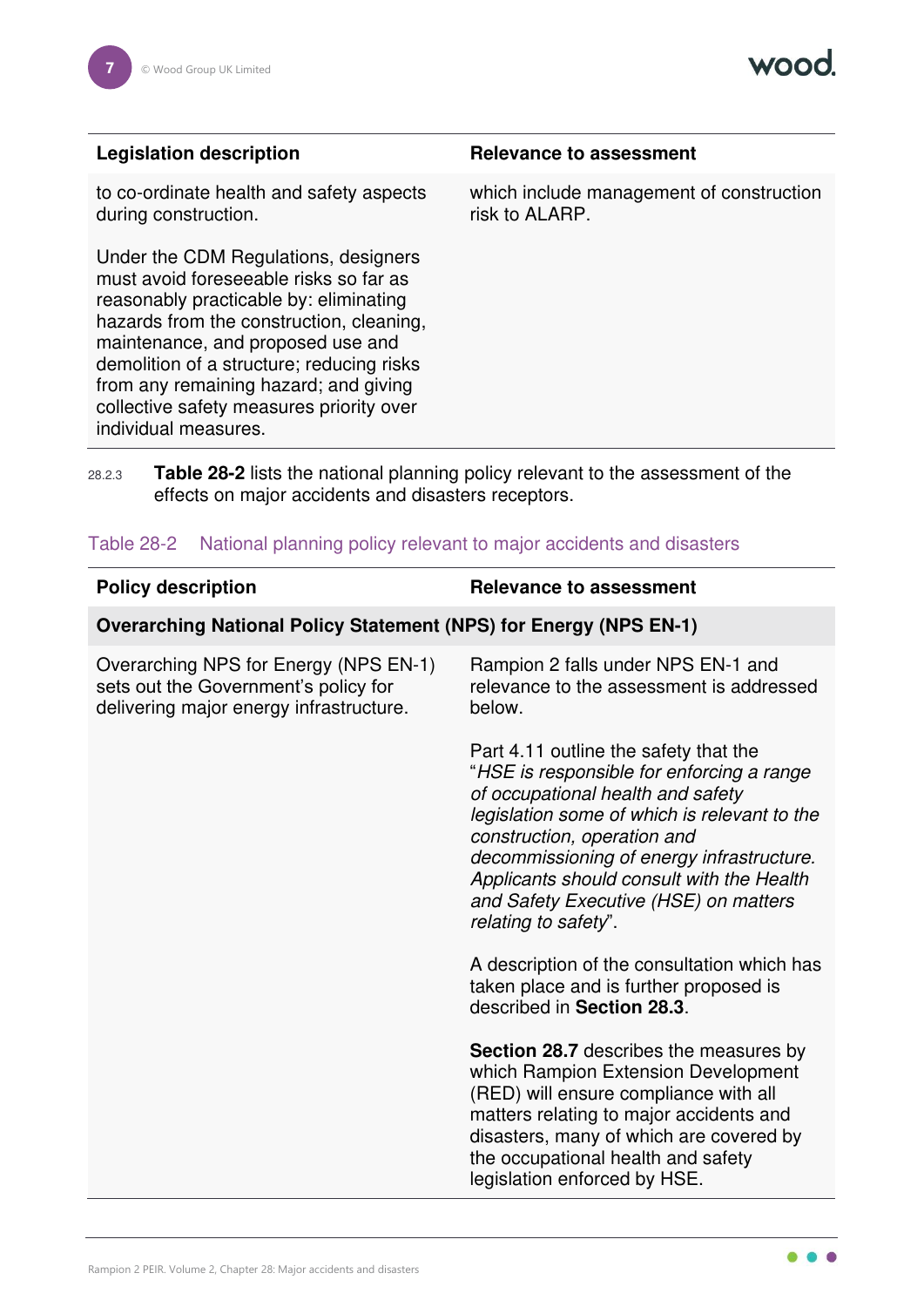#### **Policy description Example 3 A Relevance to assessment**

As the inclusion of major accidents and disasters in the EIA occurred after the issue of this NPS there are no specific policy tests for major accidents. The NPS does have generic relevant requirements for 'Good Design'.

#### **NPS for Renewable Energy (NPS EN-3)**

NPS EN-3 for Renewable Energy sets out guidance and requirements for nationally significant energy infrastructure projects.

As the inclusion of major accidents and disasters in the EIA occurred after the issue of this NPS there are no specific policy tests for major accidents. The NPS does however refer to the 'Good Design' requirements of NPS EN-1.

#### **NPS for Electricity Networks Infrastructure (NPS EN-5)**

NPS EN-5 for Electricity Networks Infrastructure sets out the primary basis for decisions taken by the Secretary of State (SoS) on applications for electricity networks infrastructure. It states that subsea and underground cables, along with associated infrastructure may be subject to the Planning Act 2008 for which consent is sought through an application for a Development Consent Order (DCO) along with the main nationally significant infrastructure project (NSIP) infrastructure, such as a generating station.

As the inclusion of major accidents and disasters in the EIA occurred after the issue of this NPS, there are no specific policy tests for major accidents The NPS does however refer to the 'Good Design' requirements of NPS EN-1.

#### **South Inshore and South Offshore Marine Plan (Department for Environment, Food and Rural Affairs (DEFRA), 2018)**

The South Inshore and South Offshore Marine Plan safeguards the marine environment. This plan covers from Folkestone in Kent to the River Dart in Devon.

The marine plan for the area does not include any specific policy tests for major accidents and disasters, however, there are general commitments to minimise the harm to marine receptors.

# <span id="page-8-0"></span>**Local planning policy**

28.2.4 There are no relevant local planning policies for major accidents and disasters.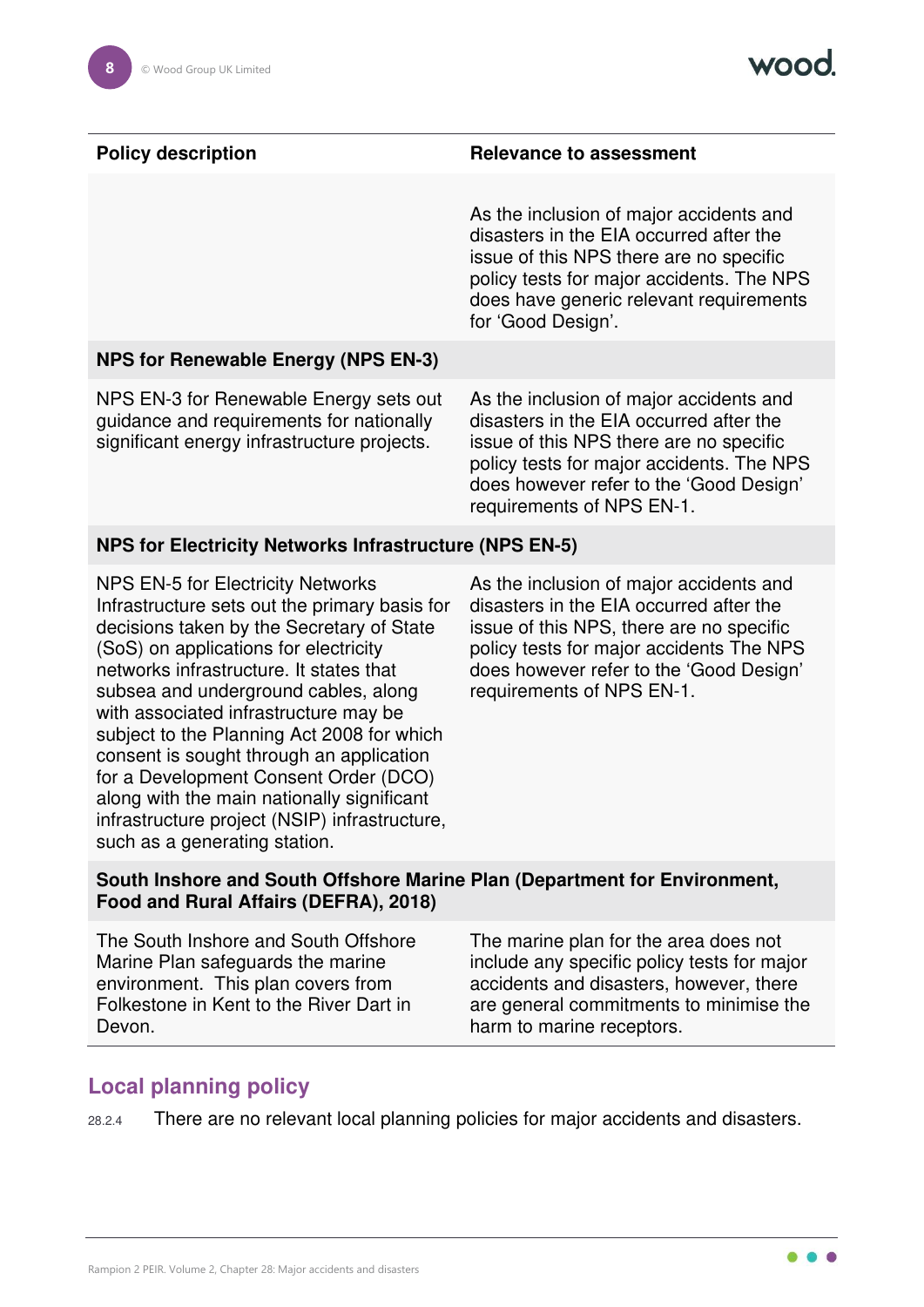## <span id="page-9-0"></span>**Other relevant information and guidance**

- 28.2.5 A summary of other information and guidance relevant to the assessment undertaken for major accidents and disasters is provided here:
	- ⚫ *Environmental Impact Assessment of Projects, Guidance on the Preparation of the Environmental Impact Assessment Report* (European Commission, 2017) – Guidance on how to develop a good quality environmental impact report to ensure appropriate information is available for decision making purposes. Section 1.3.3 of the document relates to the impacts of major accidents and disasters and outlines key considerations including the use of risk-based significance criteria.
	- ⚫ *Guidelines for Environmental Risk Assessment and Management Green Leaves III* (Department for Environment, Fisheries and Rural Affairs [Defra], 2011). The guidance has been used to inform the development of the assessment methodology. In particular, the source-pathway-receptor model has been adopted.
	- ⚫ *Environmental Risk Tolerability for COMAH establishments* (Chemical and Downstream Oil Industries Forum [CDOIF], 2016). This guidance, on the assessment of harm and tolerability of major accidents to the environment, has been established in relation to COMAH sites. The guidance informs the thresholds of a major accident for environmental receptors (building on the Department for Environment Transport and the Regions (DETR) guidance listed below).
	- ⚫ *Chapter 4 Local responder risk assessment duty, Revision to Emergency Preparedness* (Cabinet Office, 2012). The guidance sets out requirements for risk assessment of emergencies (which include major accidents and disasters) by Local Resilience Forums (LRFs). It has been used to inform the harm criteria for human receptors.
	- ⚫ *Guidance on the Interpretation of Major Accidents to the Environment for the purposes of COMAH Regulations* (DETR, 1999). The guidance informs the thresholds of a major accident for environmental receptors.
	- ⚫ Planning Inspectorate's *Advice Note 11 Annex G – The Health and Safety Executive* (Planning Inspectorate, 2017). The Advice Note describes role of the HSE in Land Use Planning and Nationally Significant Infrastructure Projects in relation to major accident and disasters. Specifically, the Advice Note refers to requirements of the Land Use Planning process and Control of Major Accident Hazards (COMAH), as well as stating that HSE will not generally review risk assessments undertaken the support HSWA.
	- ⚫ *Reducing Risks Protecting People* (R2P2) (HSE, 2001b). The guidance describes the basis and criteria on which the HSE's decision making process is based. The tolerability criteria for risk to people set out in R2P2, including the aversion for large numbers of casualties resulting from single incidents, have been used to derive the qualitative criteria for assessing the significance of effects on people arising from major accidents and disasters.
	- ⚫ *Major Accidents and Disasters in EIA: A* Primer (Institute of Environmental Management and Assessment, 2020). This guidance provides several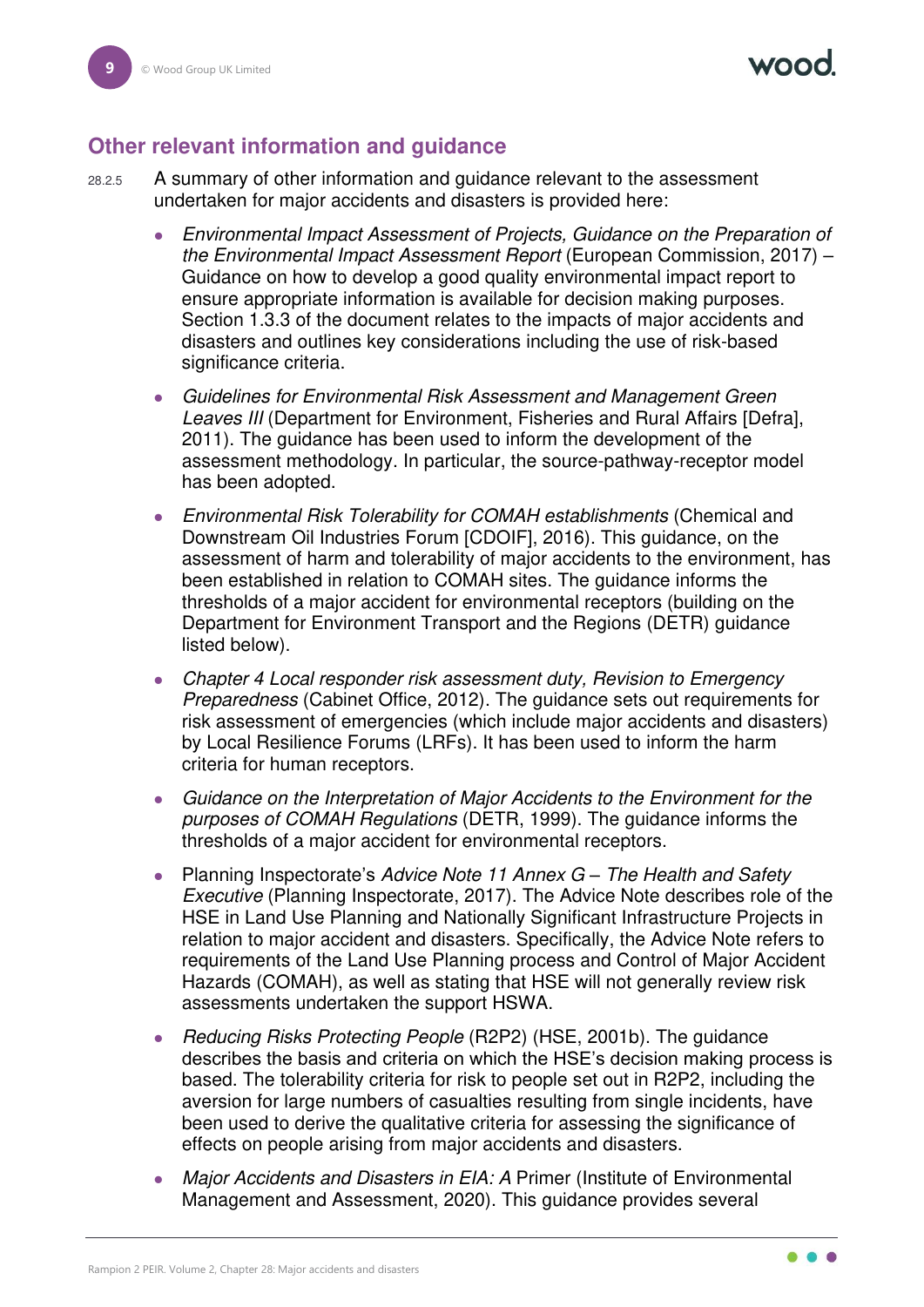approaches which are considered to represent good practice in MA&D assessment. It provides example definitions and considerations which are broadly aligned to those used in this chapter.

# <span id="page-10-0"></span>**28.3 Consultation and engagement**

#### <span id="page-10-1"></span>**Overview**

28.3.1 This section describes the outcome of, and response to, the Scoping Opinion in relation to major accidents and disasters.

# <span id="page-10-2"></span>**Scoping Opinion**

- 28.3.2 RED submitted a Scoping Report (RED, 2020) and request for a Scoping Opinion to the SoS (administered by PINS) on 2 July 2020. A Scoping Opinion was received on 11 August 2020 (Planning Inspectorate, 2020a). The Scoping Report set out to scope out the major accidents and disasters assessment. **[Table 28-3](#page-11-0)** sets out the comments received in the PINS Scoping Opinion and how these have been addressed in this PEIR. A full list of the PINS Scoping Opinion comments and responses is provided in **Appendix 5.1: Response to the Scoping Opinion, Volume 4**. Regard has also been given to other stakeholder comments that were received in relation to the Scoping Report.
- 28.3.3 It is worth noting that only three stakeholders commented specifically on major accidents and disasters, and none of them explicitly objected to the scoping out of major accidents and disasters:
	- ⚫ West Sussex County Council (WSCC) stated that major accidents and disasters did not require a standalone assessment chapter.
	- Public Health England (PHE) stated that they expected the potential hazards and the risk management measures to be included within the ES. These items are given consideration in **Section [28.9](#page-33-0)** to **[28.11](#page-39-0)** and **Section [28.7](#page-19-0)**. PHE also stated that the COMAH Regulations (HSE, 2015) and Major Accident Off-Site Emergency Plan (Management of Waste from Extractive Industries) (England and Wales) Regulations (2009) should be considered within the ES. These legislations are discussed in **Section [28.6](#page-17-3)**, although it should be noted that no part of the Proposed Development will be subject to these legislations.
	- The HSE provided information related to three Major Accident Hazard sites and pipelines but provided limited further comment. The HSE response in the Scoping Opinion (Planning Inspectorate, 2020) relates to the larger area encompassed by Scoping Boundary<sup>1</sup> upon which the Scoping Report (RED, 2020) is based and therefore coverage is for a larger area than that covered by

<sup>&</sup>lt;sup>1</sup> The Scoping Boundary is illustrated in Figure 1.1 of the Scoping Report (RED, 2020) and the onshore part of the Scoping Boundary was approximately 2km wide along the cable corridor including a 1km buffer either side of the previous indicative potential cable centreline. It was also approximately 5.7km wide in the area being considered for the onshore substation.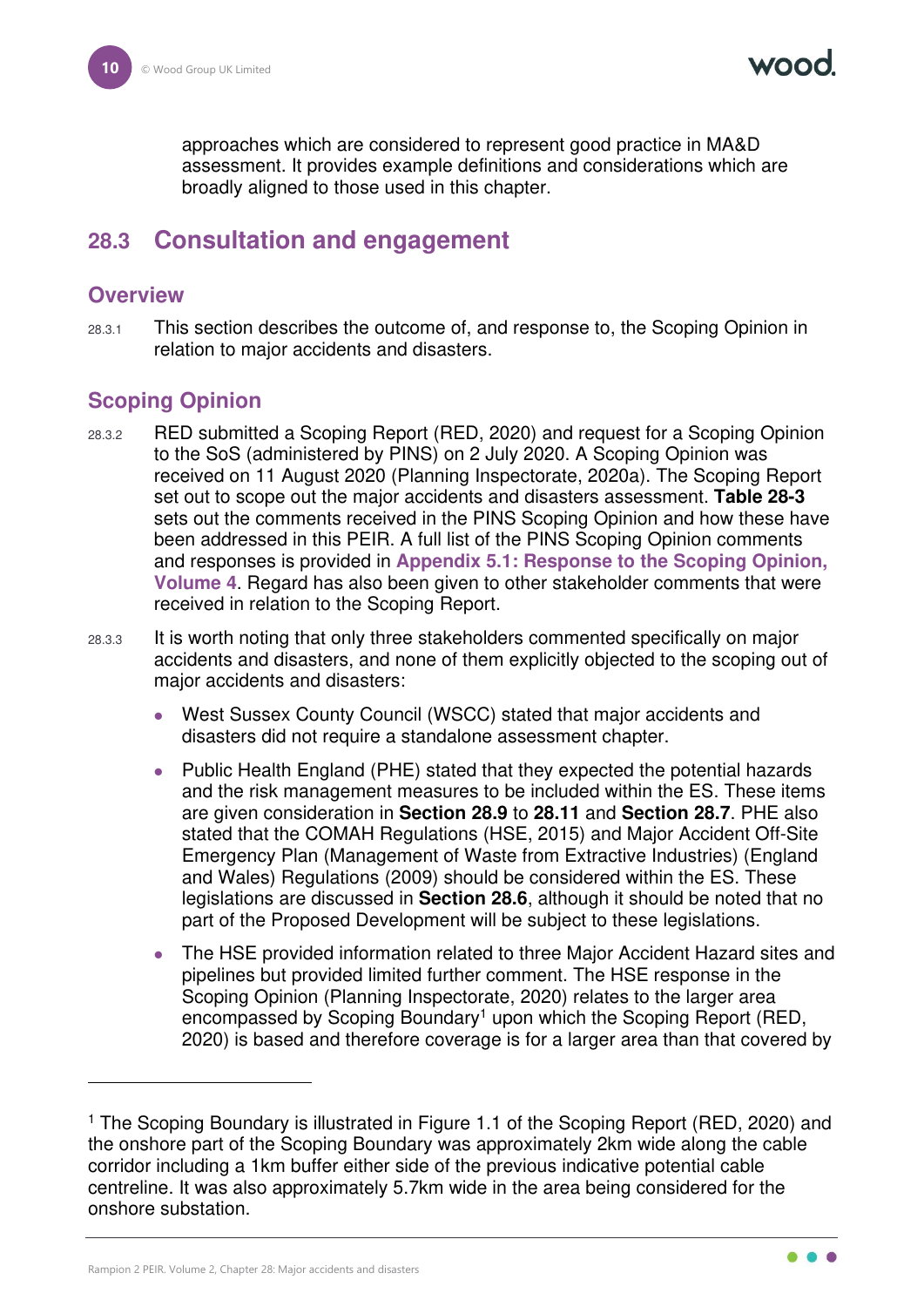wood

the onshore part of the PEIR Assessment Boundary. Major Accident Hazard sites store, process or transport hazardous substances such as chemicals, natural gas or explosives and are subject to specific regulations in the UK. Planning restrictions and constraints, and consultation distances apply within specific zones around the sites for developments to ensure safety is maintained.

#### <span id="page-11-0"></span>Table 28-3 PINS scoping opinion responses – major accidents and disasters

| <b>PINS ID</b><br>number | <b>Scoping Opinion comment</b>                                                                                                                                                                                                                                                                                                                                                                                                                                                                                 | How this is addressed in this<br><b>PEIR</b>                                                                                                                                                                                                                                                                                                                                                                                                                                  |
|--------------------------|----------------------------------------------------------------------------------------------------------------------------------------------------------------------------------------------------------------------------------------------------------------------------------------------------------------------------------------------------------------------------------------------------------------------------------------------------------------------------------------------------------------|-------------------------------------------------------------------------------------------------------------------------------------------------------------------------------------------------------------------------------------------------------------------------------------------------------------------------------------------------------------------------------------------------------------------------------------------------------------------------------|
| 3.3.20                   | <b>Risks of Major Accidents and/or</b><br><b>Disasters</b><br>The ES should include a description<br>and assessment (where relevant) of<br>the likely significant effects resulting<br>from accidents and disasters<br>applicable to the Proposed<br>Development.                                                                                                                                                                                                                                              | This chapter provides a description<br>of the potential major accidents and<br>disasters in Section 28.9 to 28.11.                                                                                                                                                                                                                                                                                                                                                            |
|                          | The Applicant should make use of<br>appropriate guidance (e.g. that<br>referenced in the Health and Safety<br>Executives (HSE) Annex to Advice<br>Note 11) to better understand the<br>likelihood of an occurrence and the<br><b>Proposed Development's</b><br>susceptibility to potential major<br>accidents and hazards.                                                                                                                                                                                     | The approach proposed in Annex G<br>of Advice Note 11 is followed in<br>Section 28.7.                                                                                                                                                                                                                                                                                                                                                                                         |
|                          | The description and assessment<br>should consider the vulnerability of<br>the Proposed Development to a<br>potential accident or disaster and<br>also the Proposed Development's<br>potential to cause an accident or<br>disaster. The assessment should<br>specifically assess significant effects<br>resulting from the risks to human<br>health, cultural heritage or the<br>environment.<br>Any measures that will be employed<br>to prevent and control significant<br>effects should be presented in the | The vulnerability of the Proposed<br>Development is described at a high<br>level in Section 28.10 and<br><b>Section 28.11.</b><br>There are no significant effects<br>considered likely to arise from major<br>accidents and disasters on the basis<br>of the embedded environmental<br>measures. The description of these<br>potential major accidents is included<br>in Section 28.9 to 28.11.<br>The measures employed to prevent<br>any significant effects are described |
|                          | ES.                                                                                                                                                                                                                                                                                                                                                                                                                                                                                                            | in Section 28.7.                                                                                                                                                                                                                                                                                                                                                                                                                                                              |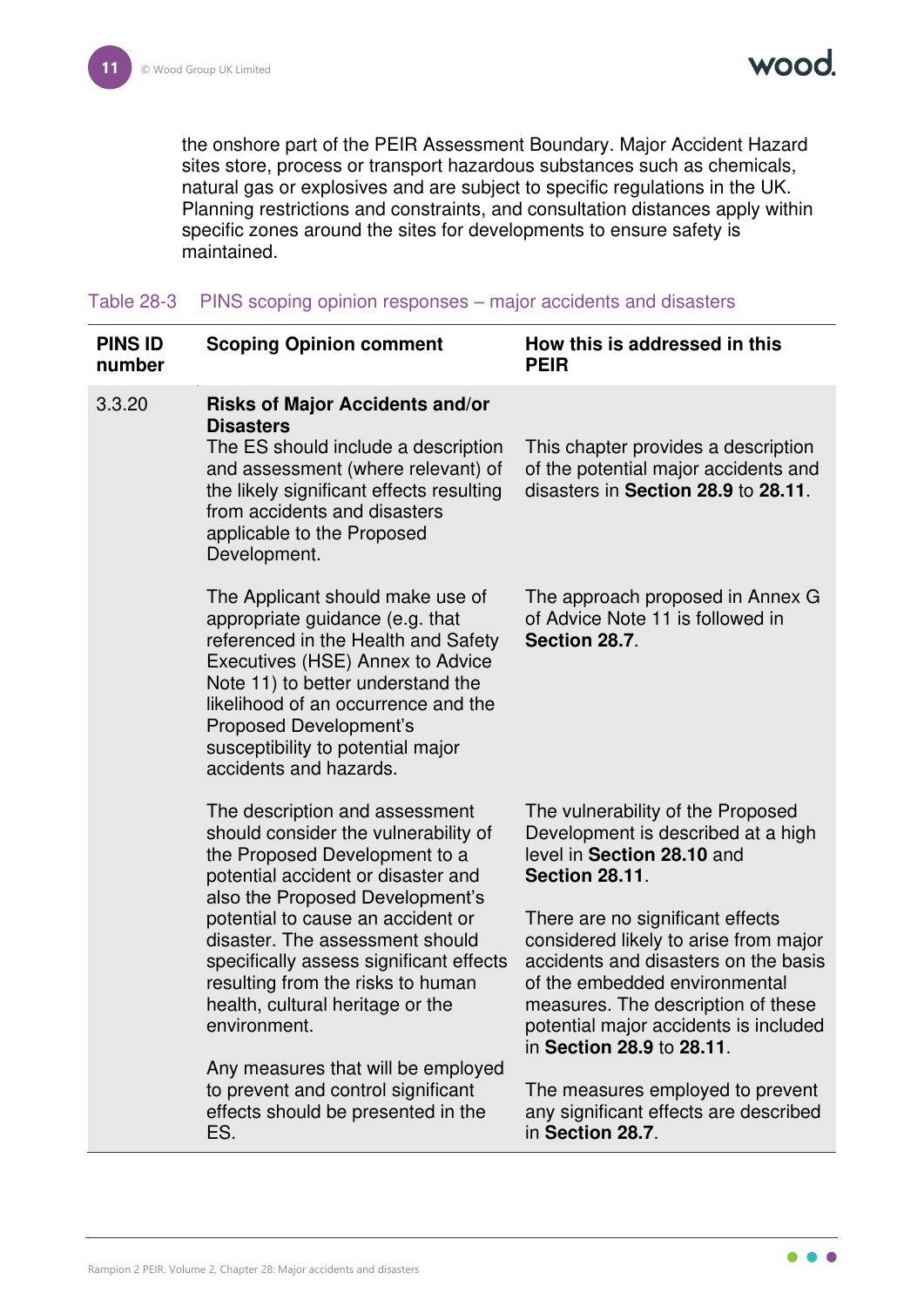### <span id="page-12-0"></span>**Informal consultation and further engagement**

- 28.3.4 RED will be engaging with WSCC and HSE to determine the location, and operational and future status of the only relevant Major Accident Hazard site known as Aerosol Manufacturing plc. This site was identified by HSE in their response to the Scoping Report (RED, 2020), as it was located within the Scoping Boundary. It may be therefore located in close proximity to the onshore part of the PEIR Assessment Boundary.
- 28.3.5 However, in the process of implementing the embedded environmental measures outlined in **Section [28.7](#page-19-0)**, RED will be engaging with stakeholders and regulators including the HSE, Maritime and Coastguard Agency (MCA) and the Environment Agency (EA).

#### Informal consultation – January / February 2021

- 28.3.1 RED carried out an Informal Consultation exercise for a period of four weeks from 14 January 2021 to 12 February 2021. This Informal Consultation exercise aimed to engage with a range of stakeholders including the prescribed and nonprescribed consultation bodies, local authorities, Parish Councils and general public with a view to introducing the Proposed Development and seeking early feedback on the emerging designs.
- 28.3.2 There were no key themes emerging from Informal Consultation in January 2021 relating to major accidents and disasters.
- 28.3.3 Further detail about the results of the Informal Consultation exercise can be found in the **Informal Consultation Analysis**.

# <span id="page-12-1"></span>**28.4 Scope of the major accidents and disasters PEIR chapter**

#### <span id="page-12-2"></span>**Overview**

- 28.4.1 This section sets out the scope of the PEIR for major accidents and disasters. This scope has been developed as the Rampion 2 design has evolved and responds to feedback received to date as set out in **Section [28.3](#page-10-0)**. As outlined in PINS Advice Note Seven (Planning Inspectorate, 2020b), information presented in the PEIR is preliminary. Therefore, this scope will be reviewed and may be refined as Rampion 2 evolves and as a result of ongoing consultation.
- 28.4.2 The Scoping Report proposed to scope out major accidents and disasters on the basis that they were adequately controlled. PINS requested that a description of any likely significant effects resulting from major accidents and disasters is included in the ES. The information provided in this PEIR chapter is intended to demonstrate that the risk of major accidents and disasters will be managed and reduced through the application of embedded environmental measures to ensure there are no significant effects as the result of the Proposed Development.
- 28.4.3 As there are no significant effects relating to major accidents and disasters after consideration of the embedded environmental measures, no assessment of cumulative, inter-related or transboundary effects has been undertaken.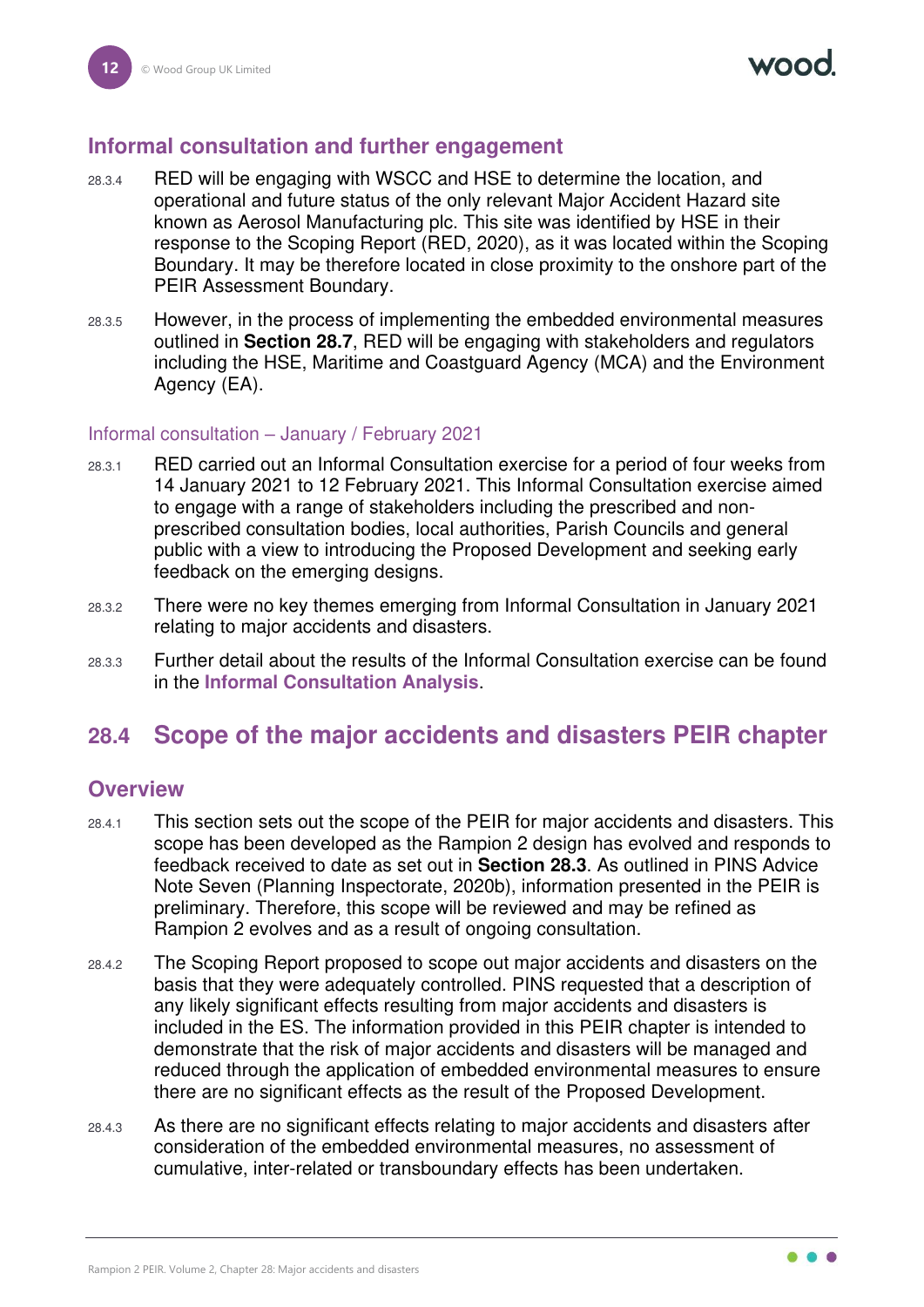# <span id="page-13-0"></span>**Spatial scope and study area**

- 28.4.4 As major accidents and disasters are scoped out of further assessment, no formal study area has been defined. The potential major accidents and disasters described in **Section [28.9](#page-33-0)** to **Section [28.11,](#page-39-0)** outline the presence of anticipated credible receptor populations in vicinity of the potential sources. However, the framework described in **Section [28.7](#page-19-0)** is designed to manage the risk of major accidents at source, including by influencing the design to eliminate or separate the hazards from potential receptors.
- 28.4.5 This chapter considers external sites holding hazardous materials sites with Hazards Substance Consent (including COMAH sites), licensed explosives sites and Major Accident Control Regulations (MACR) sites which could potentially influence the Proposed Development. Sites of these types will typically have land use planning restrictions applied which take the form of consultation zones. Those sites with consultation zones which could impact upon the site have been identified and described in **Section [28.6](#page-17-3)**.

#### <span id="page-13-1"></span>**Temporal scope**

28.4.6 The temporal scope of the assessment of major accidents and disasters is the entire lifetime of Rampion 2, which therefore covers the construction, operation & maintenance and decommissioning phases.

#### **Potential receptors**

28.4.7 **[Table 28-4](#page-13-2)** defines the receptors that are considered which can be affected by a major accident or disaster in line with the definition provided in **Section [28.1](#page-3-1)**.

| Receptor group                                          | Receptors included within group                                                                                                                                                                                                                                                                                                                                                                                                                                                                                                                                           |
|---------------------------------------------------------|---------------------------------------------------------------------------------------------------------------------------------------------------------------------------------------------------------------------------------------------------------------------------------------------------------------------------------------------------------------------------------------------------------------------------------------------------------------------------------------------------------------------------------------------------------------------------|
| Population and human health                             | Construction workers, operations and maintenance<br>workers, residential settlements and vulnerable<br>receptors such as hospitals, schools and care<br>homes.                                                                                                                                                                                                                                                                                                                                                                                                            |
| Designated Sites (International,<br>National and Other) | Special Areas of Conservation (SACs), Special<br>Protection Areas (SPAs), Ramsar Sites, Sites of<br>Special Scientific Interest (SSSIs), National Nature<br>Reserves (NNRs), Marine Conservation Zones<br>(MCZs), National Parks, Environmentally Sensitive<br>Areas (ESAs), Areas of Outstanding Natural Beauty<br>(AONBs), Green Belt Land, Local Nature Reserves<br>(LNRs), Local Wildlife Sites (LWSs) also known<br>locally as County Wildlife Site, Sites of Importance<br>for Nature Conservation (SINCs), and Sites of<br>Nature Conservation Importance (SNCIs). |
| <b>Scarce Habitats</b>                                  | Biodiversity Action Plan (BAP) habitats and<br>Habitats of Principal Importance (HPI).                                                                                                                                                                                                                                                                                                                                                                                                                                                                                    |

#### <span id="page-13-2"></span>Table 28-4 Receptors requiring assessment for major accidents and disasters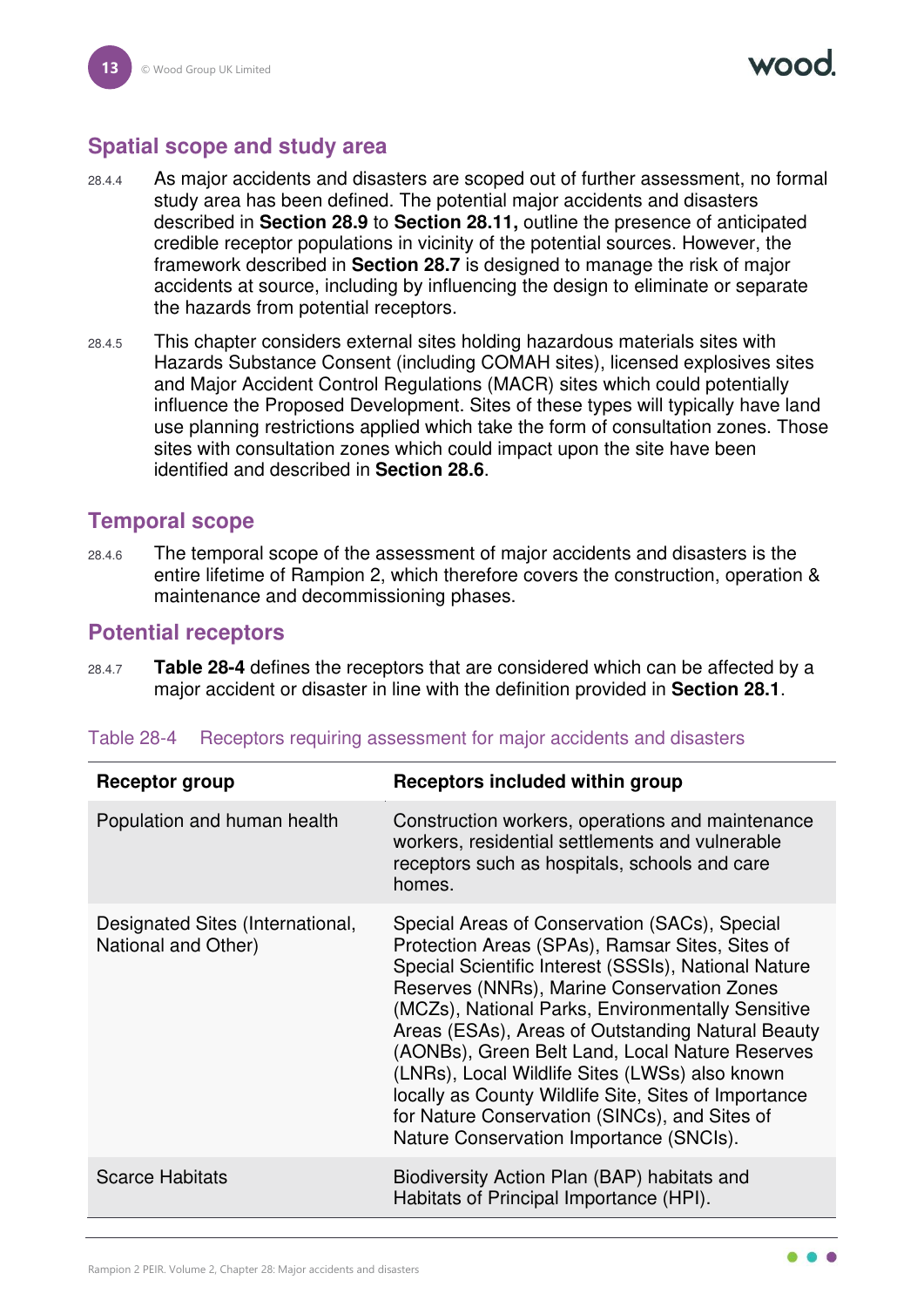| Receptor group                                    | <b>Receptors included within group</b>                                                                                                                                                                     |
|---------------------------------------------------|------------------------------------------------------------------------------------------------------------------------------------------------------------------------------------------------------------|
| Widespread habitat                                | Land/water used for agriculture, forestry, fishing or<br>aquaculture.                                                                                                                                      |
| Particular species                                | Particular species covers all species, both plant and<br>animal, found in the UK and includes common<br>species, red data book species and other protected<br>or priority species, including rare species. |
| Marine environment                                | Non-estuarine marine waters, sub-littoral zones,<br>benthic community adjacent to the coast and fish<br>spawning grounds.                                                                                  |
| Fresh and estuarine water habitat                 | Surface water such as streams, ponds, rivers,<br>canals, reservoirs, estuaries and lakes.                                                                                                                  |
| Groundwater source (drinking<br>water)            | Drinking water sources (Source Protection Zones<br>(SPZs)) in or under the soil.                                                                                                                           |
| Groundwater source (non-<br>drinking water)       | Non-drinking water sources such as aquifers under<br>the soil.                                                                                                                                             |
| Soil or sediment                                  | Soil and sediments in the top metre of ground or<br>under the water column not otherwise considered<br>above.                                                                                              |
| Built environment (designated<br>buildings/sites) | Grade I/II* listed buildings, Scheduled Monuments<br>and Conservation Areas.                                                                                                                               |

# <span id="page-14-0"></span>**Major accident criteria**

28.4.8 **[Table 28-5](#page-14-1)** provides the level of harm which is considered to represent a major accident or disaster where the harm is anything other than short term. So, any level of harm which is less than that given in **[Table 28-5](#page-14-1)** is discounted as it is not considered to be a major accident or disaster under commonly accepted major accident criteria drawn from standard industry practice endorsed by the HSE and the EA (CDOIF, 2016), (HSE, 2001a). The criteria are set at different levels based upon the relative sensitivity and scarcity of the receptors.

#### <span id="page-14-1"></span>Table 28-5 Major accident threshold by receptor type

| <b>Receptor type</b>                                        | Major accident / disaster threshold                                                                       |
|-------------------------------------------------------------|-----------------------------------------------------------------------------------------------------------|
| Population and Human Health -<br>Human populations (public) | Substantial number $(5+)$ of people requiring medical<br>attention or any serious/life-changing injuries. |
|                                                             | Events of this magnitude may also involve some<br>damage to housing, with low numbers of people           |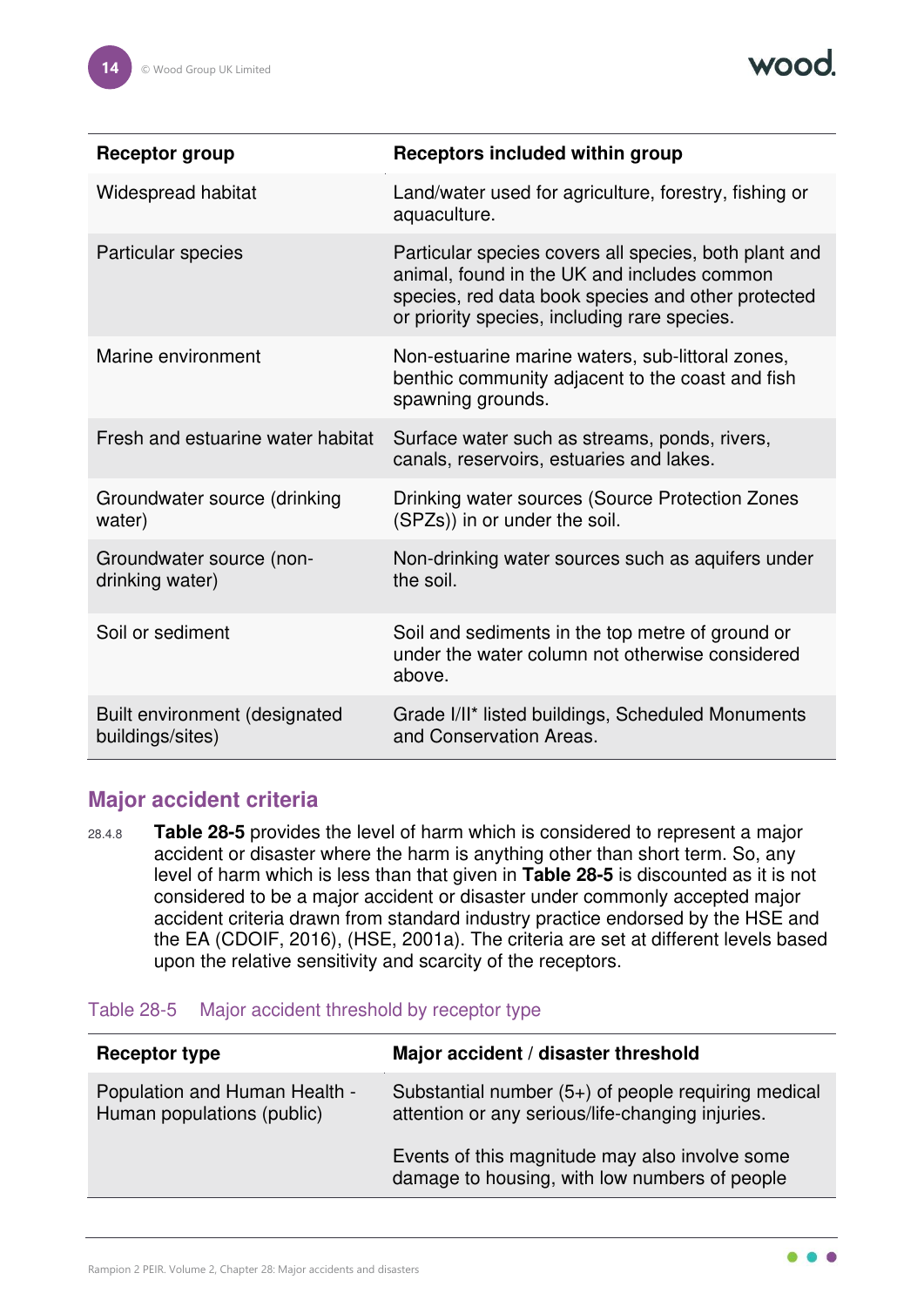wood.

| <b>Receptor type</b>                                          | Major accident / disaster threshold                                                                                                                                                                                                                                                 |
|---------------------------------------------------------------|-------------------------------------------------------------------------------------------------------------------------------------------------------------------------------------------------------------------------------------------------------------------------------------|
|                                                               | being displaced. Potential for localised interruption<br>to utilities and damage to infrastructure.                                                                                                                                                                                 |
| Population and Human Health -<br>Human populations (workers)  | Multiple life changing injuries or fatalities.                                                                                                                                                                                                                                      |
| Designated land or water sites<br>(internationally important) | >0.5 ha or 5-25% of site area or 5-25% of<br>associated linear feature or population.                                                                                                                                                                                               |
| Designated land or water sites<br>(nationally important)      | >0.5 ha or 10-50% of site area, associated linear<br>feature or population.                                                                                                                                                                                                         |
| Other designated land                                         | 10-100 ha or 10-50% of land.                                                                                                                                                                                                                                                        |
| Scarce habitat                                                | 2-20 ha or 10-50% of habitat.                                                                                                                                                                                                                                                       |
| Widespread habitat - non-<br>designated land                  | Contamination of 10-100 ha of land, preventing<br>growing of crops, grazing of domestic animals or<br>renders the area inaccessible to the public because<br>of possible skin contact with dangerous substances.<br>Alternatively, contamination of 10ha or more of<br>vacant land. |
| Widespread habitat – non-<br>designated water                 | Contamination of aquatic habitat which prevents<br>fishing or aquaculture or renders it inaccessible to<br>the public.                                                                                                                                                              |
| Particular species (these criteria<br>apply nationally)       | Loss of 1-10% of animal or 5-50% of plant ground<br>cover.                                                                                                                                                                                                                          |
| Marine                                                        | 2-20ha littoral or sub-littoral zone, 100-1,000ha of<br>open sea benthic community, 100-1,000 dead sea<br>birds (500-5,000 gulls), 5-50 dead or significantly<br>impaired sea mammals.                                                                                              |
| Fresh and estuarine water<br>habitats                         | Water Framework Directive (WFD) chemical or<br>ecological status lowered by one class for 2-10km of<br>watercourse or 2-20ha or 10-50% area of estuaries<br>or ponds.                                                                                                               |
|                                                               | Interruption of drinking water supplies, as per<br>Groundwater Source of Drinking Water.                                                                                                                                                                                            |
| Groundwater source of drinking<br>water                       | Interruption of drinking water supplied from a ground<br>or surface source (where persons affected x<br>duration in hours [at least $2$ ] >1,000) or for England<br>and Wales only 1-10ha of SPZ where drinking water<br>standards are breached.                                    |

 $\bullet\bullet\bullet$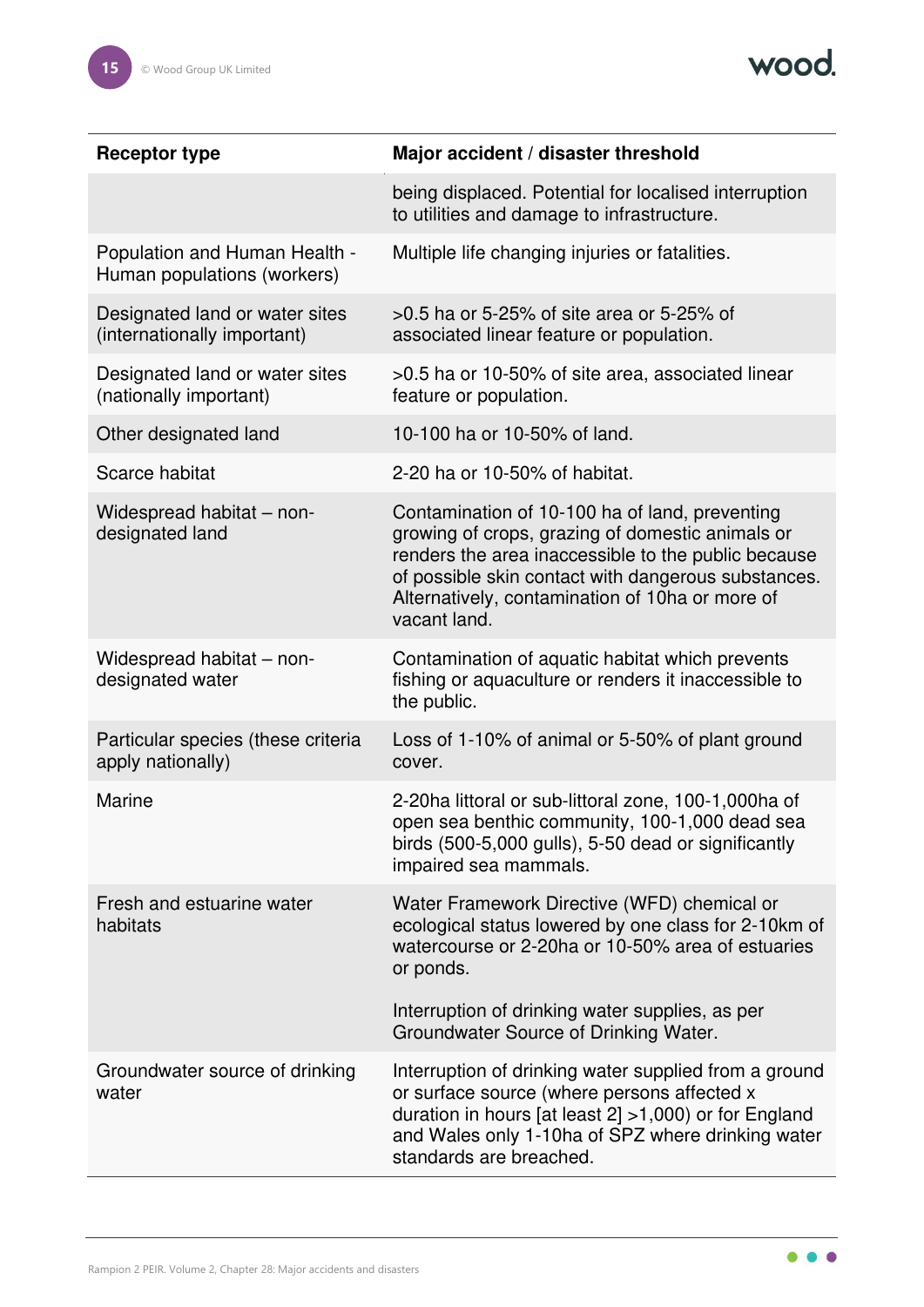| Receptor type                                                       | Major accident / disaster threshold                                                                                                                                        |
|---------------------------------------------------------------------|----------------------------------------------------------------------------------------------------------------------------------------------------------------------------|
| Groundwater – non-drinking<br>water source                          | 1-100ha of aquifer where water quality standards<br>are breached (or hazardous substance is<br>discernible).                                                               |
| Soil or sediment (i.e. as receptor<br>rather than purely a pathway) | Contamination of 10-100ha of land etc. as per<br>widespread habitat; contamination sufficient to be<br>deemed environmental damage (Environmental<br>Liability Directive). |
| Built environment (designated<br>buildings/sites)                   | Damage sufficient for designation of importance to<br>be withdrawn.                                                                                                        |

# <span id="page-16-0"></span>**Potential effects**

- 28.4.9 As stated in the Scoping Report (RED, 2020), all potential effects have been scoped out from further assessment, as it has been concluded there are no likely significant effects. These conclusions have been made based on knowledge of the baseline environment, and the nature of planned works including the embedded environmental measures, and the wealth of evidence on the potential for impacts from offshore wind and power transmission projects more widely.
- 28.4.10 The vulnerability of the Proposed Development to a potential accident or disaster and also the Proposed Development's potential to cause an accident or disaster have both been identified and considered within this chapter. The risk of these events is considered so low, as to not be considered significant.
- 28.4.11 **Section [28.7](#page-19-0)** provides a description of the comprehensive framework that RED utilises and will utilise to ensure that there are no significant effects throughout the Proposed Development lifecycle.
- 28.4.12 A description of the potential major accident and disasters identified (as requested by PINS) and how some of the embedded environmental measures will be enacted is given in **Sections [28.9](#page-33-0)** to **Section [28.11](#page-39-0)**.
- 28.4.13 Effects have not been considered or documented further where they do not represent either a major accident or disaster, based on the definitions in this chapter. This could be because:
	- ⚫ the potential consequences do not meet the threshold of a major accident or disaster;
	- where the Proposed Development does not materially alter the risk of a major accident or disaster occurring;
	- ⚫ there is either no credible pathway or receptor; or
	- the accident involves a workplace hazard, which can only impact the workers undertaking the task such as falls from height or mis-use of tools. This is considered to be an occupational health and safety incident which is managed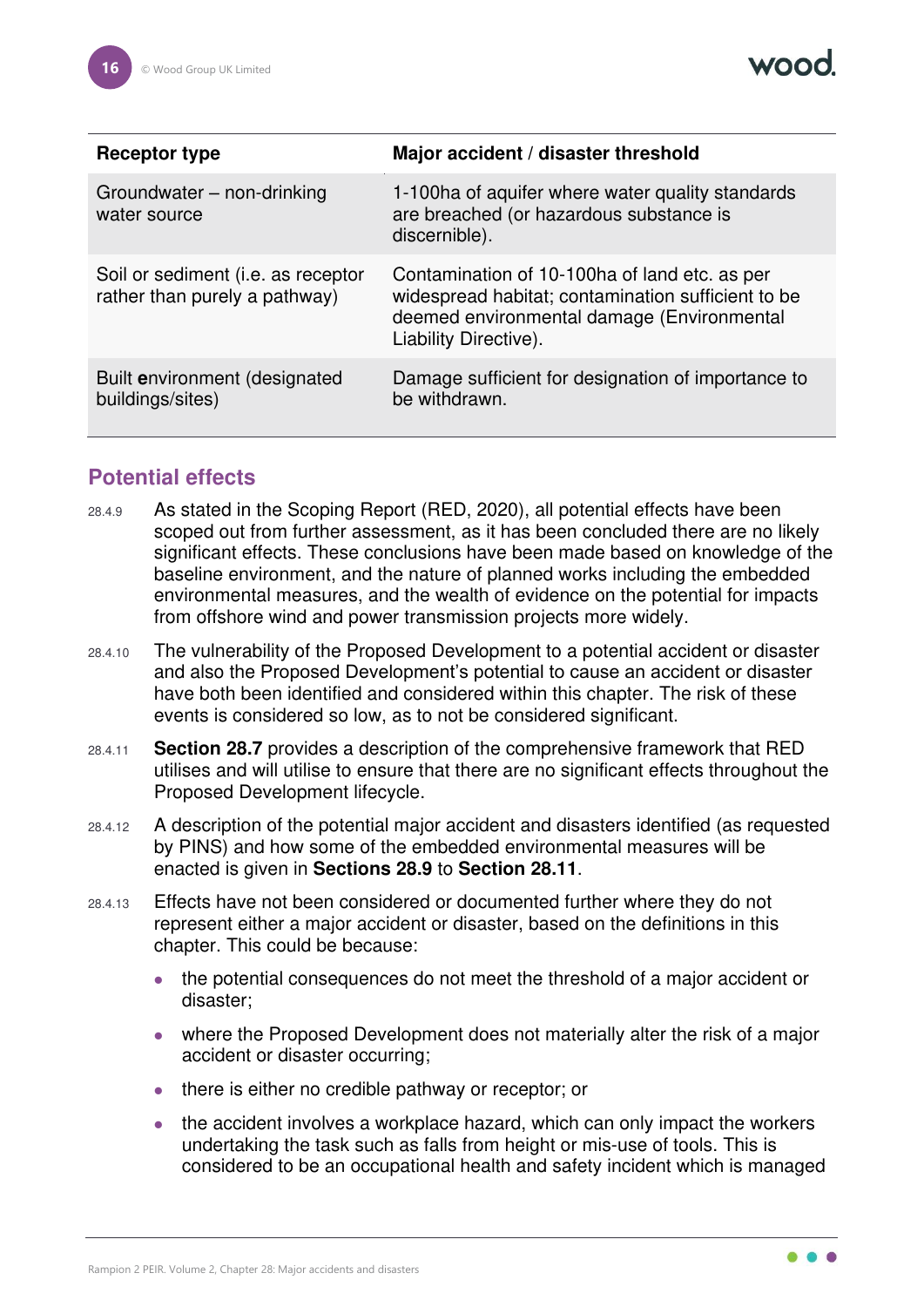through compliance with the Management of Health and Safety at Work Regulations and not the intended purpose of EIA.

# <span id="page-17-0"></span>**28.5 Methodology for baseline data gathering**

#### <span id="page-17-1"></span>**Overview**

- 28.5.1 Baseline data collection has been limited to that required to support the information requested by PINS described in **Section [28.3](#page-10-0)**. The data obtained is summarised in **Section [28.6](#page-17-3)** and sets out the currently available information.
- 28.5.2 The data sources that have been collected and used to inform this major accidents and disasters assessment are summarised in **[Table 28-6](#page-17-5)**.

#### <span id="page-17-5"></span>Table 28-6 Data sources used to inform the major accidents and disasters PEIR chapter

| <b>Source</b>      | <b>Date</b>            | <b>Summary</b>                                                                                                      | Coverage of<br>study area                                                       |
|--------------------|------------------------|---------------------------------------------------------------------------------------------------------------------|---------------------------------------------------------------------------------|
| <b>HSE</b>         | 28 July 2020           | Response to<br><b>Scoping Report</b><br>covering Major<br><b>Accident Hazard</b><br>Sites, and<br>Explosives sites. | <b>Scoping Boundary</b><br>provided in<br><b>Scoping Report</b><br>(RED, 2020). |
| Companies<br>House | <b>26 January 2021</b> | Searches relating to<br>Aerosol<br>Manufacturing plc.                                                               | N/A                                                                             |

#### <span id="page-17-2"></span>**Data limitations**

- 28.5.3 The status of a potential Major Accident Hazard site known as Aerosol Manufacturing plc is not currently confirmed. However, the embedded environmental measure (C-173) given in **[Table 28-7](#page-20-1)**, ensures that there is no significant risk of a major accident from this site (if it still exists) affecting the Proposed Development.
- 28.5.4 There are no further data limitations relating to major accidents and disasters that affect the robustness of this PEIR.

# <span id="page-17-3"></span>**28.6 Baseline conditions**

#### <span id="page-17-4"></span>**Current baseline**

28.6.1 As Major Accidents and Disasters is scoped out of further assessment in the EIA, only a limited amount of relevant baseline information has been gathered in order to facilitate the description of the (non-significant) potential major accidents and disasters requested by PINS.

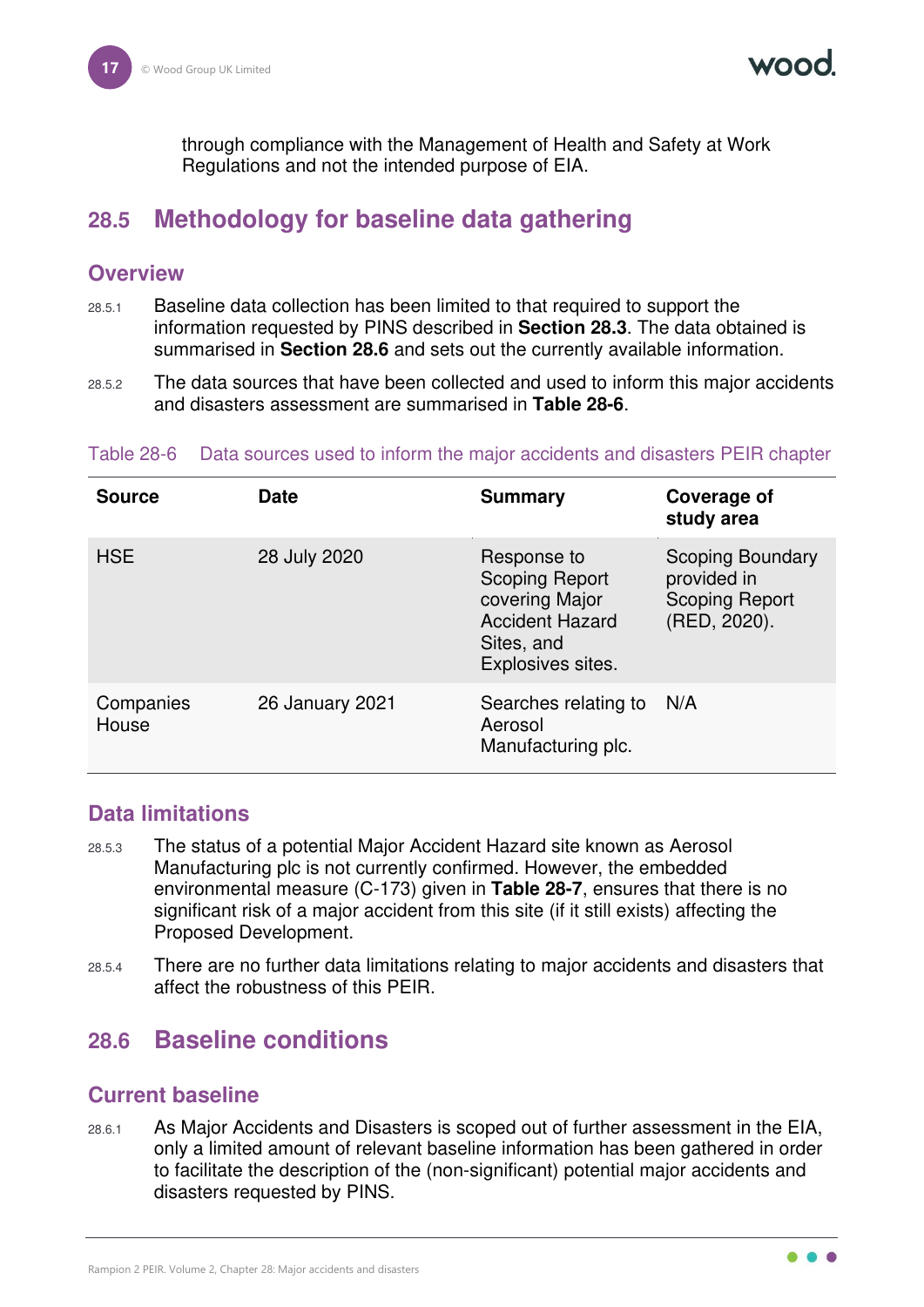- 28.6.2 The receptor baseline for major accidents and disasters is as described in other chapters including:
	- ⚫ **Chapter 13: Shipping and navigation**;
	- ⚫ **Chapter 14: Nature conservation**;
	- ⚫ **Chapter 23: Terrestrial ecology and nature conservation**;
	- ⚫ **Chapter 24: Transport**;
	- ⚫ **Chapter 26: Historic environment**; and
	- ⚫ **Chapter 27: Water environment**.
- 28.6.3 A variety of factors will need to be accounted for in the final design of the Proposed Development. These include geological factors, seabed terrain, shipping traffic and onshore hydrogeology. These factors will be determined as required throughout the design process and a suitable design will be engineered to minimise the risk of major accidents and disasters. The incidence and severity of environmental, atmospheric and meteorological conditions will be defined as part of the Proposed Development design requirements. The Proposed Development design requirements will account for the anticipated worst-case environmental conditions foreseeable throughout the Proposed Development lifecycle.
- 28.6.4 There are three Major Accident Hazard sites and pipelines identified by the HSE in their contribution to the Scoping Opinion. There are:
	- two pipelines operated by Southern Gas Networks, one between Henfield and Crossbush, and the other between Mogador and Dyke. These pipelines will be considered during the iterative design process; and
	- a Major Accident Hazard site operated by Aerosol Manufacturing plc. This site does not exist on the HSE COMAH Public Information Portal and no record of such a corporation exists on Companies House. The only records available online suggest this company was dissolved in approximately 1993, which suggests the consent, while remaining, is likely to be historic and not currently in use. This will be confirmed through engagement with HSE and WSCC.
- 28.6.5 For clarity, there are no sites which are subject to the Major Accident Off-Site Emergency Plan (Management of Waste from Extractive Industries) (England and Wales) Regulations (2009), which have been identified which could impact upon the Proposed Development.

#### <span id="page-18-0"></span>**Future baseline**

- 28.6.6 The future baseline for major accidents and disasters will evolve along a number of factors over the Proposed Development lifecycle.
- 28.6.7 Climate change is predicted to lead to a number of changes including: an increase in peak rainfall intensities and resulting flood flows over time, with wetter winters and drier warmer summers; a rise in sea level. It is anticipated that there will be an increased frequency of lightning strikes and wind gusts. Climate change is expected to alter the prevalence of extreme weather conditions which could lead to a disaster.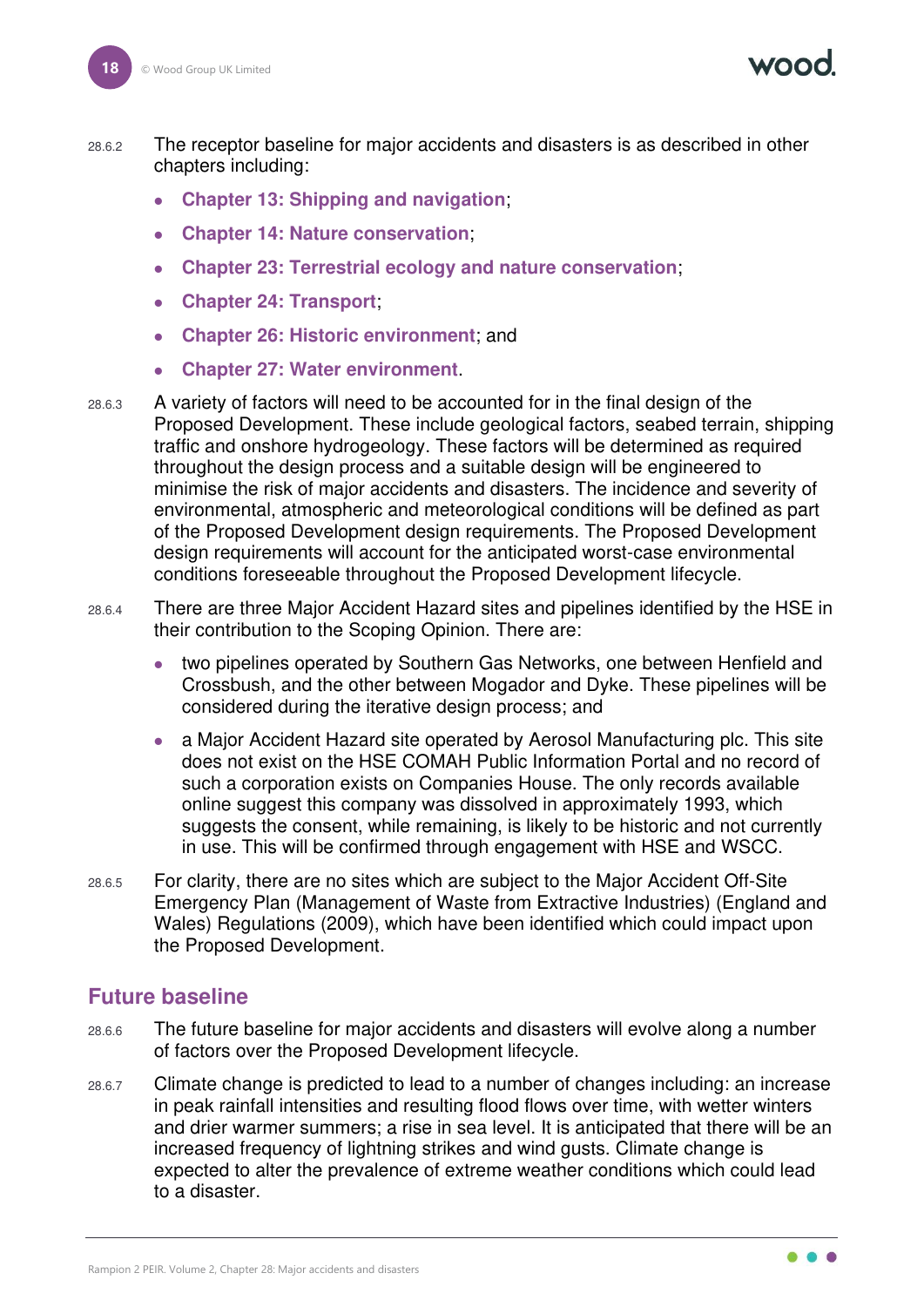- 28.6.8 The magnitude of changes brought about by climate change is uncertain, but UK climate projections (UK CP18) are available until the end of the 21st century. The anticipated impact of climate change on environmental conditions is considered in **Appendix 5.2, Volume 4**. The effects of climate change on anticipated weather conditions within the construction phase are anticipated to be minimal.
- 28.6.9 There could be changes in land or water use in the surrounding environment, which could become more agricultural, industrial, residential or recreational in use. Land use and climate change factors could impact the local ecology and associated environmental designations. The marine environment could be subject to more commercial fishing/shipping and recreational boat usage. These changes are anticipated to be gradual in nature and as there is minimal potential for major accidents during the operational phase, this is unlikely to have an impact.
- 28.6.10 Substantial development of technology during the lifetime of the Proposed Development is anticipated. This could include advances in power generation, power transmission, and decommissioning/maintenance techniques. These may reduce the risk posed to safety and the environment further. However, changes in technology may also introduce new hazards that would need to be managed at the appropriate time and through the appropriate process.
- 28.6.11 The embedded environmental measures which comprise the framework described in **Section [28.7](#page-19-0)** are designed to account for these factors. The framework in place is based upon risk assessment and risk management principles which are flexible and adaptable to changing context and environmental factors but will ensure that the risk of major accidents and disasters is reduced as low as reasonably practicable.

# <span id="page-19-0"></span>**28.7 Basis for the major accidents and disasters PEIR chapter**

#### <span id="page-19-1"></span>**Maximum design scenario**

- 28.7.1 Major accidents and disasters has been scoped out on the basis of a framework of embedded environmental measures. These embedded environmental measures collectively comprise a good practice approach to risk management which meets with regulatory expectations and ensures compliance with all legal requirements. This approach is similar to the maximum assessment assumption scenario approach utilised in other chapters of the PEIR. The approach of embedding a risk management framework as the key environmental measure rather than specific infrastructure-based commitments means that the assessment of no significant effects will remain valid for any foreseeable changes in the design. This allows the Proposed Development the flexibility to make improvements in the future in ways that cannot be predicted at the time of submission of the DCO Application.
- 28.7.2 Although the proposed approach to managing the risk of major accidents and disaster allows flexibility in the final options selected, it is anticipated that the key elements of the Proposed Development will remain the same. The key pieces of infrastructure involved in the Proposed Development (outlined in **Chapter 4**) are:
	- offshore wind turbine generators;
	- offshore array cables;

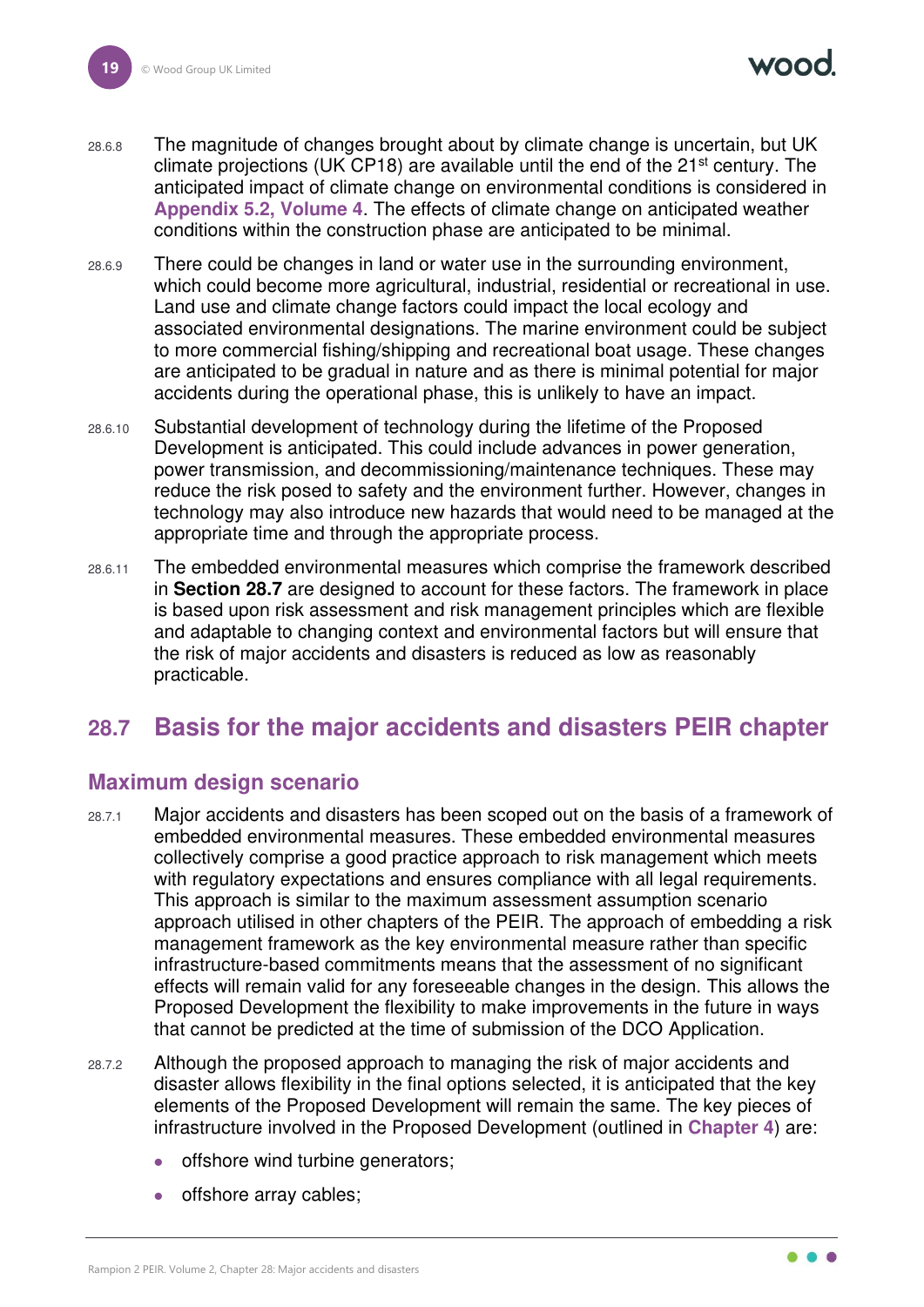- offshore interconnector cables;
- ⚫ offshore substations;
- ⚫ offshore export cable corridor;
- ⚫ onshore cable corridor; and
- ⚫ onshore substation.

#### <span id="page-20-0"></span>**Embedded environmental measures**

- 28.7.3 As part of the Rampion 2 design process, a number of embedded environmental measures have been adopted to reduce the potential for impacts arising from major accidents and disasters. These embedded environmental measures will evolve over the development process as the EIA progresses and in response to consultation. They will be fed iteratively into the assessment process.
- 28.7.4 These measures typically include those that have been identified as good or standard practice and include actions that would be undertaken to meet existing legislation requirements. As there is a commitment to implementing these embedded environmental measures, and also to various standard industry practices and procedures, they are considered inherently part of the design of Rampion 2 and are set out in this PEIR.
- 28.7.5 **[Table 28-7](#page-20-1)** sets out the relevant embedded environmental measures within the design and how these affect the major accidents and disasters assessment.

| ID    | <b>Environmental measure</b><br>proposed                                                                                                                                                                                                                                                                                                                                                         | <b>Project</b><br>phase<br>measure<br>introduced | How the<br>environmental<br>measures will<br>be secured | <b>Relevance to</b><br>major<br>accidents and<br>disasters<br>assessment                                                                            |
|-------|--------------------------------------------------------------------------------------------------------------------------------------------------------------------------------------------------------------------------------------------------------------------------------------------------------------------------------------------------------------------------------------------------|--------------------------------------------------|---------------------------------------------------------|-----------------------------------------------------------------------------------------------------------------------------------------------------|
| $C-6$ | Where practical, sensitive<br>sites will be avoided by the<br>temporary and permanent<br>onshore project footprint<br>including SSSIs, Local<br>Nature Reserves, Local<br><b>Wildlife Sites, ancient</b><br>woodland, areas of<br>consented development,<br>areas of historic and<br>authorised landfills and<br>other known areas of<br>potential contamination,<br>National Trust Land, Listed | Scoping -<br>updated at<br><b>PEIR</b>           | DCO works<br>plans and<br>order limits.                 | This measure<br>will ensure<br>separation<br>between<br>sources of<br>major accidents<br>and receptors to<br>minimise the<br>potential for<br>harm. |

#### <span id="page-20-1"></span>Table 28-7 Relevant major accidents and disaster embedded environmental measures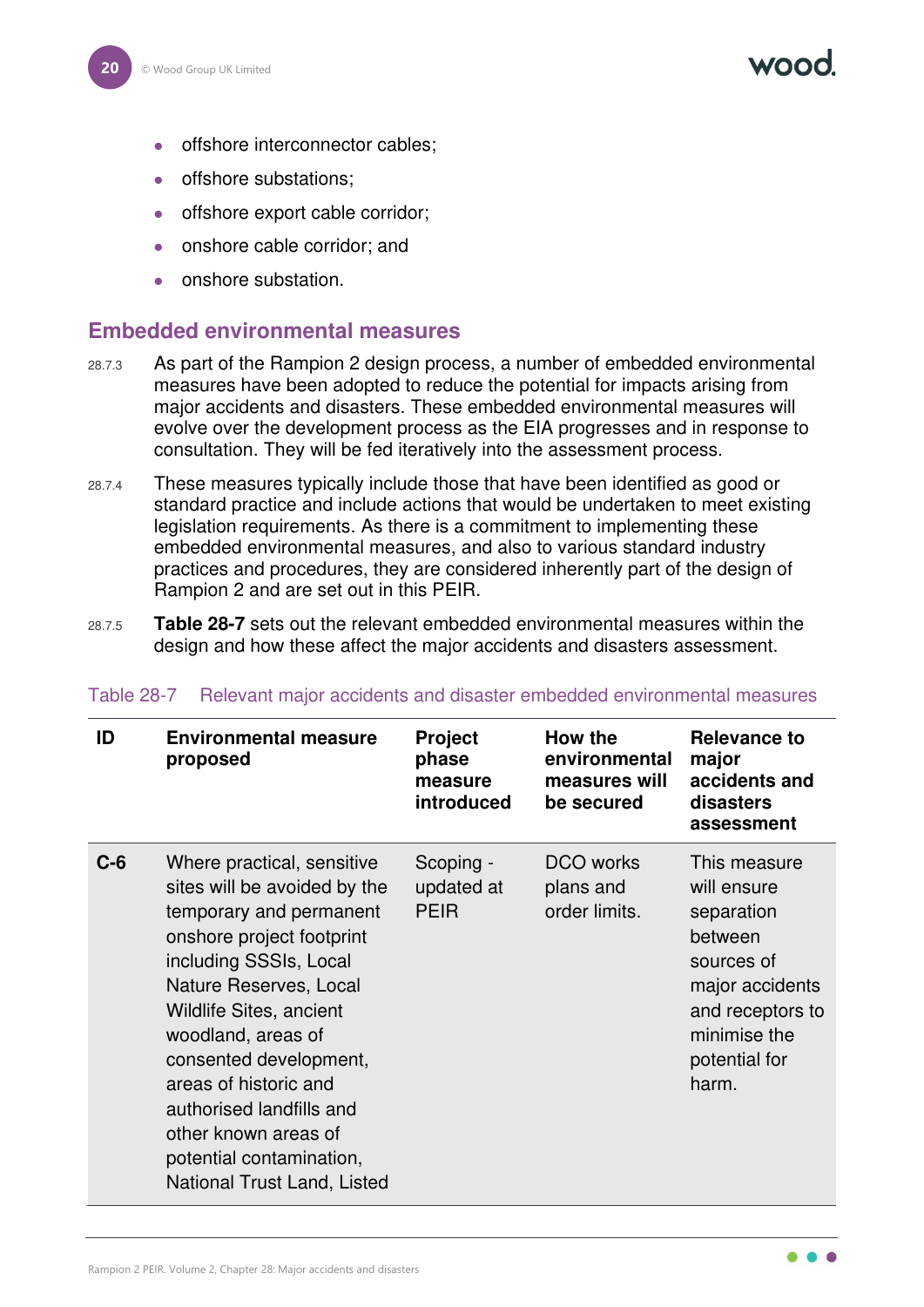wood.

| ID    | <b>Environmental measure</b><br>proposed                                                                                                                                                                                                                                                                                                                                                                                                                                                                                                                                                                                                                                                                                                                                                                                             | <b>Project</b><br>phase<br>measure<br>introduced | How the<br>environmental<br>measures will<br>be secured                                        | <b>Relevance to</b><br>major<br>accidents and<br>disasters<br>assessment                               |
|-------|--------------------------------------------------------------------------------------------------------------------------------------------------------------------------------------------------------------------------------------------------------------------------------------------------------------------------------------------------------------------------------------------------------------------------------------------------------------------------------------------------------------------------------------------------------------------------------------------------------------------------------------------------------------------------------------------------------------------------------------------------------------------------------------------------------------------------------------|--------------------------------------------------|------------------------------------------------------------------------------------------------|--------------------------------------------------------------------------------------------------------|
|       | <b>Buildings, Scheduled</b><br>monuments, and mineral<br>resources (including<br>existing mineral sites,<br>minerals sites allocated in<br>development plans and<br>mineral safeguarding<br>areas).                                                                                                                                                                                                                                                                                                                                                                                                                                                                                                                                                                                                                                  |                                                  |                                                                                                |                                                                                                        |
| $C-8$ | During both construction<br>and operation, vehicle<br>maintenance and refuelling<br>of machinery will be<br>undertaken within<br>designated areas where<br>spillages can be easily<br>contained, and machinery<br>will be routinely checked to<br>ensure it is in good working<br>condition. These areas at<br>risk of spillage or containing<br>hazardous substance<br>stores (including fuel, oils<br>and chemicals) will comply<br>with industry good practice,<br>be bunded, have<br>appropriate containment<br>and segregation and will be<br>risk assessed and carefully<br>sited to minimise the risk of<br>hazardous substances<br>entering the drainage<br>system, or the local<br>watercourses or sensitive<br>land-based receptors.<br>Where feasible, such areas<br>will be sited at least 10m<br>from a watercourse and | Scoping -<br>updated at<br><b>PEIR</b>           | <b>Outline Code</b><br>of Construction<br>Practice<br>(COCP) and<br><b>DCO</b><br>requirement. | This measure<br>will minimise the<br>potential for<br>spillages to<br>impact the water<br>environment. |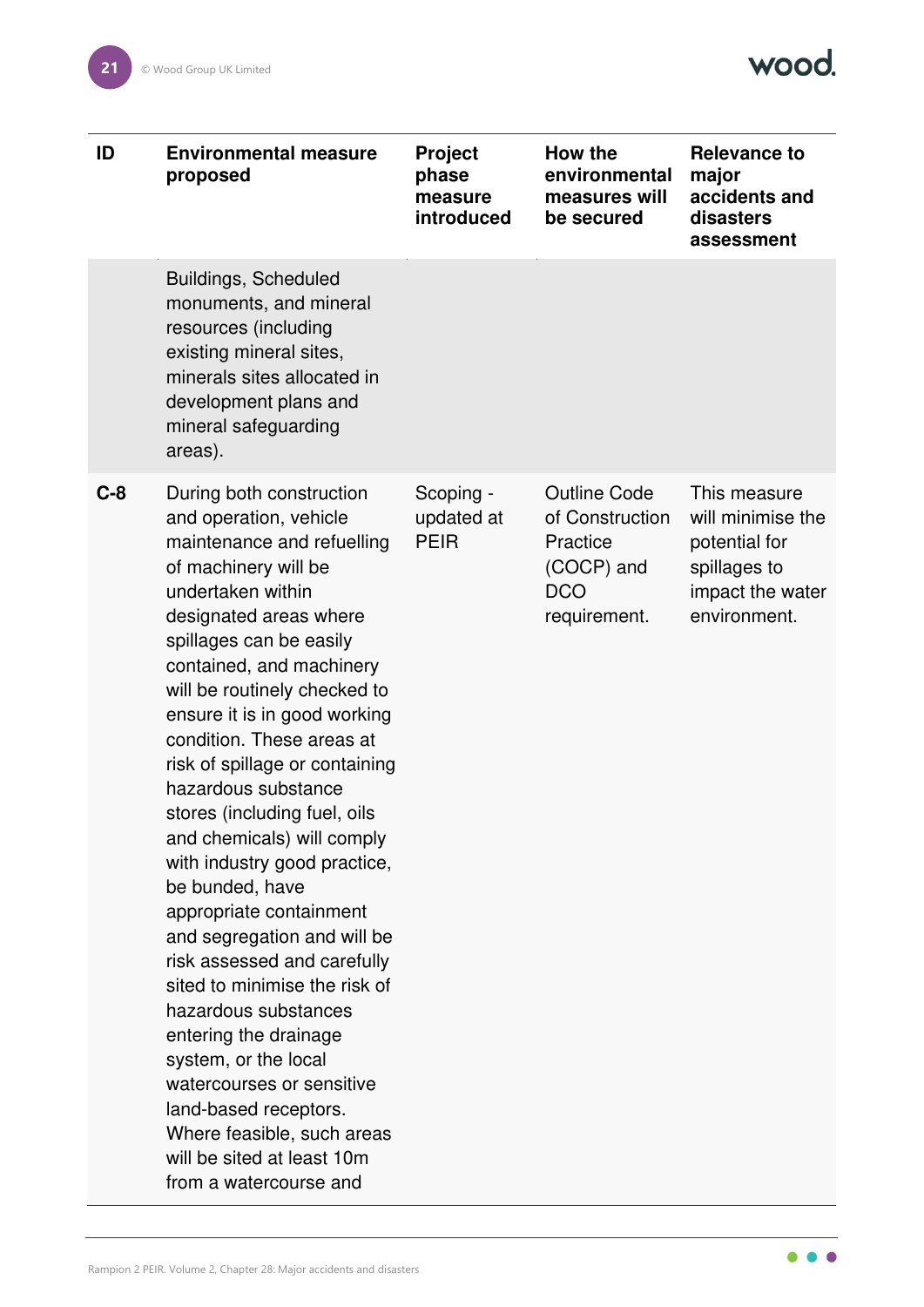wood.

| ID     | <b>Environmental measure</b><br>proposed                                                                                                                                                                                                                                                                                                                                                                                        | <b>Project</b><br>phase<br>measure<br>introduced | <b>How the</b><br>environmental<br>measures will<br>be secured | <b>Relevance to</b><br>major<br>accidents and<br>disasters<br>assessment                                                                                                 |
|--------|---------------------------------------------------------------------------------------------------------------------------------------------------------------------------------------------------------------------------------------------------------------------------------------------------------------------------------------------------------------------------------------------------------------------------------|--------------------------------------------------|----------------------------------------------------------------|--------------------------------------------------------------------------------------------------------------------------------------------------------------------------|
|        | away from areas at risk of<br>flooding. Additionally, the<br>bunded areas will have<br>impermeable bases to limit<br>the potential for migration of<br>contaminants into<br>groundwater following any<br>leakage/spillage.                                                                                                                                                                                                      |                                                  |                                                                |                                                                                                                                                                          |
| $C-25$ | All aspects of the<br>construction work will be in<br>accordance with the<br>Construction (Design and<br>Management) Regulations<br>2015.                                                                                                                                                                                                                                                                                       | Scoping                                          | <b>Outline COCP</b><br>and DCO<br>requirement.                 | This measure<br>will ensure that<br>effects arising<br>during the<br>construction and<br>decommissionin<br>g phases will be<br>risk assessed<br>and reduced to<br>ALARP. |
| $C-53$ | An Outline Marine Pollution<br>Contingency Plan (MPCP)<br>will be developed. This<br><b>MPCP will outline</b><br>procedures to protect<br>personnel working and to<br>safeguard the marine<br>environment and mitigation<br>measures in the event of an<br>accidental pollution event<br>arising from offshore<br>operations relating to<br>Rampion 2. The MPCP will<br>also include relevant key<br>emergency contact details. | Scoping                                          | <b>DCO</b><br>requirements<br>or Marine<br>conditions.         | This measure<br>will reduce the<br>potential for<br>Licence (DML) offshore spills to<br>cause harm to<br>the marine<br>environment.                                      |
| $C-56$ | RED will apply for safety<br>zones post consent. Safety<br>zones of up to 500m will be                                                                                                                                                                                                                                                                                                                                          | Scoping                                          | Electricity<br>application<br>procedures                       | This measure<br>will ensure that<br>other sea users                                                                                                                      |

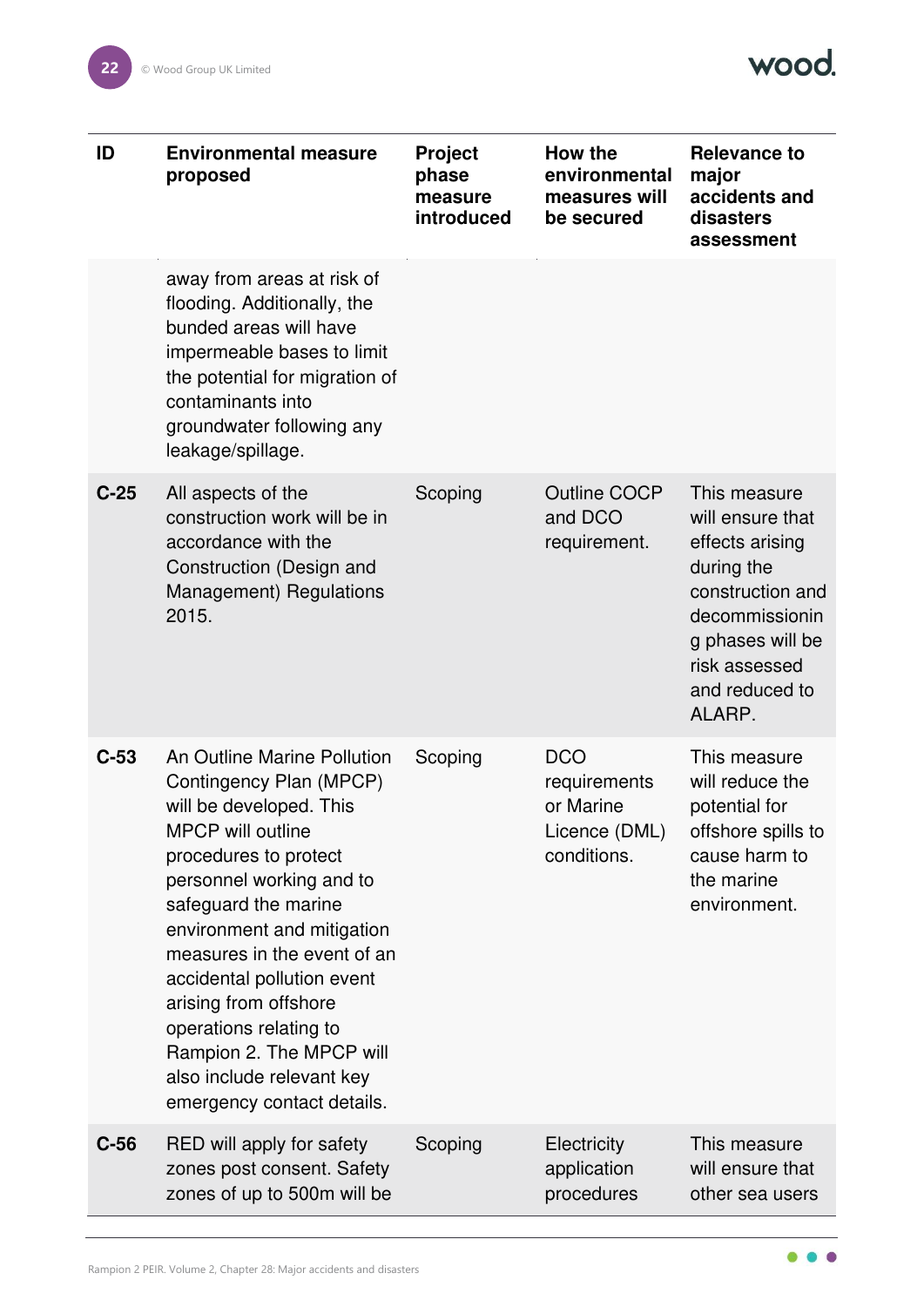wood.

| ID     | <b>Environmental measure</b><br>proposed                                                                                                                                                                                                                                                                                                                                                                                                                                                                                                      | Project<br>phase<br>measure<br>introduced | <b>How the</b><br>environmental<br>measures will<br>be secured | <b>Relevance to</b><br>major<br>accidents and<br>disasters<br>assessment                |
|--------|-----------------------------------------------------------------------------------------------------------------------------------------------------------------------------------------------------------------------------------------------------------------------------------------------------------------------------------------------------------------------------------------------------------------------------------------------------------------------------------------------------------------------------------------------|-------------------------------------------|----------------------------------------------------------------|-----------------------------------------------------------------------------------------|
|        | sought during construction,<br>maintenance and<br>decommissioning phases.<br>Where appropriate, guard<br>vessels will also be used to<br>ensure adherence with<br>Safety Zones or advisory<br>passing distances, as<br>defined by risk assessment,<br>to mitigate any impact<br>which poses a risk to<br>surface navigation during<br>construction, maintenance<br>and decommissioning<br>phases. Such impacts may<br>include partially installed<br>structures or cables,<br>extinguished navigation<br>lights or other unmarked<br>hazards. |                                           | (Section 95 of<br><b>Energy Act</b><br>2004).                  | will be kept at a<br>safe distance<br>from offshore<br>construction<br>works.           |
| $C-75$ | Construction and<br>permanent development in<br>flood plains will be avoided<br>wherever possible. Where<br>this is not possible (for<br>example, the landfall<br>location) environmental<br>measures will be developed<br>to ensure the works are<br><b>National Policy Statement</b><br>compliant, including a<br>sequential approach to<br>siting of infrastructure and<br>passing the Exception Test<br>where appropriate.                                                                                                                | Scoping -<br>updated at<br><b>PEIR</b>    | Outline COCP<br>and DCO<br>requirement                         | This will<br>minimise the<br>risk flooding<br>impacting the<br>Proposed<br>Development. |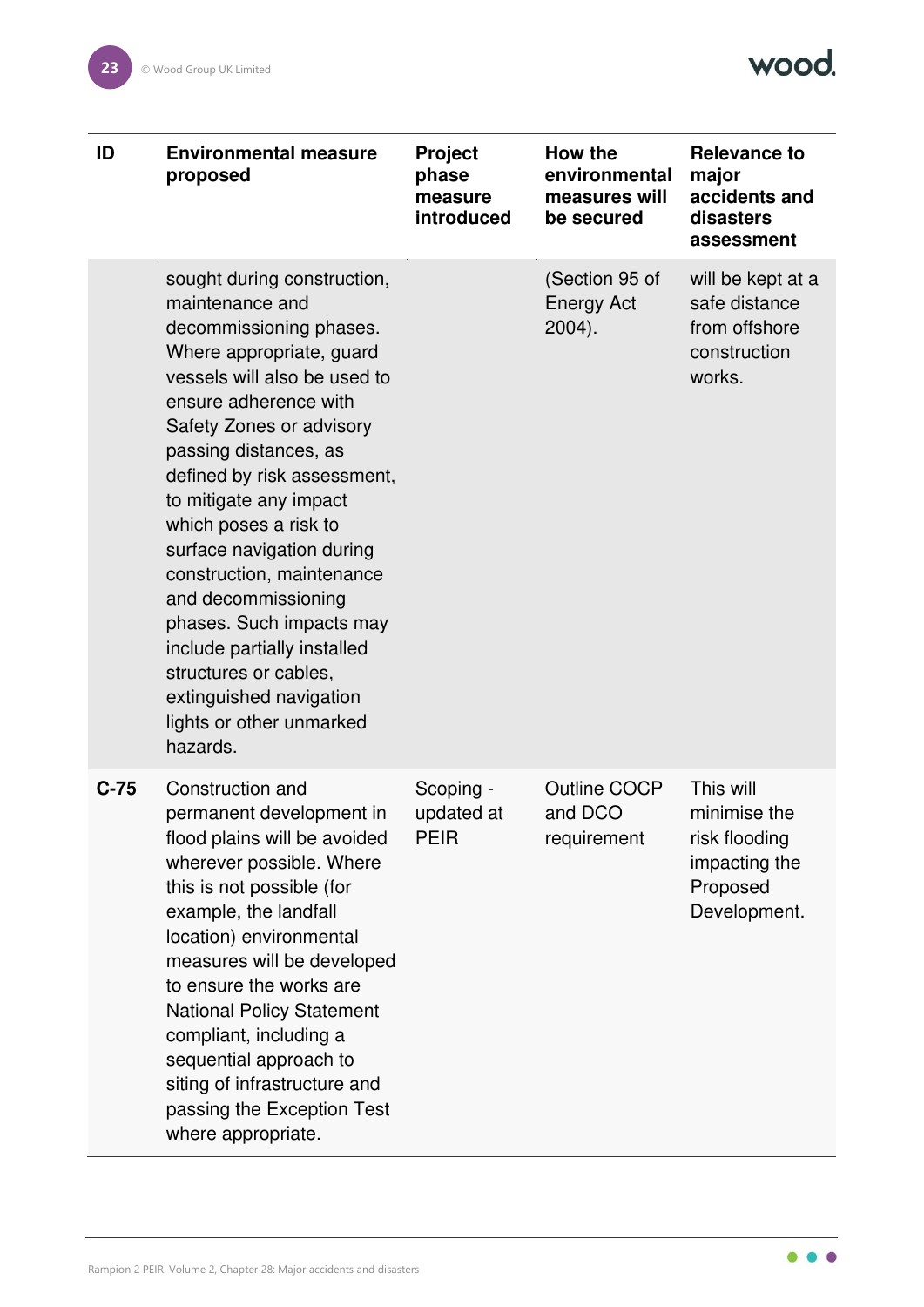| ID     | <b>Environmental measure</b><br>proposed                                                                                                                                                                                                                                                                                                                                                                                                                                                                                                                                                                  | <b>Project</b><br>phase<br>measure<br>introduced | How the<br>environmental<br>measures will<br>be secured | <b>Relevance to</b><br>major<br>accidents and<br>disasters<br>assessment                                                                     |
|--------|-----------------------------------------------------------------------------------------------------------------------------------------------------------------------------------------------------------------------------------------------------------------------------------------------------------------------------------------------------------------------------------------------------------------------------------------------------------------------------------------------------------------------------------------------------------------------------------------------------------|--------------------------------------------------|---------------------------------------------------------|----------------------------------------------------------------------------------------------------------------------------------------------|
| $C-76$ | In line with good practice<br><b>Pollution Prevention Plans</b><br>(PPPs) will be developed to<br>detail how ground and<br>surface waters will be<br>protected in construction<br>and operation. These will<br>include information on the<br>use and storage of any<br>fuels, oils and other<br>chemicals (in line with<br>commitments C-8 and C-<br>167) and pollution incidence<br>response planning. These<br>will include measures for<br>the protection of licenced<br>and private abstractions.<br>This could include a<br>monitoring regime<br>associated with critical or<br>very near receptors. | Scoping -<br>updated at<br><b>PEIR</b>           | <b>Outline COCP</b><br>and DCO<br>requirement           | This measure<br>will minimise the<br>risk of spillages<br>affecting the<br>environment.                                                      |
| $C-84$ | RED will exhibit lights,<br>marks, sounds, signals and<br>other aids to navigation as<br>required by Trinity House,<br><b>MCA and Civil Aviation</b><br>Authority (CAA). This will<br>include a buoyed<br>construction area around<br>the Rampion 2 array.                                                                                                                                                                                                                                                                                                                                                | Scoping                                          | <b>DML</b><br>conditions.                               | This measure<br>will minimise the<br>potential for<br>collisions<br>involving the<br>offshore<br>elements of the<br>Proposed<br>Development. |
| $C-85$ | RED will ensure that the<br>local NtM (notices to<br>mariners) is updated and<br>reissued at weekly intervals<br>during construction<br>activities and at least five                                                                                                                                                                                                                                                                                                                                                                                                                                      | Scoping                                          | <b>DML</b><br>conditions.                               | This measure<br>will minimise the<br>potential for<br>collisions<br>involving the<br>offshore                                                |

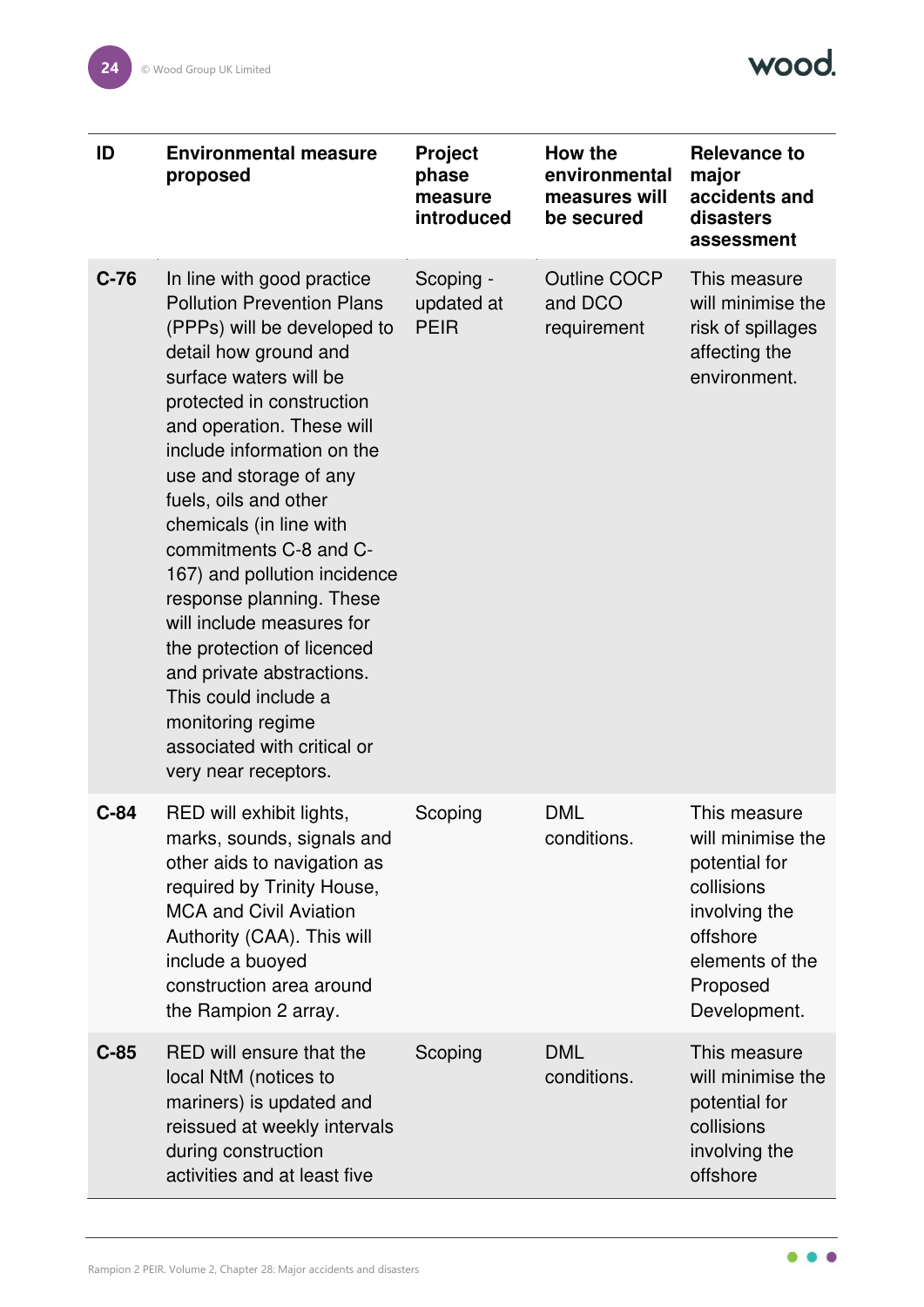wood.

| ID      | <b>Environmental measure</b><br>proposed                                                                                                                                                                                                                             | <b>Project</b><br>phase<br>measure<br>introduced | How the<br>environmental<br>measures will<br>be secured | <b>Relevance to</b><br>major<br>accidents and<br>disasters<br>assessment                                                                                                    |
|---------|----------------------------------------------------------------------------------------------------------------------------------------------------------------------------------------------------------------------------------------------------------------------|--------------------------------------------------|---------------------------------------------------------|-----------------------------------------------------------------------------------------------------------------------------------------------------------------------------|
|         | days before any planned<br>operations and<br>maintenance works and<br>supplemented with VHF<br>(very high frequency) radio<br>broadcasts agreed with the<br>MCA in accordance with the<br>construction and monitoring<br>programme approved under<br>DML conditions. |                                                  |                                                         | elements of the<br>Proposed<br>Development.                                                                                                                                 |
| $C-108$ | An Emergency Response<br>and Cooperation Plan<br>(ERCOP) will be developed.                                                                                                                                                                                          | Scoping -<br>updated at<br><b>PEIR</b>           | <b>DCO</b><br>requirements<br>or DML<br>conditions.     | This measure<br>will ensure that<br>appropriate<br>emergency<br>response<br>actions can be<br>taken in the<br>event of an<br>accident to<br>minimise the<br>potential harm. |
| $C-117$ | Works in the floodplain will<br>be programmed to occur in<br>late summer/ early autumn<br>if possible, to avoid<br>interaction with known<br>flooding periods to minimise<br>the potential for<br>displacement of floodwater.                                        | <b>PEIR</b>                                      | <b>Outline COCP</b><br>and DCO<br>requirement           | This will<br>minimise the<br>risk flooding<br>impacting the<br>Proposed<br>Development.                                                                                     |
| $C-118$ | <b>Emergency Response</b><br>Plans (ERPs) for flood<br>events will be prepared for<br>all construction activities,<br>working areas, access and<br>egress routes in floodplain<br>areas (tidal and fluvial).                                                         | <b>PEIR</b>                                      | Outline COCP<br>and DCO<br>requirement                  | This will<br>minimise the<br>risk flooding<br>impacting the<br>construction<br>workforce.                                                                                   |

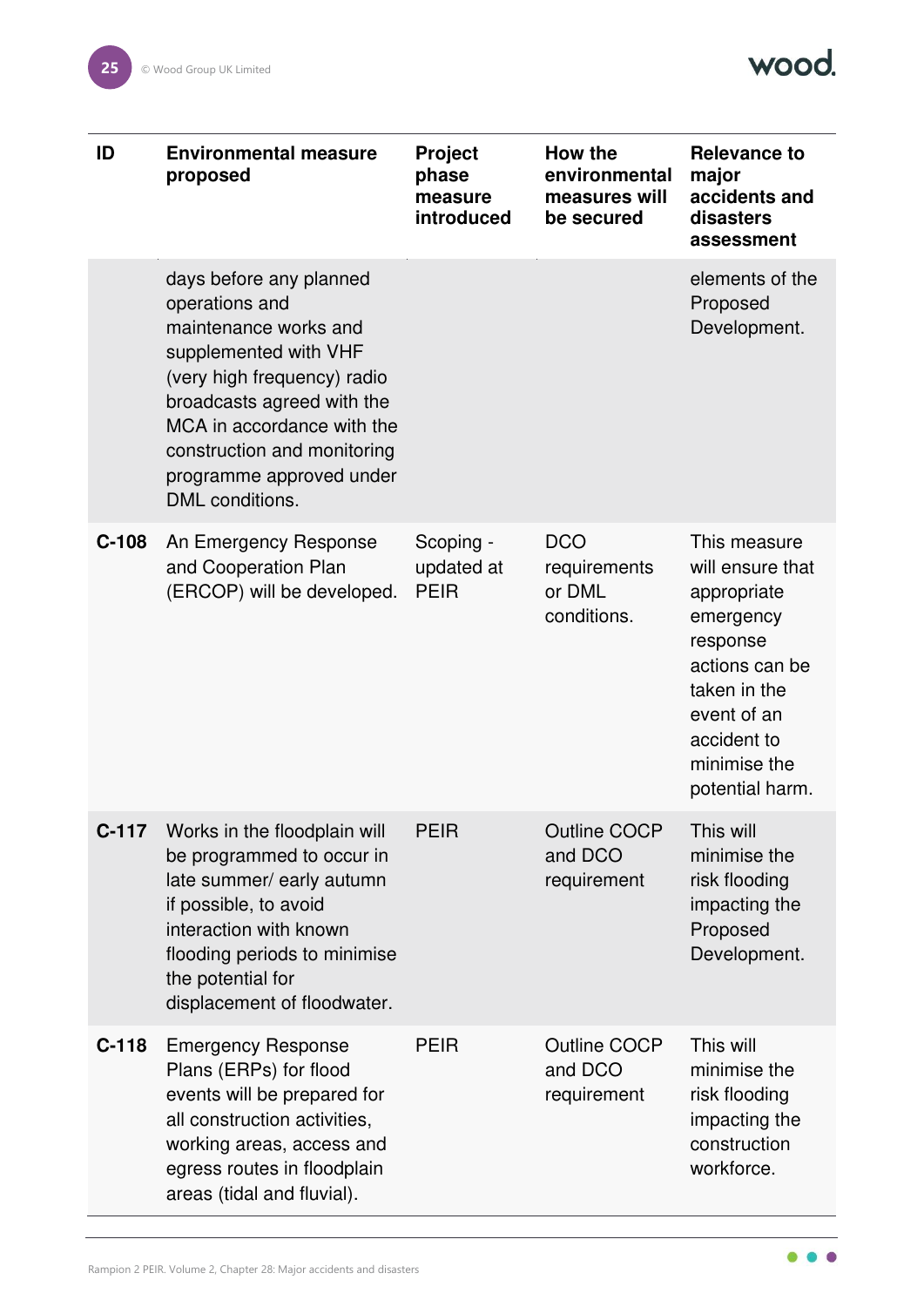wood.

 $\bullet\bullet\bullet$ 

| ID      | <b>Environmental measure</b><br>proposed                                                                                                                                                                                                                                                                                                                                          | <b>Project</b><br>phase<br>measure<br>introduced | How the<br>environmental<br>measures will<br>be secured | <b>Relevance to</b><br>major<br>accidents and<br>disasters<br>assessment                                                                                                                                                                               |
|---------|-----------------------------------------------------------------------------------------------------------------------------------------------------------------------------------------------------------------------------------------------------------------------------------------------------------------------------------------------------------------------------------|--------------------------------------------------|---------------------------------------------------------|--------------------------------------------------------------------------------------------------------------------------------------------------------------------------------------------------------------------------------------------------------|
|         | These plans will be<br>provided for both<br>construction and operation/<br>maintenance phases.                                                                                                                                                                                                                                                                                    |                                                  |                                                         |                                                                                                                                                                                                                                                        |
| $C-170$ | A Health, Safety, Security<br>and Environment (HSSE)<br>Strategy will be developed.<br>The HSSE Strategy will<br>describe the way in which<br>the Proposed Development<br>will be delivered. It will<br>include detail of compliance<br>with relevant policies,<br>Management Systems and<br>regulatory requirements,<br>throughout the lifecycle of<br>the Proposed Development. | <b>PEIR</b>                                      | Outline COCP                                            | This measure<br>will provide the<br>overall<br>framework<br>through which<br>the risk of<br>potential major<br>accidents and<br>disasters are<br>reduced to<br><b>ALARP.</b> It will<br>also provide a<br>securing<br>mechanism for<br>other measures. |
| $C-171$ | A suitable and sufficient risk<br>assessment of the potential<br>impacts of major accidents<br>and disasters is<br>undertaken, and this will be<br>kept under review<br>throughout the Proposed<br>Development lifecycle<br>(design, construction,<br>operation and<br>decommissioning stages).                                                                                   | <b>PEIR</b>                                      | Outline COCP                                            | This will ensure<br>that all potential<br>major accidents<br>and disasters<br>are identified,<br>assessed and<br>their risk is<br>reduced to<br><b>ALARP</b>                                                                                           |
| $C-172$ | The risk resulting from<br>Major Accidents and/or<br>Disasters will be eliminated<br>So Far As Is Reasonably<br>Practicable (SFAIRP) and<br>any risk which cannot be                                                                                                                                                                                                              | <b>PEIR</b>                                      | <b>Outline COCP</b>                                     | This will ensure<br>that the risk of<br>harm arising<br>from major<br>accidents and<br>disasters to any                                                                                                                                                |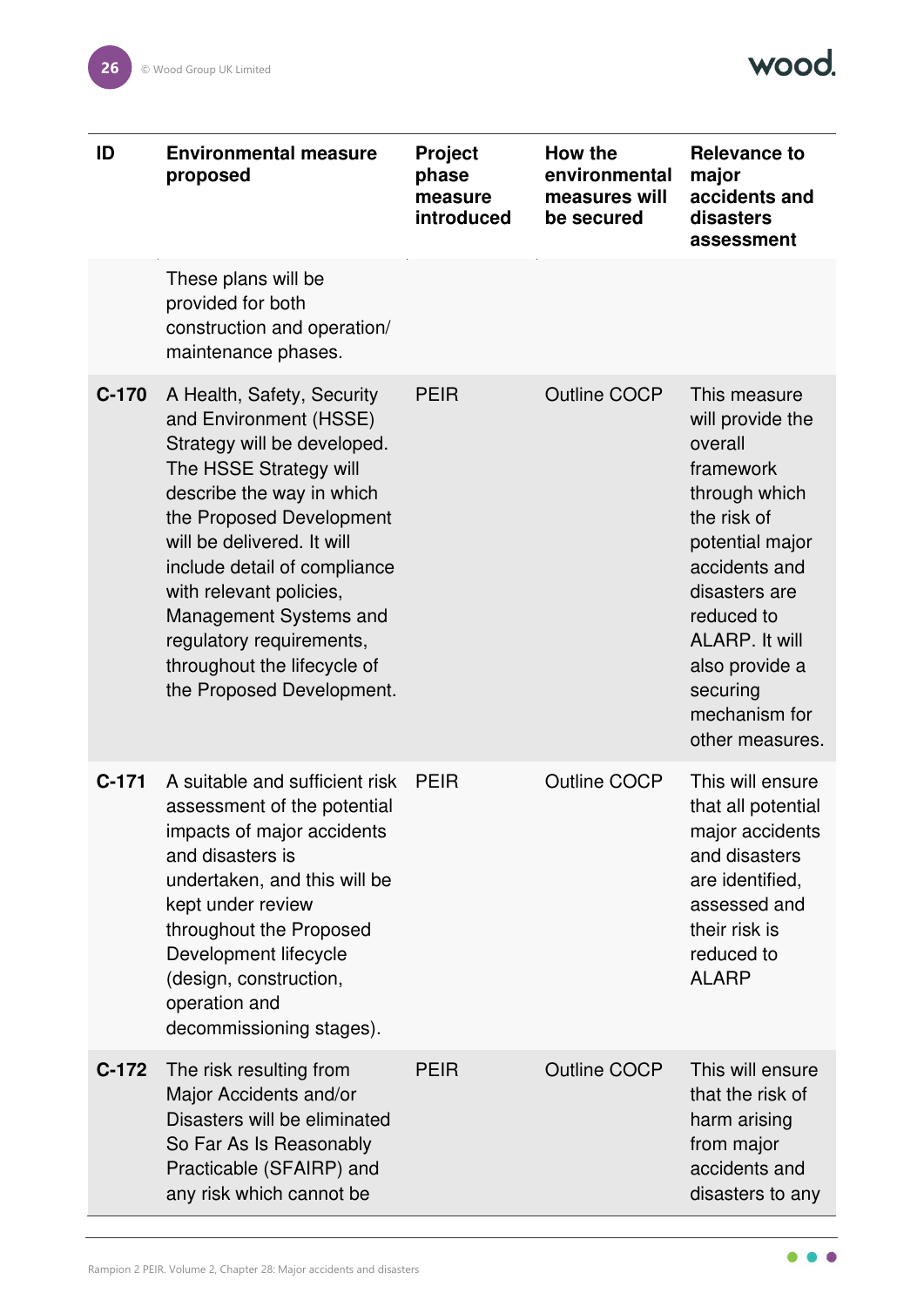| ID      | <b>Environmental measure</b><br>proposed                                                                                                                                                                                                                                                         | Project<br>phase<br>measure<br>introduced | <b>How the</b><br>environmental<br>measures will<br>be secured | <b>Relevance to</b><br>major<br>accidents and<br>disasters<br>assessment                                               |
|---------|--------------------------------------------------------------------------------------------------------------------------------------------------------------------------------------------------------------------------------------------------------------------------------------------------|-------------------------------------------|----------------------------------------------------------------|------------------------------------------------------------------------------------------------------------------------|
|         | designed out will be<br>examined to ensure the risk<br>is Reduced As Low As<br><b>Reasonably Practicable</b><br>(ALARP). This applies to<br>both Safety and<br><b>Environmental Major</b><br>Accidents and the impacts<br>on the Proposed<br>Development from<br>disasters.                      |                                           |                                                                | receptors is<br>reduced to<br>ALARP.                                                                                   |
| $C-173$ | The design and layout of<br>the Proposed Development<br>will account for Health and<br>Safety Executive's (HSE)<br>approach to Land Use<br>Planning, and the Proposed<br>Development will be<br>designed to ensure that a<br>response of 'Do Not Advise<br>Against' is received from<br>the HSE. | <b>PEIR</b>                               | Embedded into<br>design.                                       | This will<br>minimise the<br>potential for<br>external major<br>accidents to<br>impact the<br>Proposed<br>Development. |

# <span id="page-27-0"></span>**RED approach to managing major accidents and disasters**

#### **Introduction**

- 28.7.6 This section is intended to provide summary detail of the processes which will be enacted to ensure that the risk of major accidents and disasters is minimised.
- 28.7.7 RED is a joint venture between RWE Renewables, Enbridge, and a Macquarie-led consortium. These joint venture partners are also shareholders in the Rampion 1 project, with RWE being the majority shareholder and Development Service Provider for the joint venture. RWE is an experienced and established renewables operator with multiple existing offshore wind developments in operation and at various stages of the design, construction and operation phases including Rampion 1, Sofia, Galloper and Triton Knoll. Lessons learned and industry good practice learned from these projects have been and will be applied to the Proposed Development.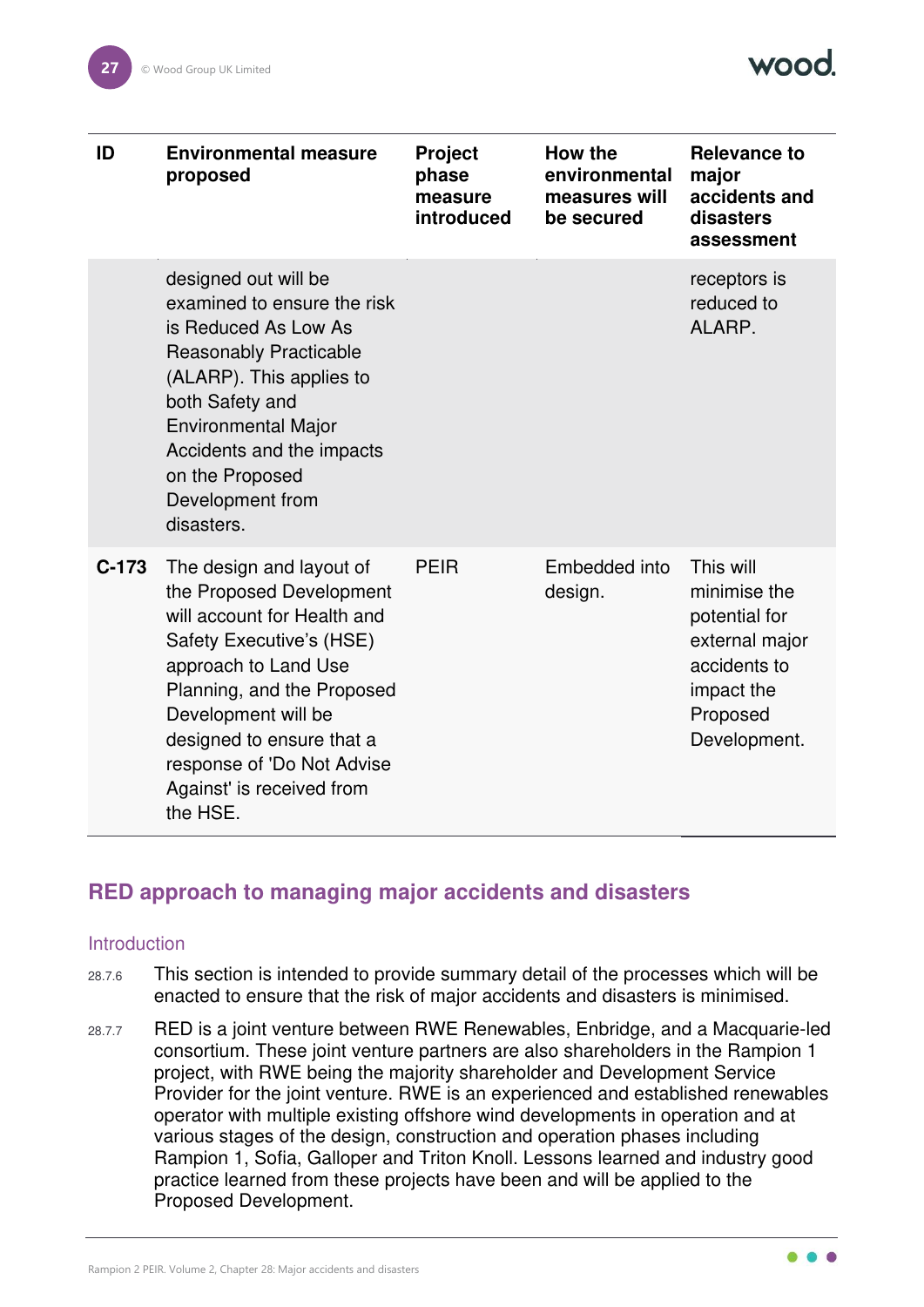- 28.7.8 RED will ensure that major accidents and disasters are managed through the HSSE Management System which is structured around 12 key elements, based upon the Plan-Do-Check-Act model which is presented by the HSE (HSE, 2013).
- 28.7.9 The approach of RED has three main objectives:
	- ⚫ no lost time incidents;
	- no harm to personnel; and
	- minimise environmental impacts.
- 28.7.10 The strategic approach taken by Rampion 2 is to ensure the Proposed Development complies with the following principles:
	- ⚫ risks are minimised 'So Far As Is Reasonably Practicable' (SFAIRP);
	- ⚫ risks are 'As Low As Is Reasonably Practicable' (ALARP); and
	- the Best Available Techniques (BAT) for avoiding or minimising pollution is applied.
- 28.7.11 The management system will be implemented proportionately at each stage of the Proposed Development to ensure that the risks of major accidents and disasters will be reduced 'As Low As Reasonably Practicable' and thereby ensuring there will be no significant effects. This will be implemented through C-170. However, this means that not all assessments are available at this stage, as there will be iterative assessment throughout the design, construction, and operation of the Proposed Development. This commitment to risk assessment and reduction is captured in C-171 and C-172 in **[Table 28-7](#page-20-1)**.
- 28.7.12 The following sections are examples of actions, processes and measures which will be driven by the implementation of the HSSE Management System. Unless otherwise stated, measures in **paragraphs [28.7.15](#page-29-0)** to **[28.7.43](#page-32-1)** should be read to be secured by C-170.

#### HSE and Public Health England

- 28.7.13 Public Health England states that the interaction of the Proposed Development with the COMAH Regulations (HSE, 2015) or similar sites should be considered. For clarity, the Proposed Development is not within scope of the COMAH Regulations or any other Major Accident Hazard regulatory regime (such as the Major Accident Off-Site Emergency Plan (Management of Waste from Extractive Industries) (England and Wales) Regulations (2009), as the Proposed Development does not involve significant quantities of dangerous substances. The potential for external Major Accident Hazard sites and pipelines to impact upon the Proposed Development is limited due to the small populations involved in the Proposed Development but is considered in the description of External Major Accidents in **Section [28.10](#page-37-0)**.
- 28.7.14 Annex G of the PINS Planning Advice Note 11 states that "*If the Proposed Development is not within scope of the COMAH Regulations, the safety concerns related to any work activity would be addressed under the Health and Safety at Work, etc Act 1974 and its relevant statutory provisions*" but that "*Under Great Britain's health and safety legislation, HSE does not have a role in examining risk*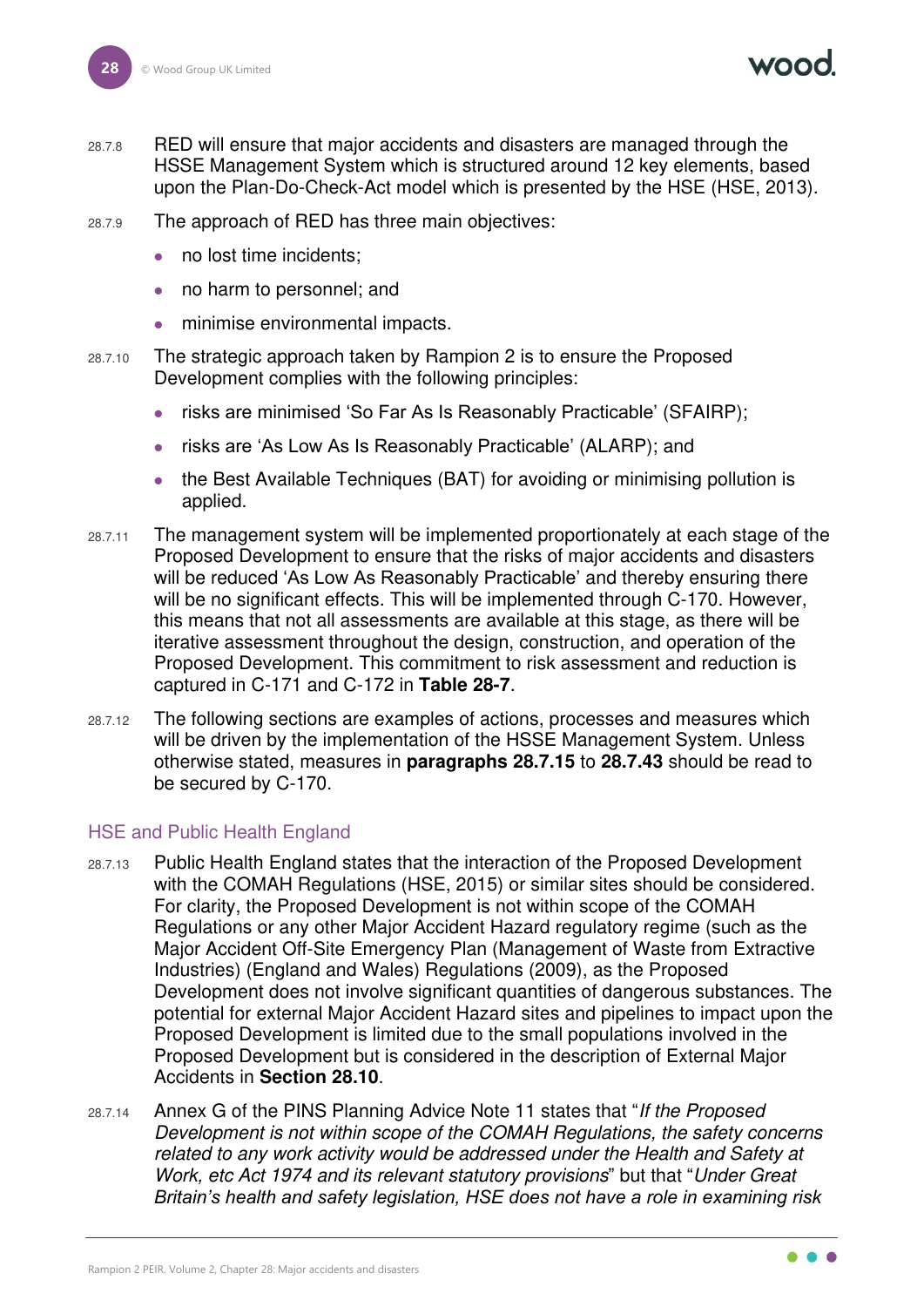*or hazard assessments unless the circumstances are covered by specific regulations*". The PEIR presents how the framework that RED has in place will ensure that the Health and Safety at Work Act and other statutory provisions will be met.

#### Risk assessment and the hierarchy of controls

- <span id="page-29-0"></span>28.7.15 Best practice in risk management relies on a number of key principles, which are supported by the UK legislative framework for Health and Safety, and Environmental Major Accidents.
- 28.7.16 Firstly, a suitable and sufficient risk assessment which consider both the likelihood and 'credible worst case' consequences of potential major accident and disaster scenarios should be undertaken. Any risk assessments should consider 'what more can be done?' and seek to apply the 'hierarchy of controls'.
- 28.7.17 The hierarchy of controls prioritises risk reduction measures so that the inherently safe option which eliminates the risk entirely is considered first, then any measures which prevent the risk, then measures which control the risk and so on. The outcome of this approach is that the most effective risk reduction measures are selected, and the residual risk is minimised.
- 28.7.18 An example of this is given in embedded environmental measure C-6, which sets out to avoid environmental receptors when practical to do so. This physical separation will reduce the potential for any adverse impact by removing the pathway for harm. Other measures can be specified to prevent harm at design stage, for example, the construction compounds have to be designed to site fuel storage so as to minimise the potential for spills of fuel in embedded environmental measure C-8. These measures are listed in **[Table 28-7](#page-20-1)**.

#### Designing risk out of the Proposed Development

- 28.7.19 The most effective stage to reduce risk is during the design process of the Proposed Development. RED has ensured that HSSE considerations are an integral component of the engineering design process and has set a number of design safety expectations for the design team to comply with. These expectations include minimising risk where possible, considering alternatives and designing out risk across the whole Proposed Development lifecycle. Building resilience into the design will be key to ensuring robust risk management throughout the lifecycle, which will include factors like ensuring the design accounts for the anticipated effects of climate change. The Proposed Development has also built-in appropriate methods and review mechanisms to ensure that these expectations are met.
- 28.7.20 The Proposed Development will have a defined Hazard Identification and Risk Assessment system, which will include Hazard Identification, Environmental Hazard Identification and Hazard & Operability (HAZOP) studies at appropriate stages throughout the design.
- 28.7.21 Design Risk Assessments (DRA) will be undertaken at various stages of the design by a team of designers, discipline experts and managers. It will evaluate the design and the risks included in the proposed approach.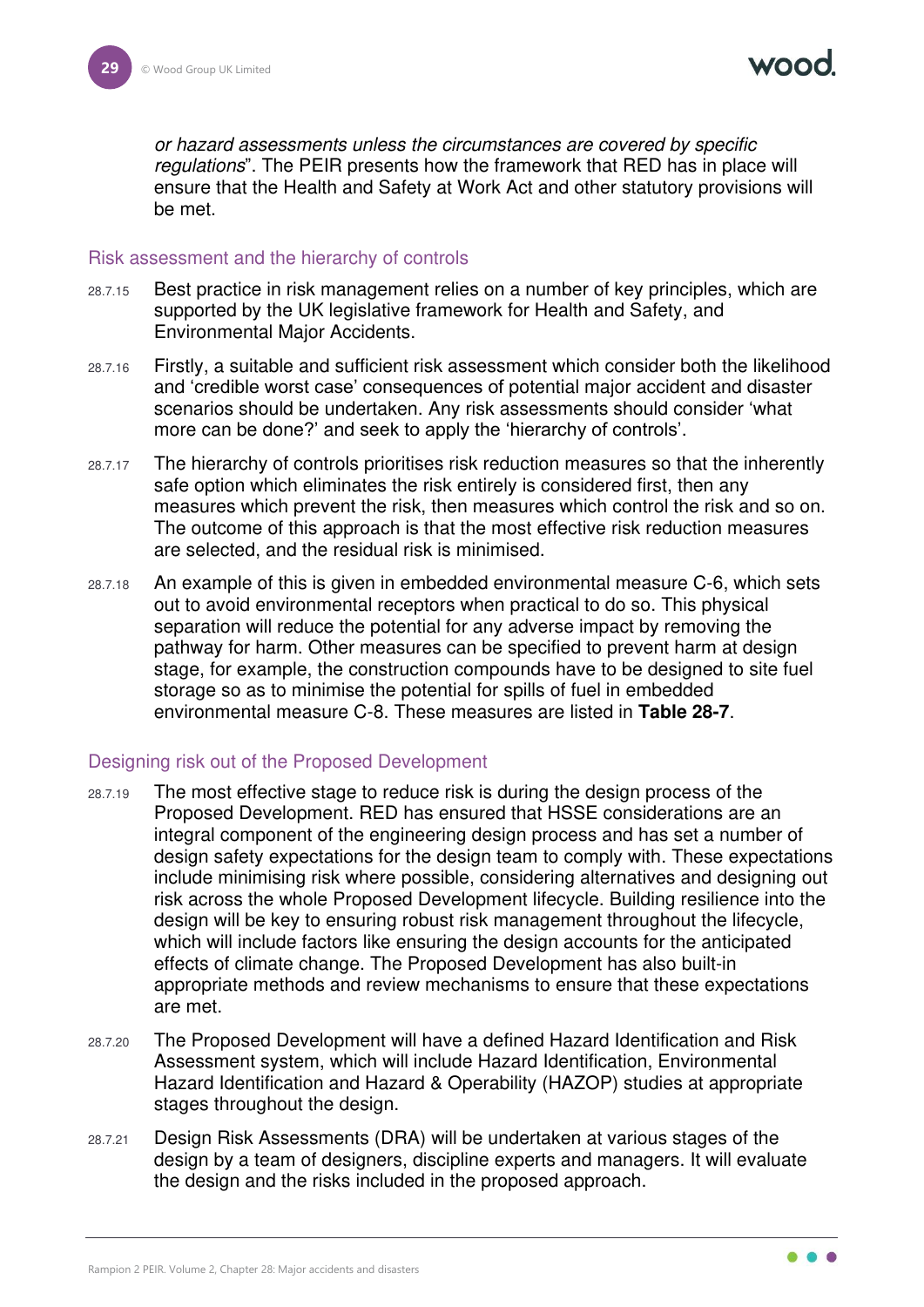- 28.7.22 RED (as Client under CDM) will appoint a Principal Designer who will be responsible for the design choices and ensuring that the design complies with all requirements including the CDM Regulations, contractual specifications, and the RED expectations for Design Safety.
- 28.7.23 Key design decisions which affect potential major accidents and disasters will be recorded in a design decision log with the justification for the options selected. This will include items such as material of construction, sizing of components and approaches for managing integrity. Some of these will come after development consent is granted.
- 28.7.24 The risk assessments undertaken through the design process will consider the ability to construct and maintain the system. They will also evaluate whether there is more that could be done to reduce or eliminate risk i.e. 'is the risk ALARP?'

#### Managing risk during the construction phase

- 28.7.25 The construction phase is the first phase of the Proposed Development where there is the risk of a major accident or disaster occurring. It also coincides with the largest workforce population associated with the Proposed Development. The construction workforce is a new population which could be affected by a major accident or disaster and may additionally be unfamiliar with the area.
- 28.7.26 The CDM Regulations require specific processes to address issues which are unique to construction projects. RED will fully implement the CDM process through a dedicated procedure (outlined in embedded environmental measure C-25 in **[Table 28-7](#page-20-1)**) and will ensure that the risk assessments through this process will adequately assess the impacts of major accidents and disasters in additional to workplace/ occupational injury potential associated with the construction phase activities.
- 28.7.27 RED will appoint a Principal Designer and a Principal Contractor, who will be responsible for the management of risk (including of major accidents and disasters) during the design and construction phases.
- 28.7.28 RED will undertake a Catastrophic Risk Analysis as suggested by the HSE (HSE, 2011) to ensure that all reasonably foreseeable major accidents and disasters are identified and captured in the risk assessment.

#### Operating safely

- 28.7.29 As described above, the risk will be reduced through processes designed to either eliminate or reduce the residual risk of any events to ALARP. The RED HSSE Strategy will be to ensure that the RWE HSSE Management System is applied throughout the operational phase of Rampion 2 (C-170).
- 28.7.30 The key risks will be identified by Hazard Identification (HAZID)/HAZOP and included in the Design Risk Assessment (C-171). This will include the Design Risk Register developed by the Principal Designer throughout the design and construction process, which is handed over at the end of construction, in compliance with the CDM regulation (C-25). During the design and construction phases, the Principal Designer, Principal Contractor (once appointed) and the Client (RED), all have a role to ensure that HSSE risk is managed. These risk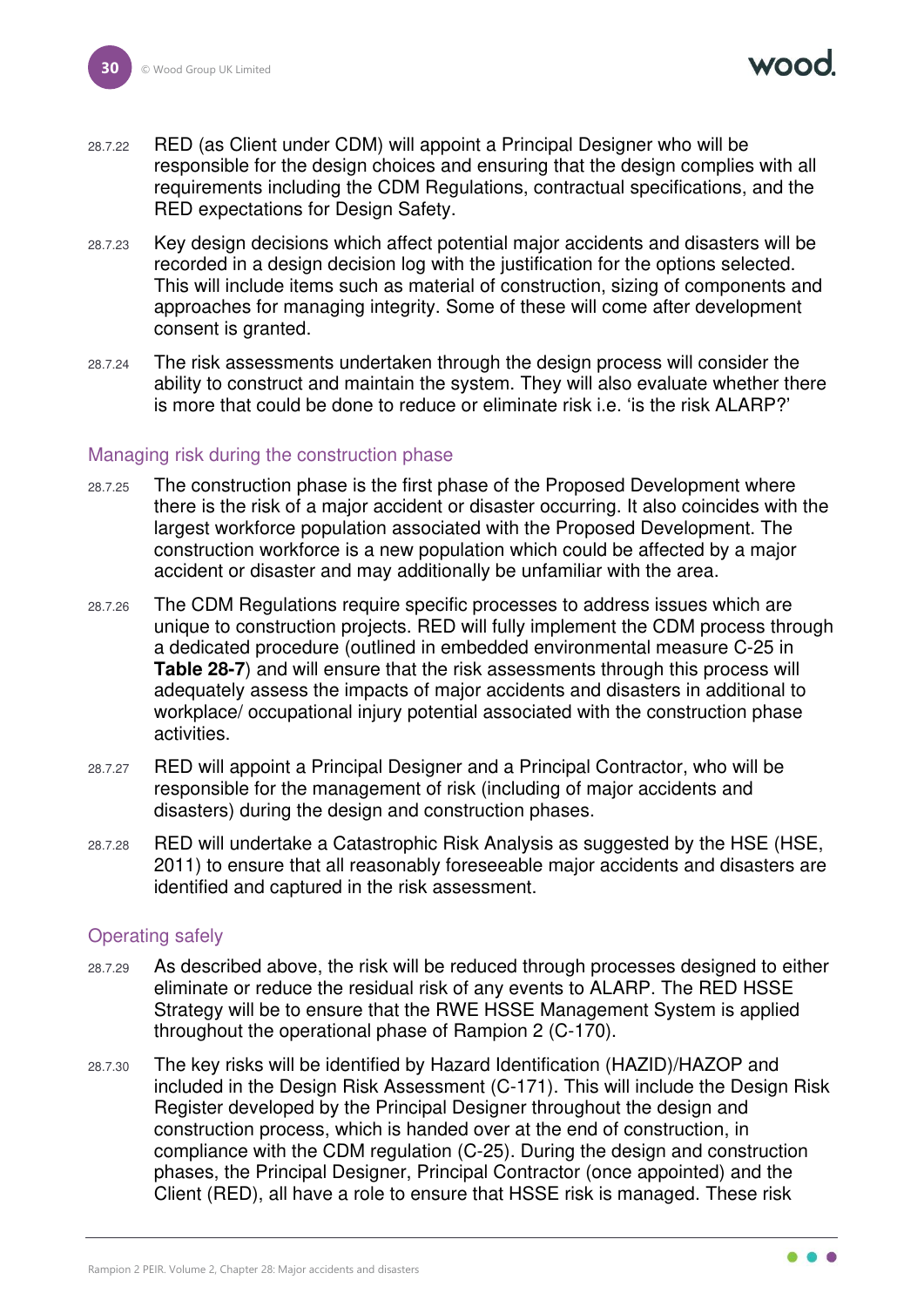assessments will be kept under review to ensure that any new hazards or potential risk reduction measures can be identified and incorporated.

- 28.7.31 Dependent on the nature of the potential harm, there will be appropriate systems in place to manage the risk. Major accidents and disasters are high consequence events which need significantly more robust control measures than low consequence events like slips and trips. It is anticipated that all accident scenarios will have safe ways of working, procedures and permits to ensure that risk is managed. There will also be processes in place (wherever possible) to forewarn and protect against the impacts of disasters such as flood warnings and wind forecasting.
- 28.7.32 RED will monitor the effectiveness of the HSSE policies utilising a number of measures including proactive and reactive indicators and will intervene to ensure that an appropriate level of protection is maintained (C-170).

#### Responding to incidents

- 28.7.33 Suitable plans for what to do if a major accident or disaster occurs, are one of the final barriers in good risk management. Emergency response plans will be produced where there is a residual risk of major accidents or disasters occurring, although many of these events will not be potential major accidents or disasters. Where there is a residual risk of a major accident or disaster identified, these will be covered by a plan for the emergency response actions to be taken.
- 28.7.34 RED has committed to producing an Emergency Response and Cooperation Plan (C-108), and a Marine Pollution Contingency Plan (C-53) as described in **[Table](#page-20-1)  [28-7](#page-20-1)**. These plans will form the foundation of ensuring an appropriate emergency response capacity for the offshore elements of Rampion 2.
- 28.7.35 The Proposed Development has also committed to developing a pollution prevention plan for preventing and dealing with onshore spills (C-76). During construction, the Principal Contractor will be responsible for ensuring that suitable emergency response arrangements are in place, in line with CDM and the appropriate risk assessment.

#### Lessons learned

- 28.7.36 RWE operates a central Lessons Learned database which allows the transfer of learning across the organisation from previous projects or industry incidents. As RWE are a key part of the RED joint venture undertaking the Proposed Development, RED will have direct access to this experience. There are also direct transfer of lessons learned reports at the end of any project, such that Rampion 2 will benefit from any lessons learned on the Rampion 1, Sofia, Triton Knoll or Galloper projects.
- 28.7.37 The HSSE Management system also requires that any lessons learned after significant incidents are also distributed to all RWE Projects (including Rampion 2) so that the lessons can be incorporated.

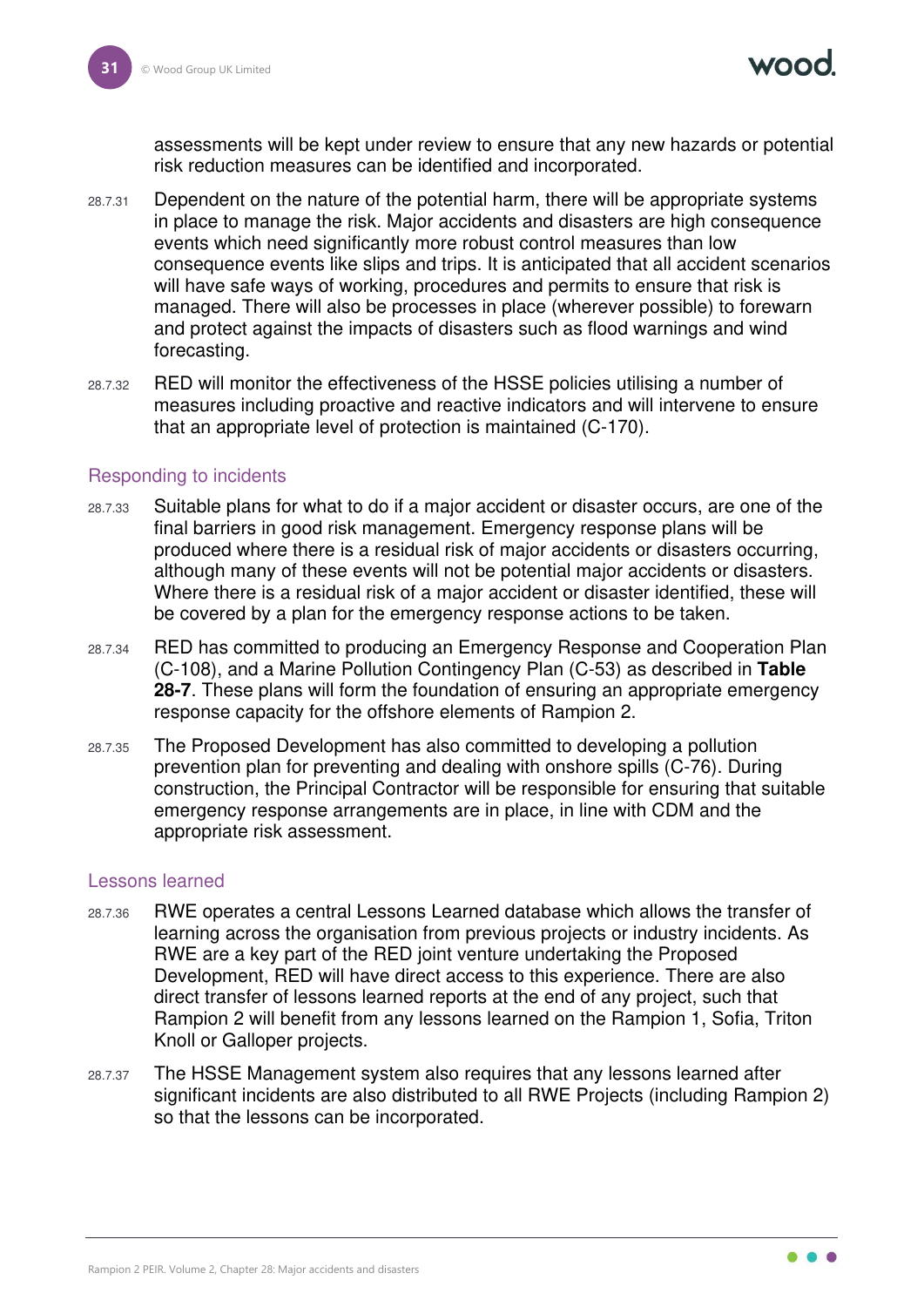#### Contractors and supply chain

- 28.7.38 Various parts of the Proposed Development during each phase will be undertaken by contractors on behalf of RED. RED will review the management system of every contractor to ensure that they meet the expectations of the Proposed Development in respect of HSSE.
- 28.7.39 Every contractor and any sub-contractors will be expected to comply with RWE and RED requirements for delivering the Proposed Development safely in line with any plans, requirements or risk assessment produced.
- 28.7.40 During the construction phase, RED will appoint a suitable Principal Contractor and in line with the requirements of the CDM Regulations. The Principal Contractor will devise a HSSE plan for Rampion 2 in line with RED, and they shall be responsible for managing the performance of all sub-contractors against the HSSE plan.
- 28.7.41 All contractors will be evaluated on HSSE criteria as part of the tender phase for contractor selection. Any contractor who cannot achieve the standards required will not be selected to work on the Proposed Development.
- 28.7.42 RED, in conjunction with the Principal Designer and Principal Contractor during the construction phase, will be responsible for ensuring that suitable information related to major accidents and disasters are provided to contractors to minimise the risk.

#### **Summary**

<span id="page-32-1"></span>28.7.43 RED's approach to managing the risks of major accidents and disasters is contained in the framework described in this section. The approach is intended to manage all issues related to Health, Safety, Security and the Environment. This includes the potential major accidents and disasters and allows a comprehensive risk-based approach to be taken. This section is not intended to be a comprehensive description but rather a high-level summary of how RED will ensure that all risk is reduced to ALARP, which will ensure there will be no significant effects arising from major accidents and disasters.

# <span id="page-32-0"></span>**28.8 Approach for the major accidents and disasters PEIR chapter**

- 28.8.1 The project-wide generic approach to assessment is set out in **Chapter 5: Approach to the EIA**. The Scoping Report (RED, 2020) proposed to scope out the assessment of major accidents and disasters for the PEIR. PINS requested additional description of the potential major accidents and disasters, which has been provided in this chapter.
- 28.8.2 No assessment methodology has been provided as major accidents and disasters has been scoped out from assessment however a description of effects is provided. **Section [28.1](#page-3-1)** provides definitions for 'major accident' and 'disaster', and **Section [28.4](#page-12-1)** provides the receptors and level of harm which are considered to meet these definitions.

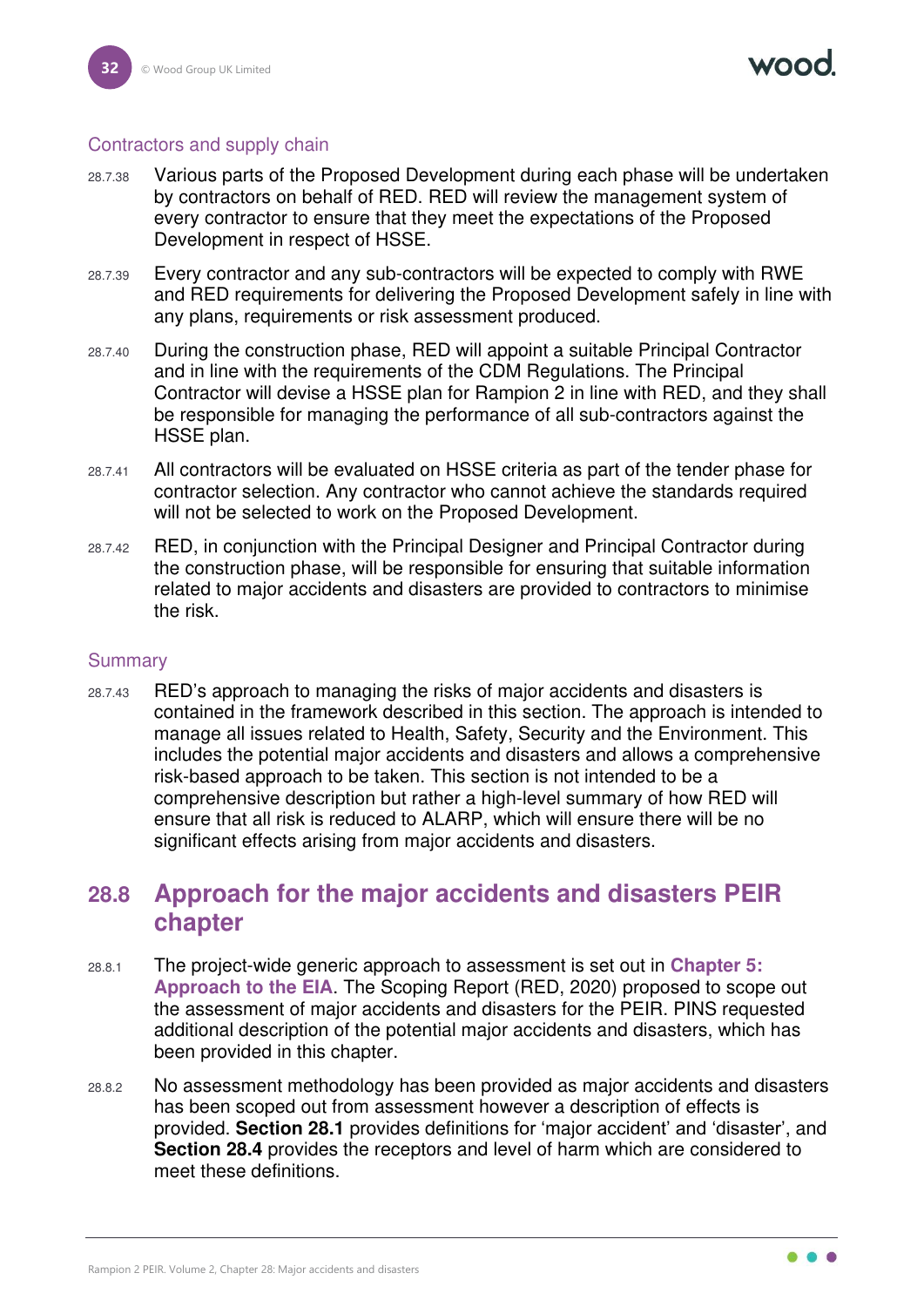- 28.8.3 The potential major accidents and disasters have been captured in three categories:
	- major accidents originating from within the Proposed Development are described in **Section [28.9](#page-33-0)**;
	- major accidents from the surrounding environment which could affect the Proposed Development are described in **Section [28.10](#page-37-0)**; and
	- disasters which could affect the Proposed Development are described in **Section [28.11](#page-39-0)**.
- 28.8.4 Each of the categories described above include potential events for both the offshore and onshore elements of the Proposed Development.

# <span id="page-33-0"></span>**28.9 Description of effects: Major accidents: The Proposed Development**

#### <span id="page-33-1"></span>**Introduction**

28.9.1 This section provides a description of the potential major accidents originating from the Proposed Development which could occur through the Proposed Development lifecycle. It describes their type, foreseeable consequences and how the embedded environmental measures described in **Section [28.7](#page-19-0)** will manage the risk to ensure that there are no significant effects.

# <span id="page-33-2"></span>**Offshore major accidents**

#### **Overview**

- 28.9.2 The potential offshore major accidents identified could lead to fatalities amongst the offshore workforce associated with the Proposed Development, either during construction, operation and maintenance or decommissioning. With the exception of marine vessels, it is not considered that any third-parties could be impacted. The risk of such events occurring is not considered to be significant due to the presence of Safety Zones (embedded environmental measure C-56 in **[Table 28-7](#page-20-1)**) during construction and a Notice to Mariners (NtM) at other times. There is also potential for spillages of hazardous substances including chemicals and fuels, which could affect the sea and wider marine environment.
- 28.9.3 The types of potential major accident offshore include transport accidents (vessel collision/helicopter accident), spillages of chemicals or fuels, construction hazards, fires, electrical hazards or physical hazards such as ice or blade throw.
- 28.9.4 The offshore location of these incidents increases the importance of rigorous emergency planning, as there can be hazards associated with attempted escape, evacuation and rescue when offshore following an emergency event. RED will ensure that the emergency plans cover foreseeable major accident and disaster scenarios in line with regulatory expectation, and appropriate escape, evacuation and rescue (HSE & MCA, 2019).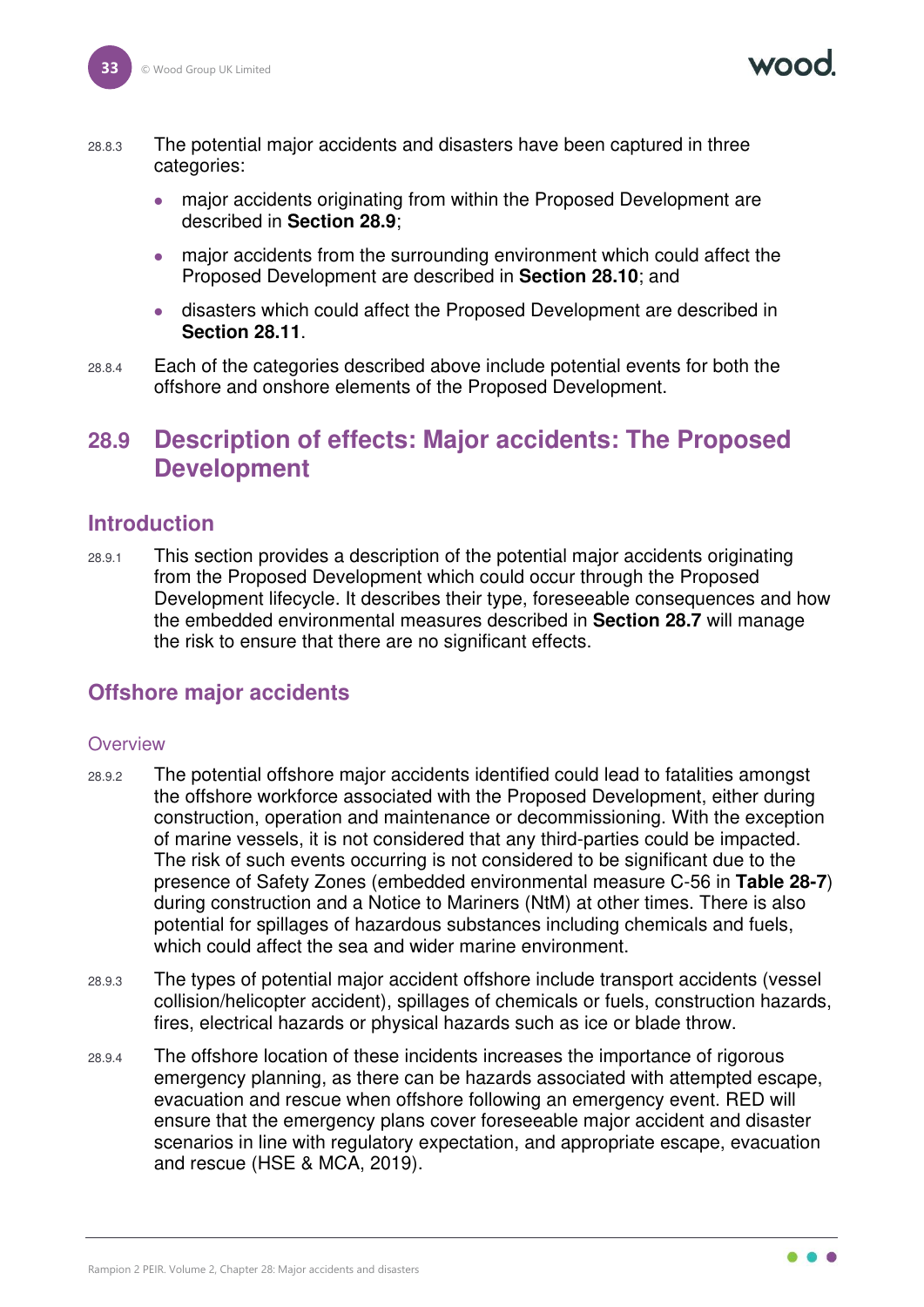#### Physical hazards

- 28.9.5 There are various potential major accidents associated with the construction, operation and maintenance, and decommissioning phases of the Proposed Development. During the operation and maintenance phase, there will normally be no offshore workforce present, as the Proposed Development will only be manned for routine and reactive maintenance. During construction and decommissioning, Safety Zones will be sought to exclude other vessels from a 500m area around the construction / decommissioning works.
- 28.9.6 There is the potential for major accidents caused by physical impacts such dropped loads from a crane, structural collapses or failure of a jack-up vessel in the field. These large hazards could lead to multiple fatalities but are managed through strong control measures implemented through the HSSE Management System (C-170) and good design. For the lifting hazards, there will be safe systems of work, exclusion zones, lift planning and permits required for significant crane lifts implemented through the HSSE Management System (C-170).
- 28.9.7 There are operation and maintenance phase physical hazards, particularly around ice thrown from blades or the potential blades to become detached in excess wind speeds. The Proposed Development will define appropriate conditions within the design basis and management systems (C-170), for when the turbines can operate to minimise the risk of damage to the turbine and when it is considered safe to approach the turbines e.g. during adverse weather. Physical hazards may also include structural collapse and dropped/swung loads including at the substation.
- 28.9.8 Details of all hazards will not be fully known until the design, location, and construction methods are finalised, but the framework outlined in **Section [28.7](#page-19-0)** is designed to adapt to any design and ensure that the risk is reduced to ALARP for all potential major accidents.

#### **Electrical**

- 28.9.9 During commissioning and operation of the Proposed Development, there is the potential for electrocution of workers due to accidents involving live equipment. These hazards are mitigated through the design of the systems and appropriate safe systems of work being employed for maintenance.
- 28.9.10 Electrocution hazards are primarily protected by good design of the electrical systems and safe systems of work, which will be considered by the framework described in **Section [28.7](#page-19-0)** (C-170). However, this process will also ensure that appropriate escape routes are available in the event of an emergency.

#### Fire and explosions

28.9.11 There could be a fire or explosion onboard one of the construction or operations support vessels or in the offshore substation (once constructed) but these will be managed through good design and the inclusion of appropriate fire protection systems. These events could lead to a small number of fatalities amongst the offshore workers as part of the Proposed Development.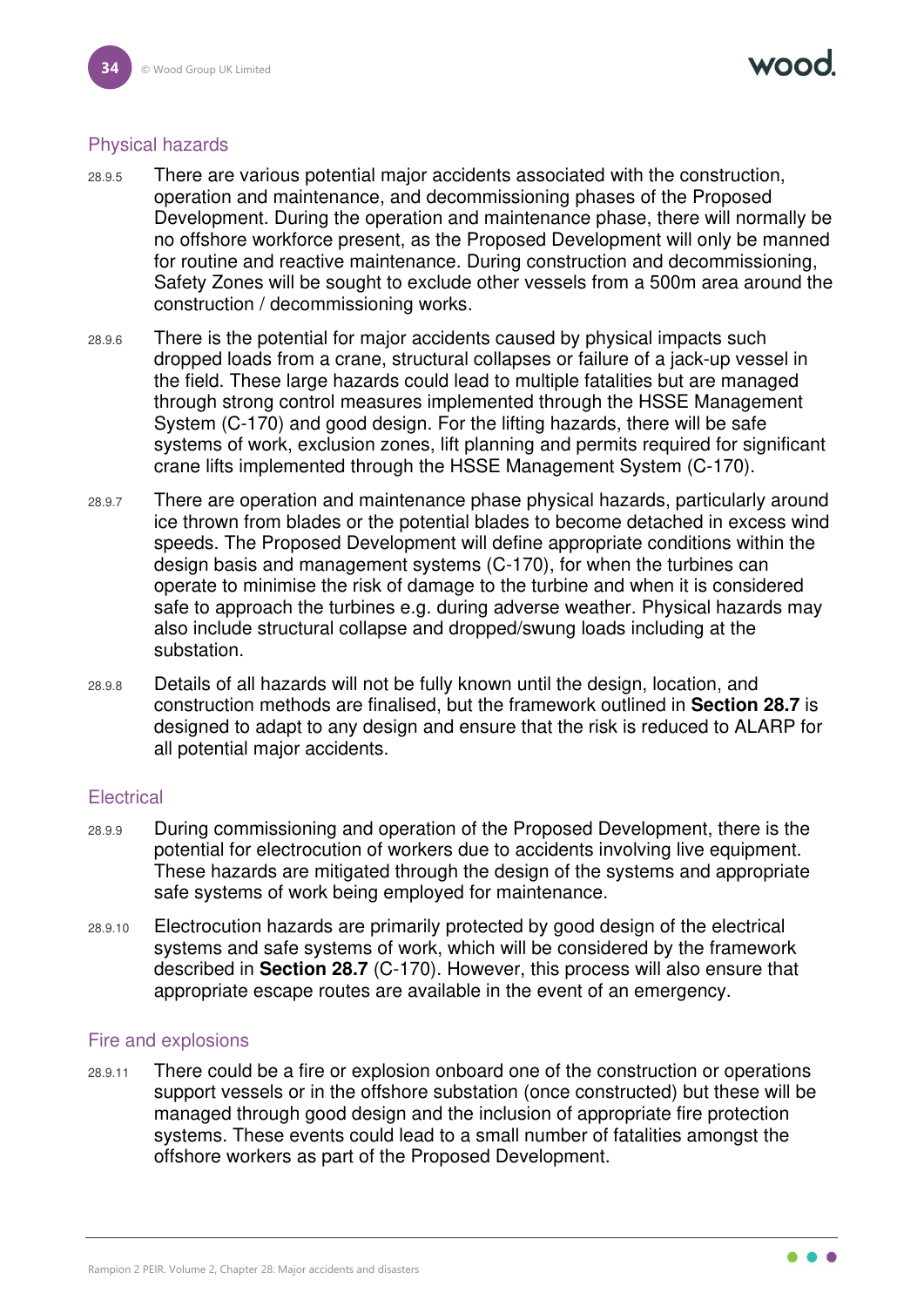28.9.12 Details of hazards will not be fully known until the design, location, and construction methods are finalised but the framework outlined in **Section [28.7](#page-19-0)** is designed to adapt to any design and ensure that the risk is reduced to ALARP for all potential major accidents.

#### **Spills**

- 28.9.13 The potential inventories of material used offshore during all phases of the Proposed Development are likely to be extremely small in most cases. The marine vessels will have fuel tanks which could fail leading to a spill but these systems will be designed to the appropriate standard for offshore commercial marine vessels and would only be released in the event of a marine vessel sinking. There will be inventories of chemicals and oils used for the wind turbine generators and substations, these will be designed with adequate containment and the minimum inventory required for safe and efficient operation.
- 28.9.14 If a fire were to occur while offshore or a leak from the fire protection systems, then there could be a release of extinguishing media to sea.
- 28.9.15 The marine receptor is the most credible receptor although there are nearby designated sites (national and internationally important sites). The most likely consequence is a short-term contamination (pollution event) affecting the sea surface around the Proposed Development.
- 28.9.16 The use and potential spillage of any substances used will be risk assessed through the framework described in **Section [28.7](#page-19-0)**, with spill response procedures put in place. A key objective of this plan is to ensure that the Best Available Technique is used to prevent any pollution. The Proposed Development has also committed to developing a Marine Pollution Contingency Plan (MPCP) for dealing with offshore spills, which will be agreed with the Marine Management Organisation (MMO) (C-53).

#### Transport accidents

- 28.9.17 The transport of personnel and equipment to and from the Proposed Development is unavoidable during the construction, operations and maintenance, and decommissioning phases. As with any mode of transport, there is the risk of accidents associated with it, which could lead to fatalities in the offshore workforce or third parties. Accidents of this type includes ship collisions and helicopter accidents. The Proposed Development will utilise both boat (including ship) and potential helicopter transport.
- 28.9.18 The safe transport of all personnel will be considered by risk assessment through the Proposed Development risk management framework described in **Section [28.7](#page-19-0)** (C-170). The potential for vessels to impact upon the Proposed Development also forms part of the design risk assessment (C-171), ensuring that the Proposed Development can withstand minor vessel impacts.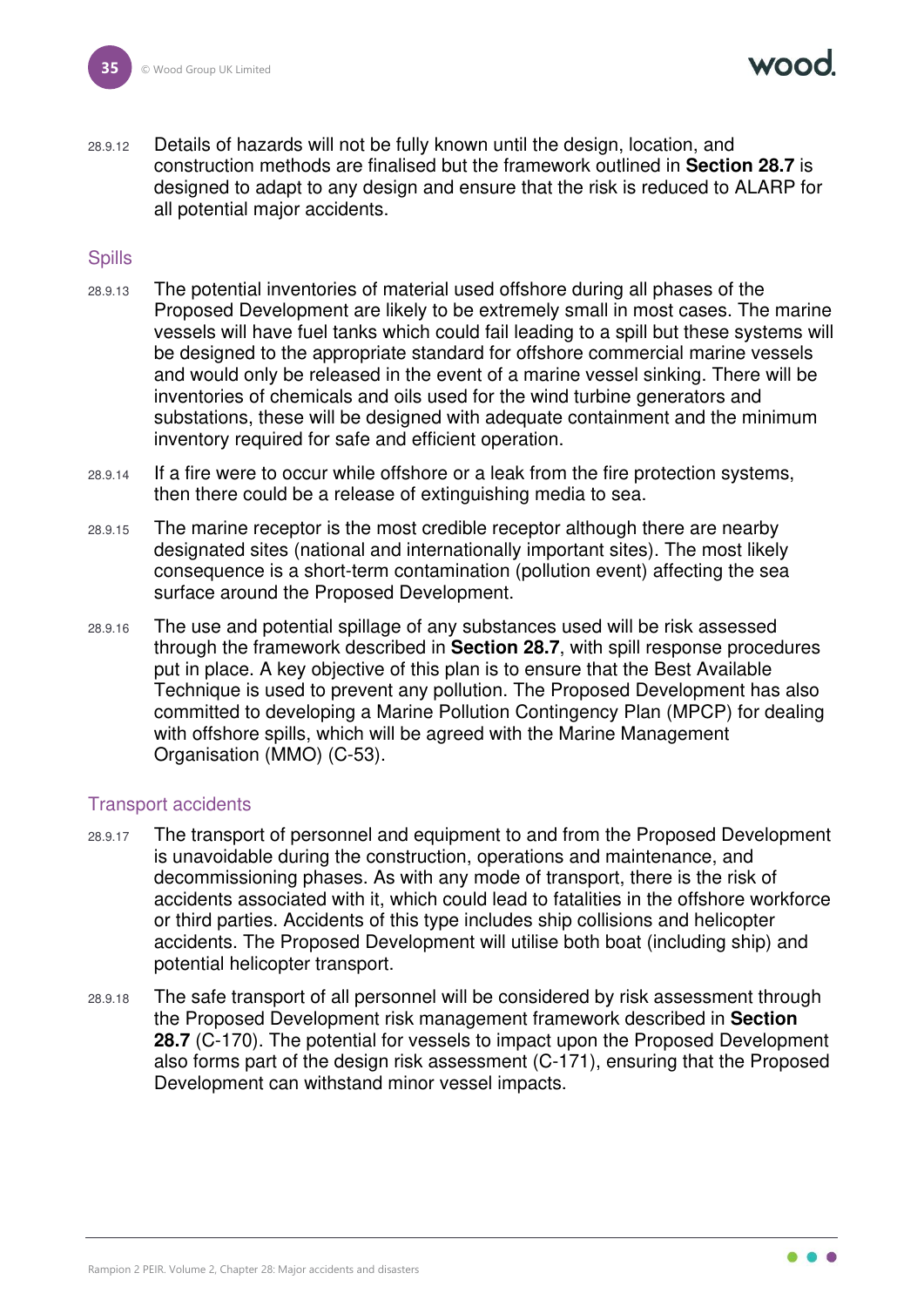# <span id="page-36-0"></span>**Onshore major accidents**

#### **Overview**

28.9.19 For the onshore elements of the Proposed Development, there were four types of potential major accidents identified. No major accidents associated with the onshore cable have been identified, once it has been constructed and buried.

#### Physical accident

- 28.9.20 The construction of the onshore cable and onshore substation carries the risk of an accident occurring and leading to a low number of worker fatalities (e.g. due to crane topple or trench collapse).
- 28.9.21 The hazards associated with construction and decommissioning projects, are known and well understood. RED will implement, through the management system, RWE's established process for managing these projects which complies with the CDM Regulations and industry good practice. All aspects will be risk assessed, and the ability to safely undertake works will be a material consideration in the design process. A summary of this approach is described in **Section [28.7](#page-19-0)**.
- 28.9.22 There is potential for the onshore above ground structures to collapse during the operation and maintenance phase. In most cases, there will be no workers present, as the onshore substation is not normally occupied once operational, although planned site visits will occur. The primary mitigation is to ensure that the elements of the Proposed Development are designed in accordance with industry good practice and the anticipated environmental conditions.

#### **Spills**

- 28.9.23 The construction and decommissioning phases will require the use of fuels and some limited inventories of chemicals. There may also be some limited inventories of oils associated with transformers in the onshore substation during the operational phase. The use and potential spillage of any substances used will be risk assessed through the framework described in **Section [28.7](#page-19-0)**, with spillage response procedures put in place. A key objective of this framework is to ensure that the Best Available Technique is used to prevent any pollution.
- 28.9.24 The Proposed Development has also committed to developing a pollution prevention plan for preventing and dealing with onshore spills (C-76 in **[Table](#page-20-1)  [28-7](#page-20-1)**). Any fuel tanks used as part of the Proposed Development will be double skinned with leak detection in the bund (C-25).

#### Electrical accident

28.9.25 There may be electrical hazards associated with the commissioning and decommissioning of the onshore infrastructure, and particular consideration will be given to tie-in to the existing electrical grid. The Proposed Development will be designed to allow this to be done in a safe manner utilising industry standard practices including for isolation and testing of High Voltage Alternating Current (HVAC) systems.

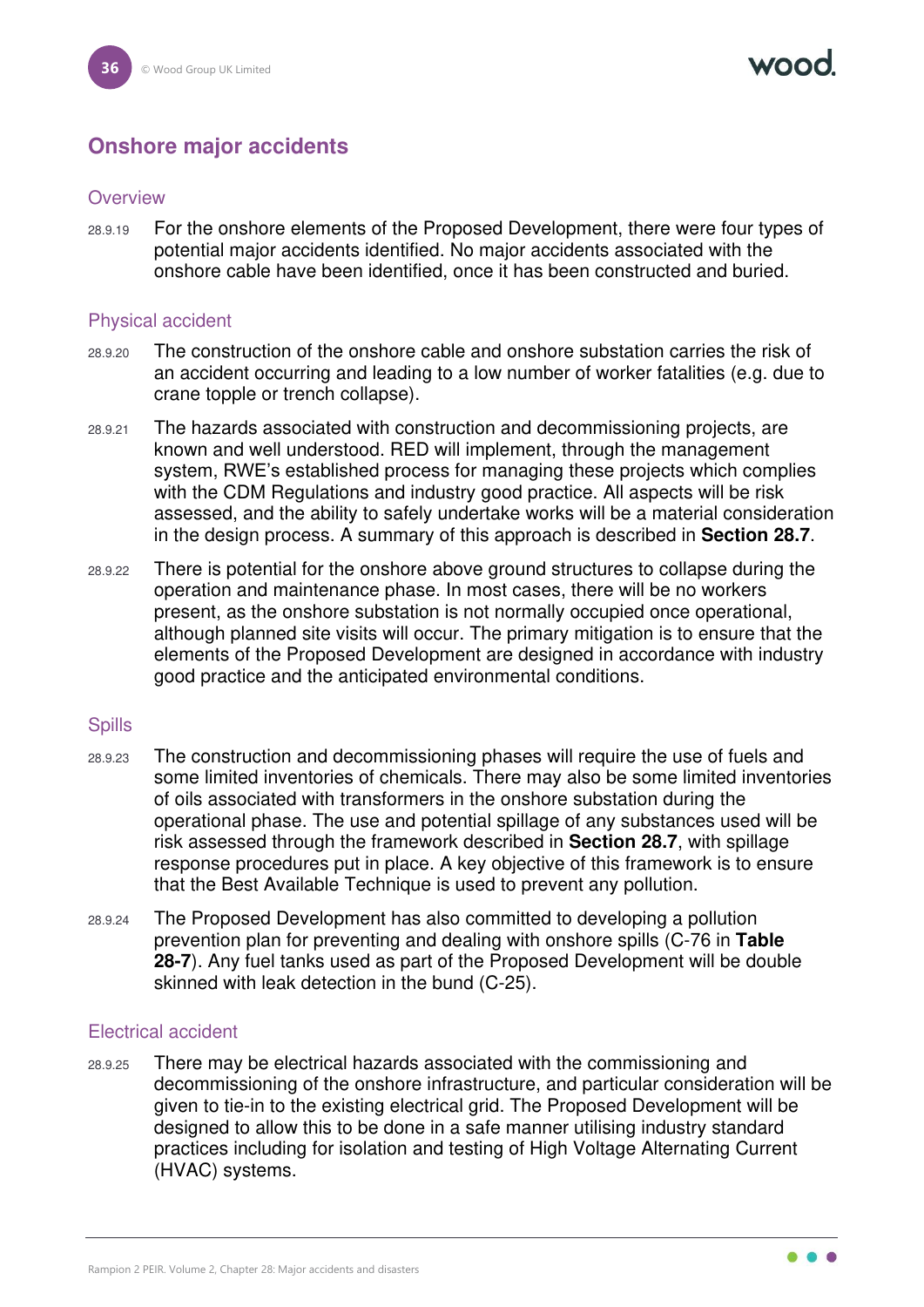- 28.9.26 There is a potential major accident involving electrocution during the operation and maintenance phase if there were to be a failure at the onshore substation. The onshore substation will not normally be occupied, so in the unlikely event that a failure developed, there would be no receptor to be harmed. If a fire occurred during operation and maintenance, then there is the potential for one to two workers to be injured or killed.
- 28.9.27 Electrocution hazards are primarily protected by good design of the electrical systems and safe systems of work, which will be considered by the framework described in **Section [28.7](#page-19-0)**. However, this process will also ensure that appropriate escape routes are available in the event of an emergency.

#### Fire/explosion

- 28.9.28 There is the potential for a fire involving diesel fuel or combustible materials in the construction compound. These will be prevented by selecting fuel tanks of a robust design, siting them appropriately within secured compounds and providing suitable containment and ignition control. Other minor fires will be prevented through good site management practices to minimise any material build up.
- 28.9.29 A potential major accident identified onshore during the operation and maintenance phase is a fire or explosion which could occur at one of the substations. The onshore substation will not normally be occupied, so in the unlikely event that a fire did occur, there would be no receptor to be harmed. If a fire occurred during operation and maintenance, then there is the potential for one to two workers to be injured or killed.
- 28.9.30 Fires and explosions are primarily protected by good design of the electrical systems and fuel storage, which will be considered by the framework described in **Section [28.7](#page-19-0)**. However, this process will also ensure that appropriate fire protection systems and escape routes are available in the event of an emergency.
- 28.9.31 The workers who could be involved will be experienced and competent operators, who understand the risks associated with HVAC electrical and vehicle refuelling systems.

# <span id="page-37-0"></span>**28.10 Description of effects: major accidents – External**

#### **Overview**

28.10.1 This section provides a description of the potential major accidents originating external to the Proposed Development but which could impact upon it. It describes their type, foreseeable consequences and how the embedded environmental measures described in **Section [28.7](#page-19-0)** will manage the risk to ensure that there are no significant effects.

#### Ground Hazards

28.10.2 There is the potential for major accidents associated with the ground on any onshore construction work, these include the potential for unexploded ordnance (UXO), historic ground contamination, landfill gases and/or asbestos. These potential accidents are likely also to be present during construction in some areas

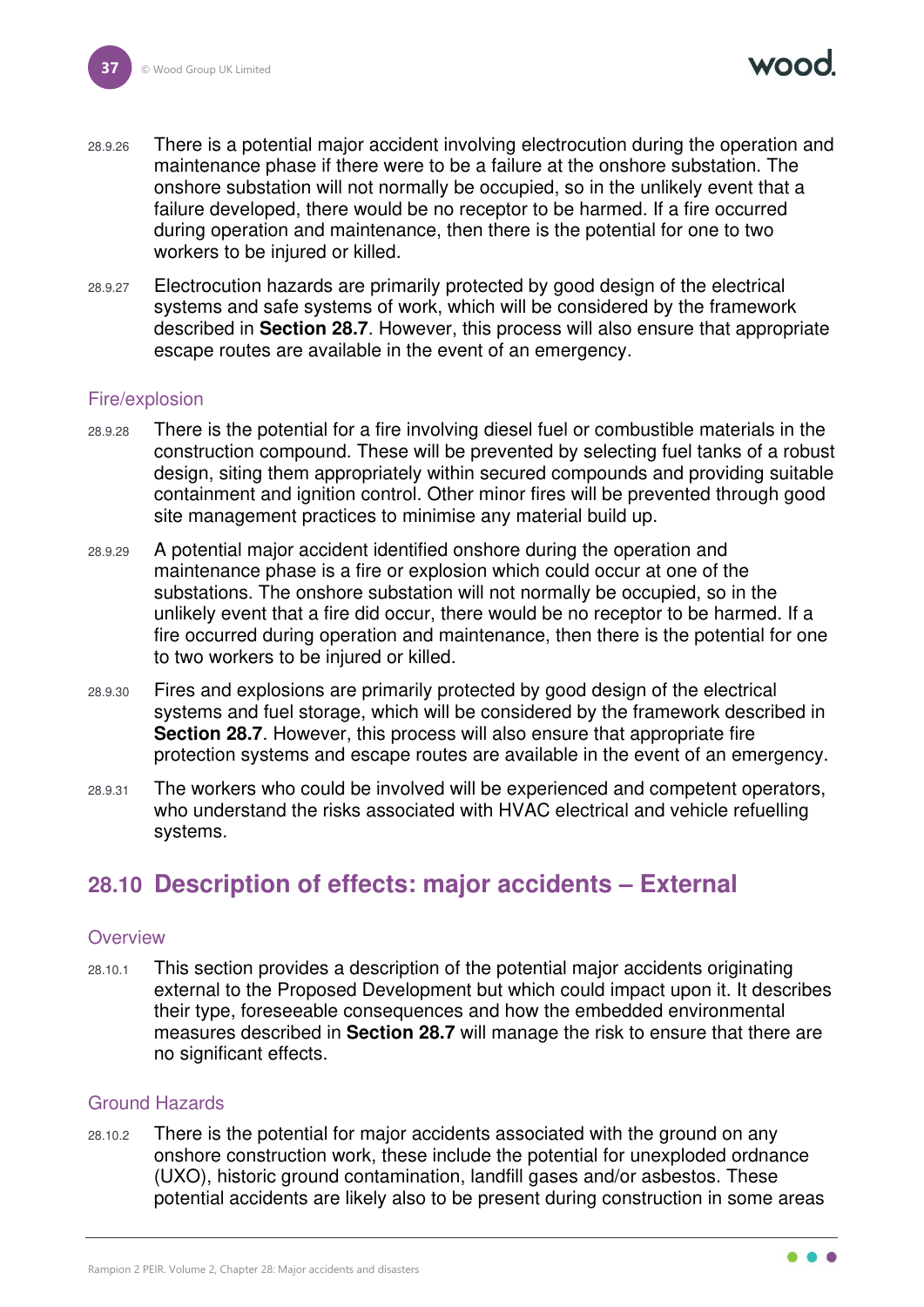on the Proposed Development. **Chapter 25: Ground conditions** provides further detail on these potential hazards. The framework described in **Section [28.7](#page-19-0)** will ensure that any issues identified are accounted for in the design.

#### External industrial hazards

- 28.10.3 External industrial hazards are events, such as fires, explosions or releases of hazardous substances which could take place in nearby industrial sites and cause serious harm to the Proposed Development.
- 28.10.4 There are no significant industrial developments in proximity to the offshore elements of the Proposed Development. Any subsea infrastructure (including cables and pipelines) has been identified in the vicinity of the offshore wind farm area or export cable. Either crossing or proximity agreements will be reached with the operators of each of these systems, where they are required.
- 28.10.5 The area surrounding the onshore elements of the Proposed Development is predominantly rural, but there are utility systems which are in close proximity or will need to be crossed by the onshore cable corridor. For any works in close proximity to gas pipelines including crossings, the appropriate safe methods of work will be agreed with the pipeline operator and suitable risk assessment undertaken.
- 28.10.6 The HSE in their response to scoping indicated two Major Accident Hazard pipelines and a Major Accident Hazard site. RED has committed to ensuring that the design of the Proposed Development will not be objected to by the HSE, by ensuring that any development in the proximity of hazardous sites which cannot be sited elsewhere is of a suitable type, and the number of people is reduced so far as is reasonably practicable.
- 28.10.7 It is believed that the company which holds the Hazardous Substance Consent, Aerosol Manufacturing plc, no longer exists, and therefore use of the consent would not be valid without a subsequent application to transfer the consent. This will be discussed in further engagement with the HSE and WSSC to determine the status of this site.

#### Security threat

- 28.10.8 There is the potential for hostile acts against the Proposed Development and the associated workforce, which could occur at any stage of the lifecycle of Rampion 2. Few of these are likely to be severe enough to be considered a major accident, as most instances will be limited to minor theft or vandalism, for example.
- 28.10.9 The Proposed Development is not considered to be a high-risk target for terrorism. There are no large or vulnerable receptor populations associated with the Proposed Development. Attacks on infrastructure is listed on the National Risk Register (Cabinet Office, 2020), but the Proposed Development represents only one producer for the electrical grid, and it is not anticipated that any damage would lead to widespread significant effects.
- 28.10.10 The highest risk (albeit still considered to be not significant) of serious harm is likely to be trespassers in the onshore substation compound, construction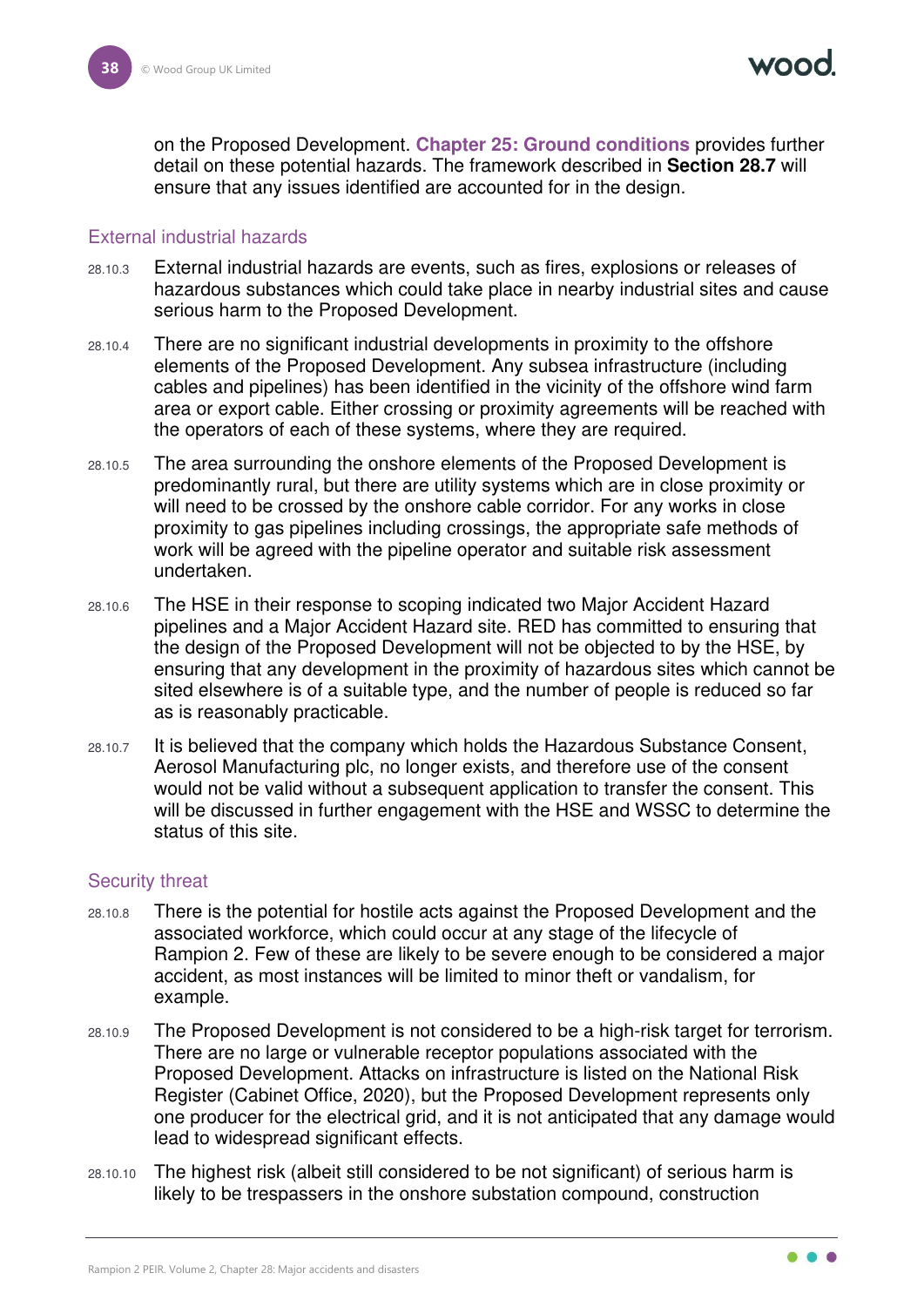compounds, or offshore foundation/substations who are unaware of the hazards. The Proposed Development will be secured by adequate locks, gates and fencing, and signage will be posted to indicate the presence of either high voltage electrical systems or construction hazards.

28.10.11 If other significant security issues arise, then these will be identified and resolved through the framework described in **Section [28.7](#page-19-0)**.

#### External interference

- 28.10.12 There is a risk that a third party might disturb and damage the electrical cable in error, which may lead to serious harm to third-parties such as electrocution, either onshore or offshore. The cable will be installed in ducting along the full length with a minimum burial depth of 1.2m standard cover to top of duct onshore and a minimum of 1m depth offshore, which will prevent most accidental impacts. The onshore cable will have cable protection tiles and marker tape which will be used to warn of the presence of high voltage electrical cables. The onshore cable route will be available to utility search companies, who are seeking to construct in the vicinity of the cable.
- 28.10.13 There is the potential for third party transport (marine or aviation) to impact on the Proposed Development or Rampion 2 support vessels during the whole Proposed Development lifecycle. The impacts on navigation of third-party vessels are considered in **Chapter 13: Shipping and navigation**. See also embedded environmental measures C-84 and C-85 in **[Table 28-7](#page-20-1)**. The potential impacts on aviation are described further in **Chapter 15: Civil and military aviation**. The approach taken in those two chapters are considered to represent good practice and therefore the risk of any major accident related to third party transport is not considered to be significant.

# <span id="page-39-0"></span>**28.11 Description of effects: Disasters**

- 28.11.1 This section provides a description of the potential disasters which could impact upon the Proposed Development. It describes the type of potential disasters and how the embedded environmental measures described in **Section [28.7](#page-19-0)** will manage the risk to ensure that there are no significant effects.
- 28.11.2 The risk of adverse weather conditions affecting the construction of the onshore elements of the Proposed Development is limited. For example, there is the potential for flooding of excavations. The design of any temporary works will be designed to account for ground and groundwater conditions (C-75). There will be procedures developed for working in areas liable to flooding (C-117), and for cessation of activities in extreme adverse conditions.
- 28.11.3 The potential for disasters to impact upon the Proposed Development is limited in the operational phase, as there is a limited workforce, especially onshore. The peak workforce population is anticipated to be during the construction and decommissioning phases.
- 28.11.4 During the operation and maintenance phase, there is no fixed or permanent workforce. The potential for a disaster to impact on workers undertaking routine maintenance or ad-hoc repairs is considered to be negligible.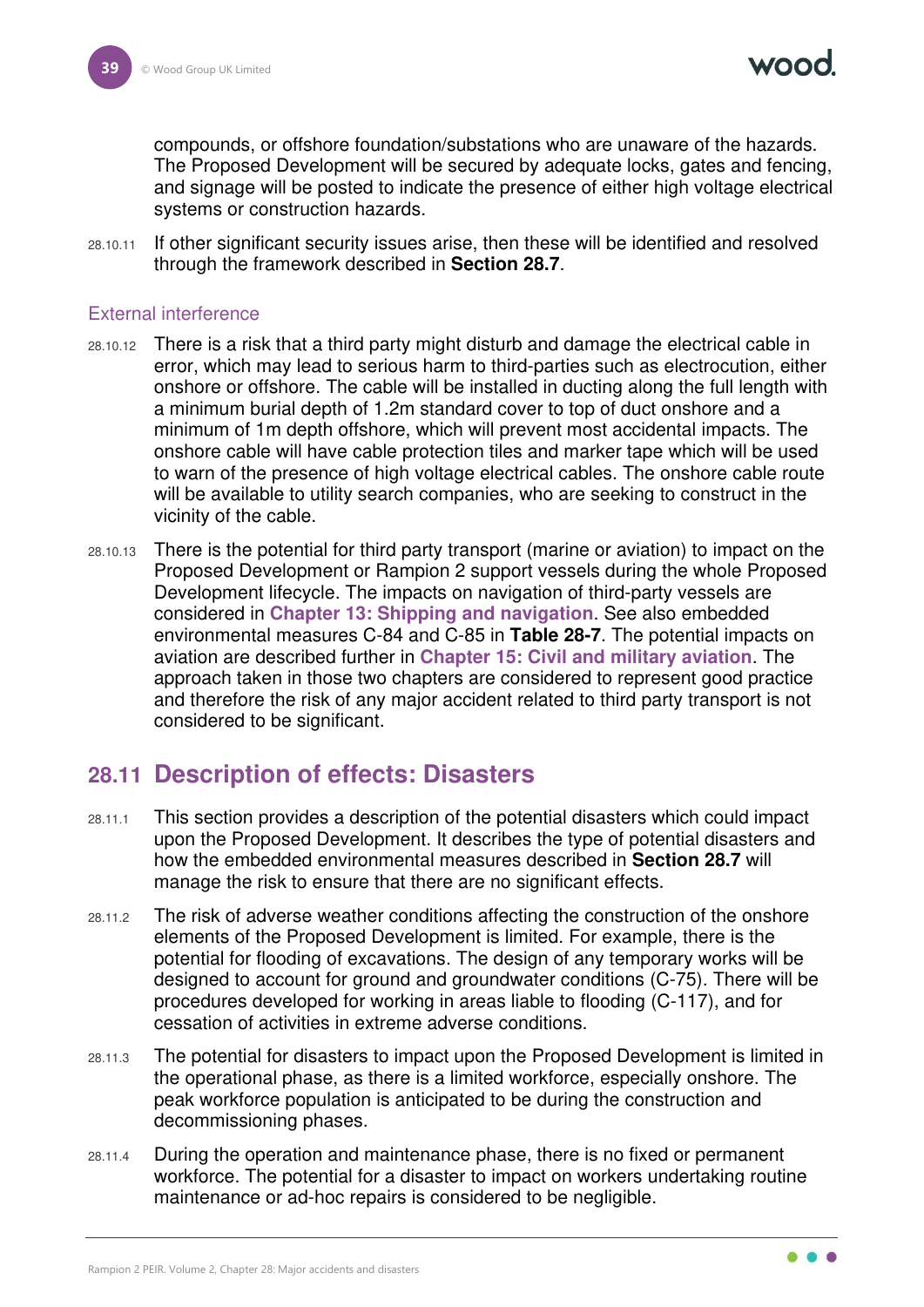- 28.11.5 Any potential impacts on the welfare of workers due to ambient temperatures or precipitation is considered to be an occupational health and safety covered by compliance with the Management of Health and Safety at Work regulations and not relevant to this aspect.
- 28.11.6 Further detail on dewatering/groundwater and the assessment of flood risk is considered in **Chapter 27: Water environment** and **Appendix 27.2: Flood Risk Screening Report, Volume 4.**
- 28.11.7 For the offshore elements of the Proposed Development, the natural elements which will have the greatest impact on the Proposed Development are high winds and rough seas. These could be a contributing cause and increase the likelihood of a major accident described in **Section [28.9](#page-33-0)** but are unlikely to be the sole cause. Direct injury to offshore workers could also arise in extreme weather.
- 28.11.8 The design of the Proposed Development will account for all foreseeable weather conditions and potential disasters as part of the framework described in **Section [28.7](#page-19-0)** covering the onshore and offshore elements of the Proposed Development. Daily weather and sea state forecasts will be studied to assess the conditions before certain work activities are allowed to commence. Some activities such as lifts will not be able to take place in adverse working conditions such as high wind, this will be defined in the procedures and permits which accompany these activities during the construction, operation and maintenance, and decommissioning phases of the Proposed Development.
- 28.11.9 A geological assessment of the seabed will be undertaken as part of the design process to ensure that a suitable foundation is designed for the offshore elements of the Proposed Development which is resistant to scour and other movements in the seabed without compromising the integrity of the structure.
- 28.11.10 The effects of climate change on anticipated weather conditions is described in **Appendix 5.2, Volume 4**.

# <span id="page-40-0"></span>**28.12 Further work to be undertaken for ES**

- 28.12.1 The embedded environmental measures described in **Section [28.7](#page-19-0)** will be developed as the design of the Proposed Development progresses to ensure that the risk of major accidents and disasters is appropriately managed through the Proposed Development lifecycle. These measures will be effective at mitigating the risk of major accidents and disasters throughout the Proposed Development lifecycle, so there will be no significant effects arising.
- 28.12.2 RED will engage with WSCC and HSE to determine the location and the status of the Aerosol Manufacturing plc Major Accident Hazard site.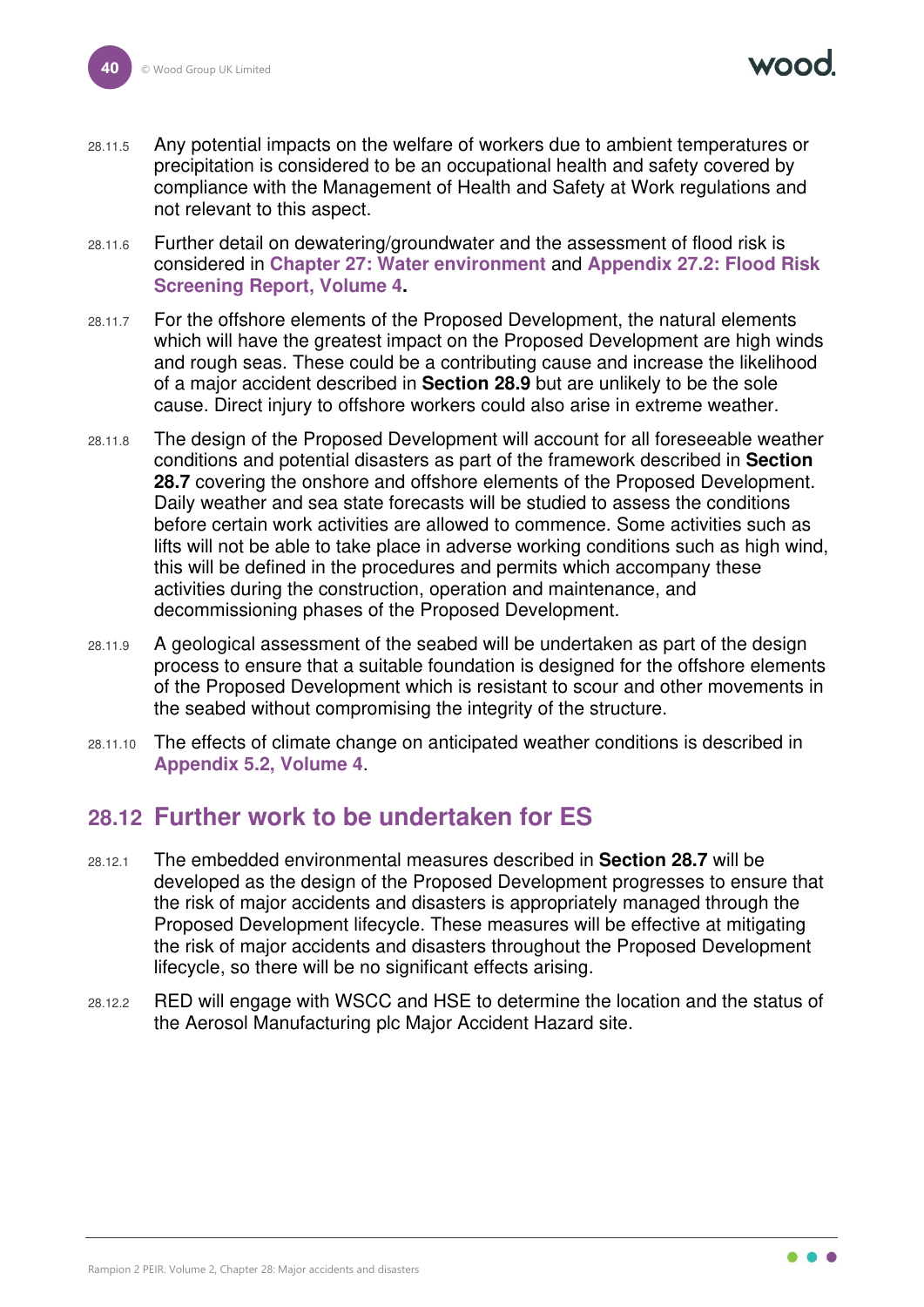# <span id="page-41-0"></span>**28.13 Glossary of terms and abbreviations**

| Term (acronym)                                 | <b>Definition</b>                                                                                                                                                                                                                                                                                                                                                                                                                       |
|------------------------------------------------|-----------------------------------------------------------------------------------------------------------------------------------------------------------------------------------------------------------------------------------------------------------------------------------------------------------------------------------------------------------------------------------------------------------------------------------------|
| <b>ALARP</b>                                   | As Low As Is Reasonably Practicable                                                                                                                                                                                                                                                                                                                                                                                                     |
| <b>AONB</b>                                    | Area of Outstanding Natural Beauty                                                                                                                                                                                                                                                                                                                                                                                                      |
| <b>BAP</b>                                     | <b>Biodiversity Action Plan</b>                                                                                                                                                                                                                                                                                                                                                                                                         |
| <b>Baseline</b>                                | Refers to existing conditions as represented by latest<br>available survey and other data which is used as a<br>benchmark for making comparisons to assess the impact<br>of development.                                                                                                                                                                                                                                                |
| <b>Baseline conditions</b>                     | The environment as it appears (or would appear)<br>immediately prior to the implementation of the Proposed<br>Development together with any known or foreseeable<br>future changes that will take place before completion of<br>the Proposed Development.                                                                                                                                                                               |
| <b>BAT</b>                                     | <b>Best Available Techniques</b>                                                                                                                                                                                                                                                                                                                                                                                                        |
| <b>CBA</b>                                     | <b>Cost Benefit Analysis</b>                                                                                                                                                                                                                                                                                                                                                                                                            |
| <b>CDM Regulations</b>                         | Construction (Design and Management) Regulations                                                                                                                                                                                                                                                                                                                                                                                        |
| <b>CDOIF</b>                                   | <b>Chemical and Downstream Oil Industries Forum</b>                                                                                                                                                                                                                                                                                                                                                                                     |
| <b>Climate Change</b>                          | A change in the state of the climate that can be identified<br>(e.g. by using statistical tests) by changes in the mean<br>and/or the variability of its properties, and that persists for<br>an extended period, typically decades or longer. Climate<br>change may be due to natural internal processes, to<br>external forcing or to persistent anthropogenic changes in<br>the composition of the atmosphere, ocean or in land use. |
| <b>Code of Construction</b><br><b>Practice</b> | The code sets out the standards and procedures to which<br>developers and contractors must adhere to when<br>undertaking construction of major projects. This will assist<br>with managing the environmental impacts and will identify<br>the main responsibilities and requirements of<br>developers and contractors in constructing their projects.                                                                                   |
| <b>COMAH</b>                                   | Control of Major Accident Hazards (COMAH) Regulations                                                                                                                                                                                                                                                                                                                                                                                   |

#### Table 28-8 Glossary of terms and abbreviations

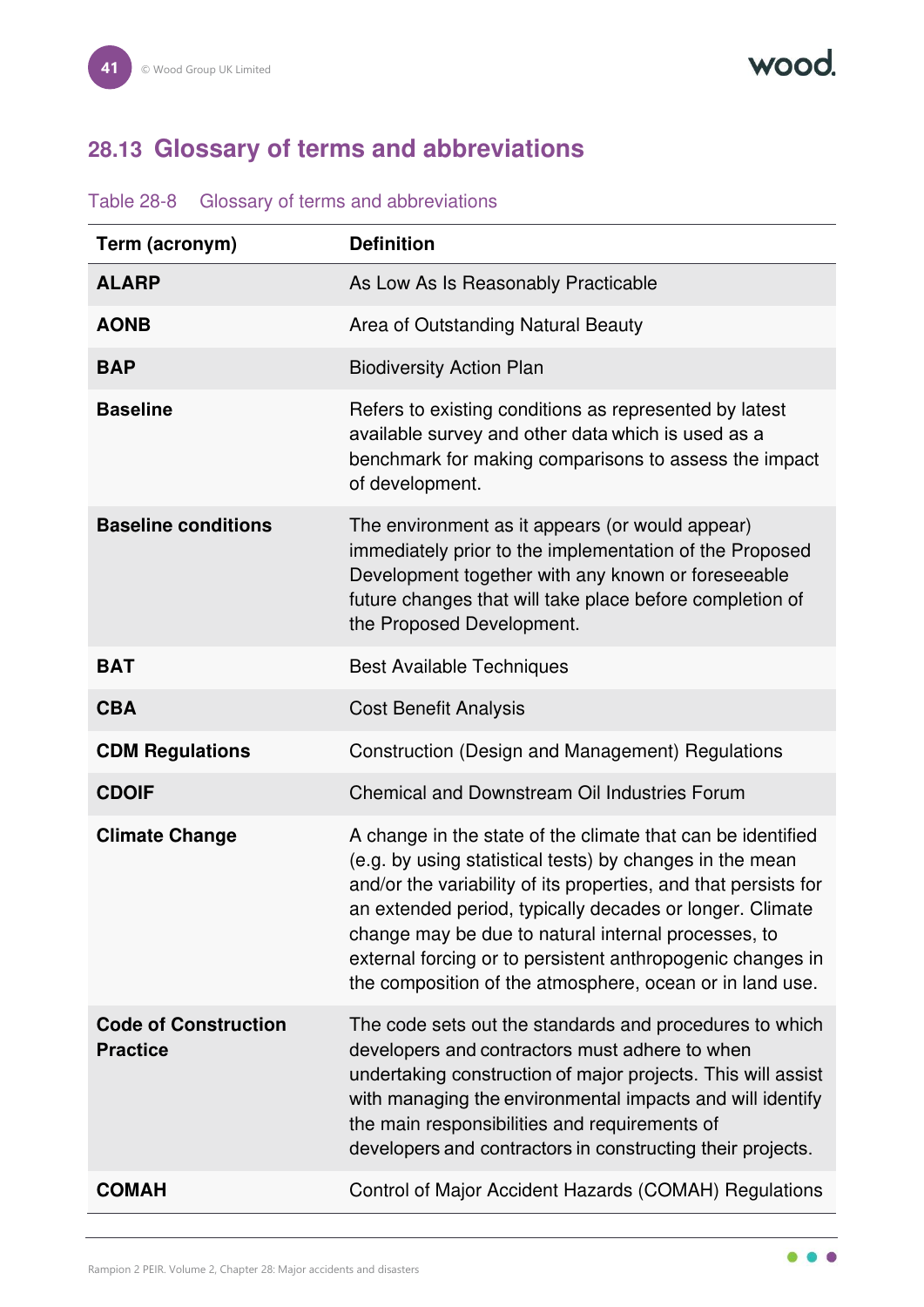

 $\bullet$ Ø.

| Term (acronym)                                                    | <b>Definition</b>                                                                                                                                                                                                                                                                                                              |
|-------------------------------------------------------------------|--------------------------------------------------------------------------------------------------------------------------------------------------------------------------------------------------------------------------------------------------------------------------------------------------------------------------------|
| <b>Consultation</b><br><b>Distances/Zones</b>                     | HSE is a statutory consultee for planning applications<br>around major hazard sites and major accident hazard<br>pipelines.                                                                                                                                                                                                    |
|                                                                   | HSE sets a consultation distance around the major<br>hazard site or major accident hazard pipeline, within<br>which a planning authority must consult HSE over<br>relevant developments which are likely to lead to an<br>increased population around the major hazard.                                                        |
| <b>DCO Application</b>                                            | An application for consent to undertake a Nationally<br>Significant Infrastructure Project made to the Planning<br>Inspectorate who will consider the application and make a<br>recommendation to the Secretary of State, who will<br>decide on whether development consent should be<br>granted for the Proposed Development. |
| <b>Development Consent</b><br>Order (DCO)                         | This is the means of obtaining permission for<br>developments categorised as Nationally Significant<br>Infrastructure Projects, under the Planning Act 2008.                                                                                                                                                                   |
| <b>DETR</b>                                                       | Department of the Environment, Transport and the<br>Regions                                                                                                                                                                                                                                                                    |
| <b>Disaster</b>                                                   | A natural occurrence that leads to serious damage to<br>receptors, either immediate or delayed.                                                                                                                                                                                                                                |
| <b>DRA</b>                                                        | Design Risk Assessment                                                                                                                                                                                                                                                                                                         |
| EA                                                                | <b>Environment Agency</b>                                                                                                                                                                                                                                                                                                      |
| <b>Effect resulting from a</b><br>major accident and<br>disasters | The risk of the major accident or disaster occurring,<br>considering the potential consequences and likelihood of<br>occurrence.                                                                                                                                                                                               |
| <b>Embedded environmental</b><br>measures                         | Equate to 'primary environmental measures' as defined<br>by Institute of Environmental Management and<br>Assessment (2016). They are measures to avoid or<br>reduce environmental effects that are directly<br>incorporated into the preferred masterplan for the<br>Proposed Development.                                     |
| <b>Environmental Impact</b><br><b>Assessment (EIA)</b>            | The process of evaluating the likely significant<br>environmental effects of a proposed project or                                                                                                                                                                                                                             |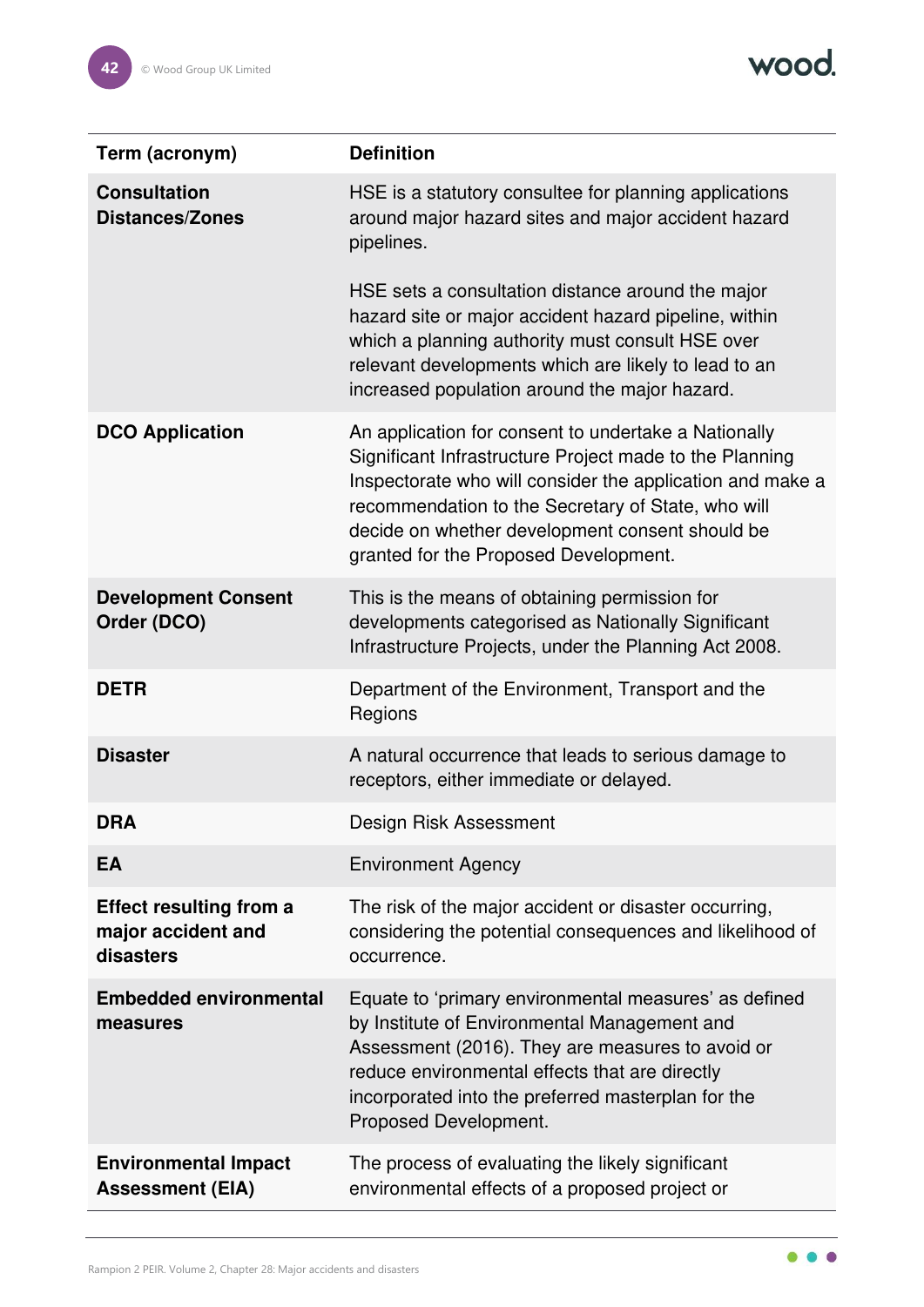

| Term (acronym)                                                 | <b>Definition</b>                                                                                                                                                       |
|----------------------------------------------------------------|-------------------------------------------------------------------------------------------------------------------------------------------------------------------------|
|                                                                | development over and above the existing circumstances<br>(or 'baseline').                                                                                               |
| <b>Environmental</b><br><b>Statement (ES)</b>                  | The written output presenting the full findings of the<br>Environmental Impact Assessment.                                                                              |
| <b>ESA</b>                                                     | <b>Environmentally Sensitive Area</b>                                                                                                                                   |
| <b>HAZID</b>                                                   | <b>Hazard Identification</b>                                                                                                                                            |
| <b>HAZOP</b>                                                   | Hazard & Operability                                                                                                                                                    |
| <b>HPI</b>                                                     | Habitats of Principal Importance                                                                                                                                        |
| <b>HSE</b>                                                     | <b>Health and Safety Executive</b>                                                                                                                                      |
| <b>HSSE</b>                                                    | Health, Safety, Security and Environment                                                                                                                                |
| <b>HSWA</b>                                                    | Health and Safety at Work etc. Act 1974                                                                                                                                 |
| <b>IEMA</b>                                                    | Institute of Environmental Management and Assessment                                                                                                                    |
| <b>Informal consultation</b>                                   | Informal consultation refers to the voluntary consultation<br>that RED undertake in addition to the formal consultation<br>requirements.                                |
| <b>LNR</b>                                                     | <b>Local Nature Reserve</b>                                                                                                                                             |
| <b>LWS</b>                                                     | <b>Local Wildlife Site</b>                                                                                                                                              |
| <b>Major accident</b>                                          | An unintended event caused by a man-made activity or<br>asset that leads to serious damage to receptors, either<br>immediate or delayed.                                |
| MA&D                                                           | Major Accident and Disaster                                                                                                                                             |
| <b>MCA</b>                                                     | Maritime and Coastguard Agency                                                                                                                                          |
| <b>MCZ</b>                                                     | <b>Marine Conservation Zone</b>                                                                                                                                         |
| <b>MPCP</b>                                                    | Marine Pollution Contingency Plan                                                                                                                                       |
| <b>Nationally Significant</b><br><b>Infrastructure Project</b> | Nationally Significant Infrastructure Projects are major<br>infrastructure developments in England and Wales which<br>are consented by DCO. These include proposals for |

 $\bullet$ æ.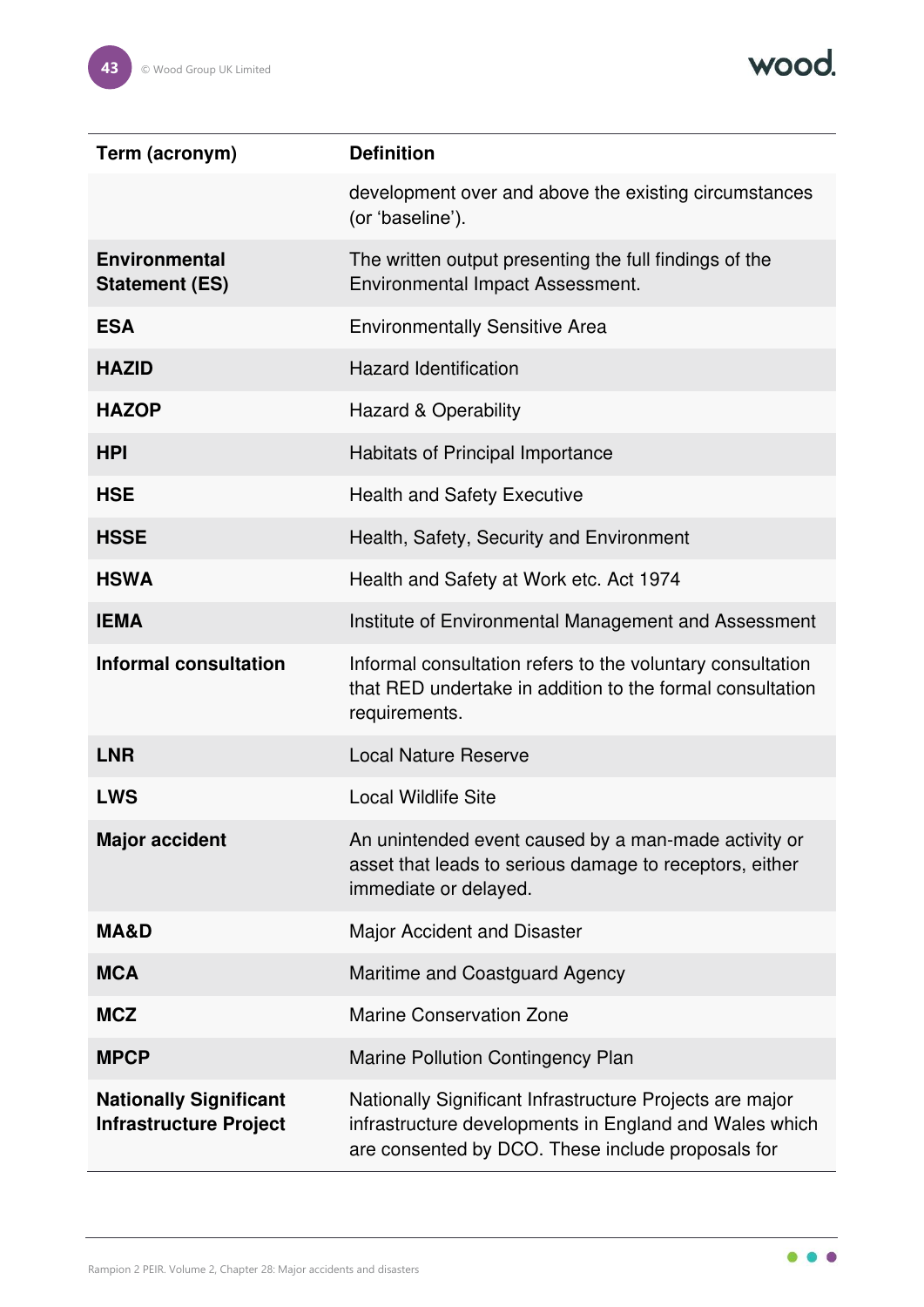

| Term (acronym)                                                       | <b>Definition</b>                                                                                                                                                                                                                                                                                                                                                                                                                                                                                        |
|----------------------------------------------------------------------|----------------------------------------------------------------------------------------------------------------------------------------------------------------------------------------------------------------------------------------------------------------------------------------------------------------------------------------------------------------------------------------------------------------------------------------------------------------------------------------------------------|
|                                                                      | renewable energy projects with an installed capacity<br>greater than 100MW.                                                                                                                                                                                                                                                                                                                                                                                                                              |
| <b>NNR</b>                                                           | <b>National Nature Reserve</b>                                                                                                                                                                                                                                                                                                                                                                                                                                                                           |
| <b>NtM</b>                                                           | <b>Notice to Mariners</b>                                                                                                                                                                                                                                                                                                                                                                                                                                                                                |
| <b>Onshore part of the PEIR</b><br><b>Assessment Boundary</b>        | An area that encompasses all planned onshore<br>infrastructure.                                                                                                                                                                                                                                                                                                                                                                                                                                          |
| <b>PEIR Assessment</b><br><b>Boundary</b>                            | The PEIR Assessment Boundary combines the search<br>areas for the offshore and onshore infrastructure<br>associated with the Proposed Development. It is defined<br>as the area within which the Proposed Development and<br>associated infrastructure will be located, including the<br>temporary and permanent construction and operational<br>work areas.                                                                                                                                             |
| <b>Planning</b><br><b>Inspectorate (PINS)</b>                        | The Planning Inspectorate deals with planning appeals,<br>national infrastructure planning applications,<br>examinations of local plans and other planning-related<br>and specialist casework in England and Wales.                                                                                                                                                                                                                                                                                      |
| <b>Preliminary Environmental</b><br><b>Information Report (PEIR)</b> | The written output of the Environmental Impact<br>Assessment undertaken to date for the Proposed<br>Development. It is developed to support formal<br>consultation and presents the preliminary findings of the<br>assessment to allow an informed view to be developed of<br>the Proposed Development, the assessment approach<br>that has been undertaken, and the preliminary<br>conclusions on the likely significant effects of the<br>Proposed Development and environmental measures<br>proposed. |
| <b>Proposed Development</b>                                          | The development that is subject to the application for<br>development consent, as described in Chapter 4.                                                                                                                                                                                                                                                                                                                                                                                                |
| <b>Rampion 1</b>                                                     | The existing Rampion Offshore Wind Farm located in the<br>English Channel off the south coast of England.                                                                                                                                                                                                                                                                                                                                                                                                |
| <b>RED</b>                                                           | <b>Rampion Extension Development</b>                                                                                                                                                                                                                                                                                                                                                                                                                                                                     |
| <b>SAC</b>                                                           | Special Area of Conservation                                                                                                                                                                                                                                                                                                                                                                                                                                                                             |

 $\bullet\bullet\bullet$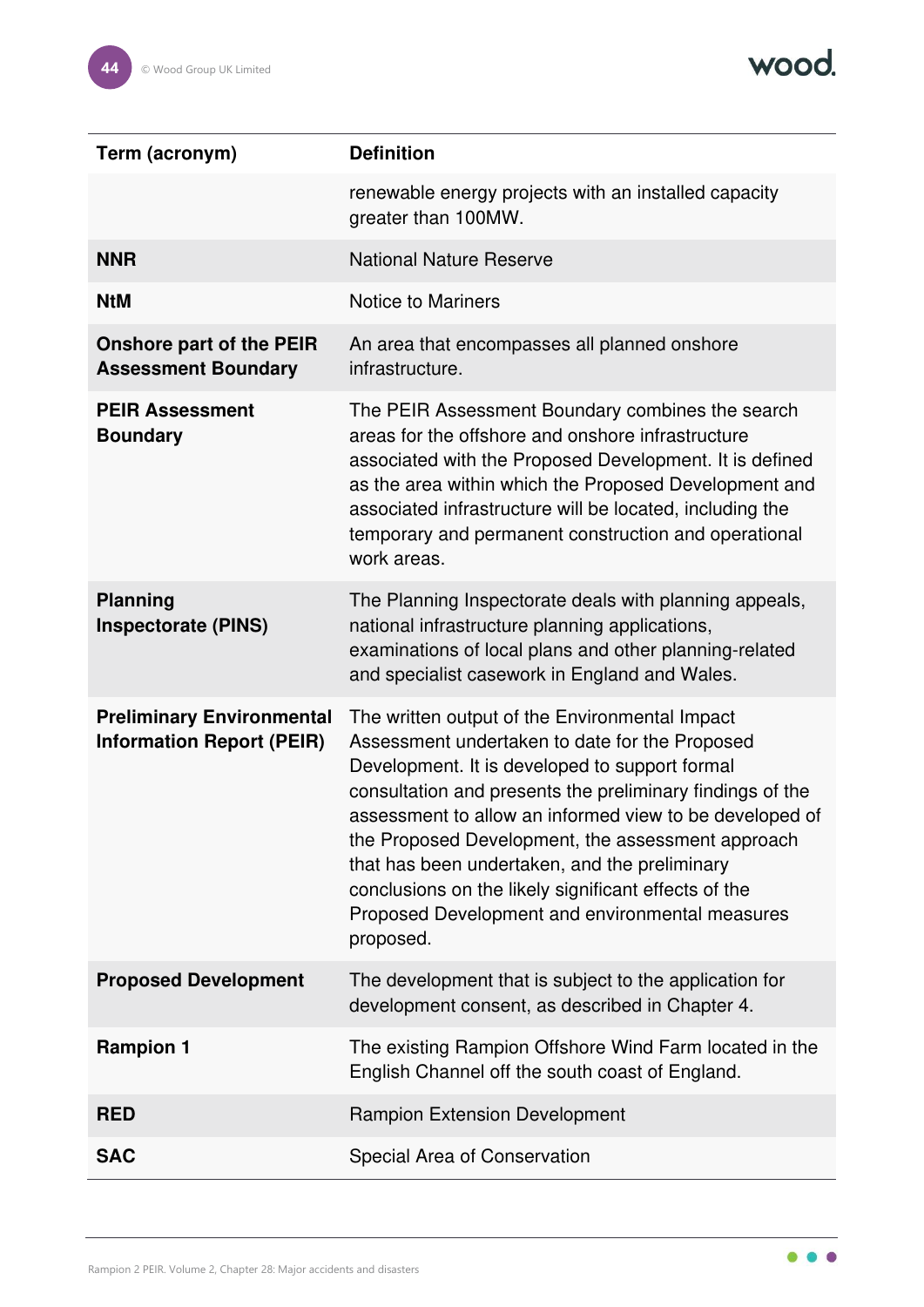wood.

| Term (acronym)                                                              | <b>Definition</b>                                                                                                                                                                                                                                                                                                                        |
|-----------------------------------------------------------------------------|------------------------------------------------------------------------------------------------------------------------------------------------------------------------------------------------------------------------------------------------------------------------------------------------------------------------------------------|
| <b>Scoping Opinion</b>                                                      | A Scoping Opinion is adopted by the Secretary of State<br>for a Proposed Development.                                                                                                                                                                                                                                                    |
| <b>Scoping Report</b>                                                       | A report that presents the findings of an initial stage in the<br>Environmental Impact Assessment process.                                                                                                                                                                                                                               |
| <b>Secretary of State (SoS)</b>                                             | The body who makes the decision to grant development<br>consent.                                                                                                                                                                                                                                                                         |
| Serious damage to human<br>populations                                      | Harm which would be considered substantial such as<br>death(s), multiple serious injuries or a substantial number<br>requiring medical attention.                                                                                                                                                                                        |
| Serious damage to the<br>environment                                        | Loss or significant detriment to populations of species or<br>organisms, valued sites (including designated sites),<br>valued cultural heritage sites, with lower thresholds for<br>high-value or protected species or sites, contamination of<br>drinking water supplies, ground or groundwater, or harm<br>to environmental receptors. |
| <b>SFAIRP</b>                                                               | So Far As Is Reasonably Practicable                                                                                                                                                                                                                                                                                                      |
| <b>Significant effect resulting</b><br>from a major accident or<br>disaster | A significant effect resulting from a major accident or<br>disaster is the risk of a major accident or natural disaster<br>occurring which would be intolerable, and for which<br>consent should not be given without further risk reduction.                                                                                            |
| <b>SINC</b>                                                                 | Site of Importance for Nature Conservation                                                                                                                                                                                                                                                                                               |
| <b>SNCI</b>                                                                 | Site of Nature Conservation Importance                                                                                                                                                                                                                                                                                                   |
| <b>SPA</b>                                                                  | <b>Special Protection Area</b>                                                                                                                                                                                                                                                                                                           |
| <b>SPZ</b>                                                                  | <b>Source Protection Zone</b>                                                                                                                                                                                                                                                                                                            |
| <b>SSSI</b>                                                                 | Site of Special Scientific Interest                                                                                                                                                                                                                                                                                                      |
| <b>UK</b>                                                                   | <b>United Kingdom</b>                                                                                                                                                                                                                                                                                                                    |
| <b>Unexploded Ordnance</b><br>(UXO)                                         | Unexploded ordnance are explosive weapons (bombs,<br>shells, grenades, land mines, naval mines, etc.) that did<br>not explode when they were employed and still pose a<br>risk of detonation, potentially many decades after they<br>were used or discarded.                                                                             |

 $\bullet\bullet\bullet$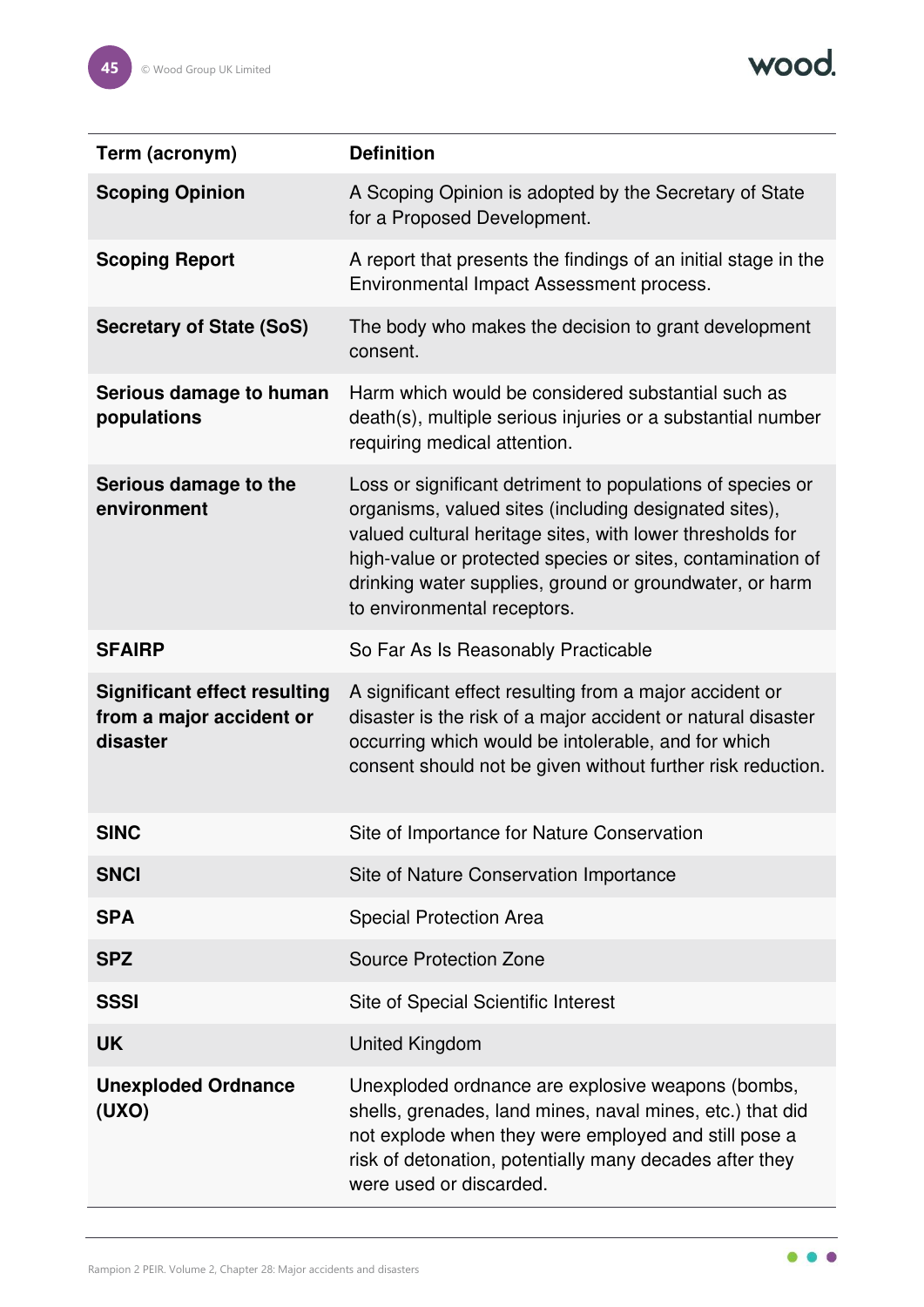

| Term (acronym) | <b>Definition</b>                 |
|----------------|-----------------------------------|
| <b>WSCC</b>    | <b>West Sussex County Council</b> |

# <span id="page-46-0"></span>**28.14 References**

Cabinet Office, (2012). *Chapter 4 Local responder risk assessment duty. Revision to Emergency Preparedness*, s.l.: s.n.

Cabinet Office, (2020). *National Risk Register*, s.l.: s.n.

Chemical and Downstream Oil Industries Forum (CDOIF), (2016). *Guideline - Environmental Risk Tolerability for COMAH Establishments Rev 2*, s.l.: V2.

COMAH Competent Authority, (2016). "*ALL MEASURES NECESSARY" – Environmental Aspects* v7, s.l.: s.n.

Department for Environment, Fisheries and Rural Affairs (Defra), (2011). *Guidelines for Environmental Risk Assessment and Management: Green Leaves III*, s.l.: s.n.

Department of the Environment, Transport and the Regions (DETR), (1999). *Guidance on the Interpretation of Major Accident to the Environment for the purposes of COMAH Regulations*, s.l.: s.n.

Energy Institute, (2015). *Guidelines on environmental management for facilities storing bulk quantities of petroleum, petroleum products and other fuels*, s.l.: 3rd Edition.

Energy Institute, (2017). *Guide to predicting environmental recovery durations from major accidents. Supporting guide to the Environmental risk tolerability for COMAH establishments guideline*, s.l.: s.n.

European Commission, (2017). *Environmental Impact Assessment of Projects, Guidance on the preparation of the Environmental Impact Assessment Report (Directive 2011/92/EU as amended by 2014/52/EU)*, s.l.: s.n.

Health and Safety Executive (HSE) & Maritime and Coastguard Agency (MCA), (2019). *Regulatory expectations for emergency response arrangements for the offshore renewable energy industry*, s.l.: OIS 02/2019.

HSE, (2001a). *Principles and guidelines to assist HSE in its judgements that duty-holders have reduced risk as low as reasonably practicable*. [Online] Available at:<http://www.hse.gov.uk/risk/theory/alarp1.htm> [Accessed: 23 June 2021].

HSE, (2001b). *Reducing Risks Protecting People* (R2P2), s.l.: s.n.

HSE, (2011). *Preventing catastrophic events in construction*, s.l.: RR834.

HSE, (2013). *Managing for Health and Safety*, s.l.: HSG65.

HSE, (2015). *The Control of Major Accident Hazards Regulations 2015*, s.l.: L111.

HSEa, (n.d.) *HSE principles for Cost Benefit Analysis (CBA) in support of ALARP decisions*. [online]. Available at:<http://www.hse.gov.uk/risk/theory/alarpcba.htm> [Accessed: 21 June 2021].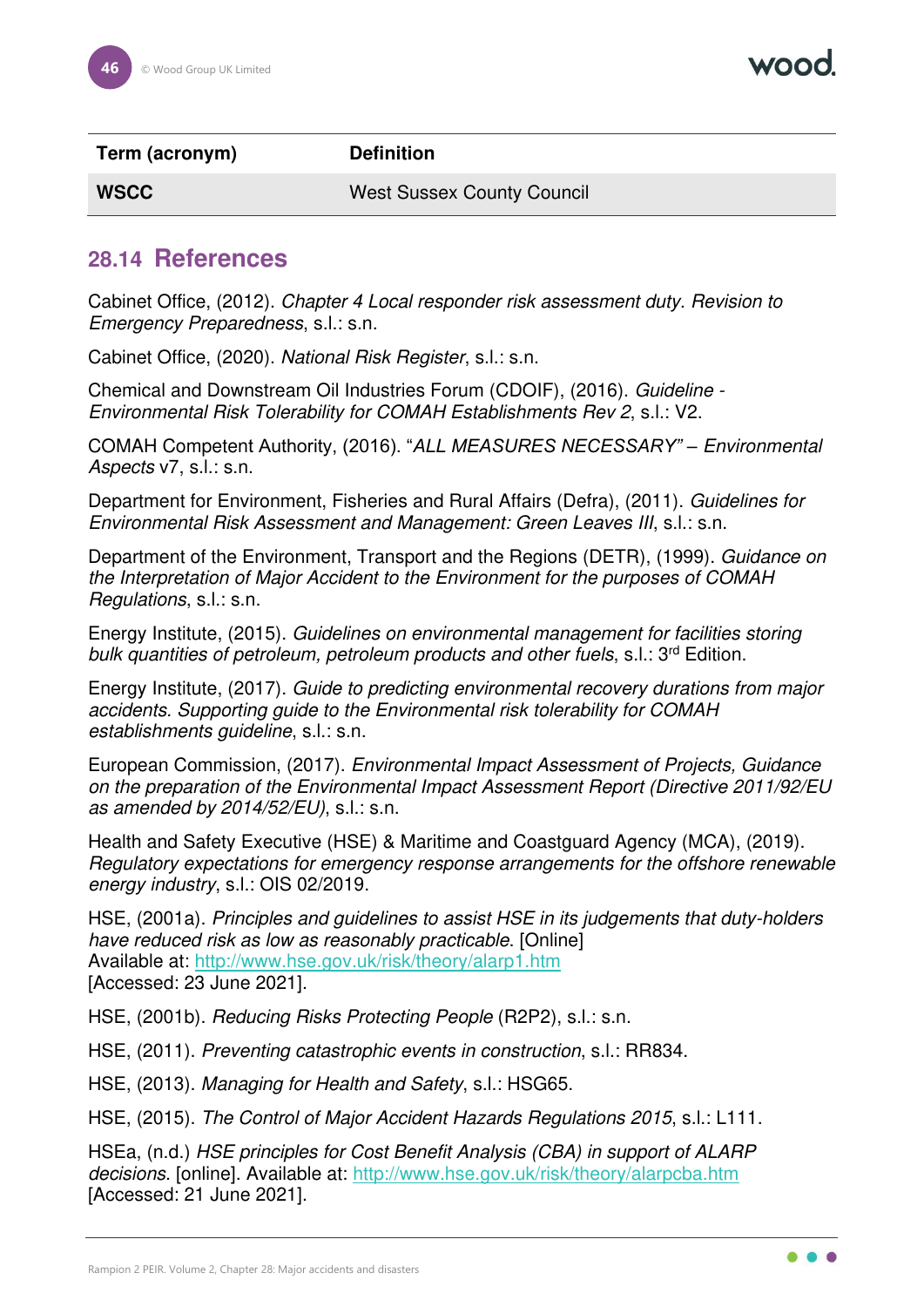HSEb, (n.d.) *Guidance on ALARP Decisions in COMAH*. [online]

Available at: http://www.hse.gov.uk/foi/internalops/hid\_circs/permissioning/spc\_perm\_37/ [Accessed: 21 June 2021].

HSEc, (n.d.) *Cost Benefit Analysis checklist*. [online] Available at:<http://www.hse.gov.uk/risk/theory/alarpcheck.htm> [Accessed: 21 June 2021].

HSE, (n.d.) *ALARP at a glance*. [online] Available at:<http://www.hse.gov.uk/risk/theory/alarpglance.htm> [Accessed: 21 June 2021].

HSE, (n.d.) *HSE's Land Use Planning Methodology*, s.l.: s.n.

Institute of Environmental Management and Assessment, (2020). *Major Accidents and Disasters in EIA: A Primer*, s.l.: s.n.

Ministry of Housing, Communities and Local Government, (2019). *National Planning Policy Framework, s.l.: s.n.* [online]. Available at: [https://assets.publishing.service.gov.uk/government/uploads/system/uploads/attachment\\_](https://assets.publishing.service.gov.uk/government/uploads/system/uploads/attachment_data/file/810197/NPPF_Feb_2019_revised.pdf) [data/file/810197/NPPF\\_Feb\\_2019\\_revised.pdf](https://assets.publishing.service.gov.uk/government/uploads/system/uploads/attachment_data/file/810197/NPPF_Feb_2019_revised.pdf) [Accessed: 23 June 2021].

Planning Inspectorate, (2020a). *Scoping Opinion: Proposed Rampion 2 Offshore Wind Farm* [online]. Available at: [https://infrastructure.planninginspectorate.gov.uk/wp](https://infrastructure.planninginspectorate.gov.uk/wp-content/ipc/uploads/projects/EN010117/EN010117-000045-EN010117%20Scoping%20Opinion.pdf)[content/ipc/uploads/projects/EN010117/EN010117-000045-](https://infrastructure.planninginspectorate.gov.uk/wp-content/ipc/uploads/projects/EN010117/EN010117-000045-EN010117%20Scoping%20Opinion.pdf) [EN010117%20Scoping%20Opinion.pdf](https://infrastructure.planninginspectorate.gov.uk/wp-content/ipc/uploads/projects/EN010117/EN010117-000045-EN010117%20Scoping%20Opinion.pdf) [Accessed: 21 June 2021]

Planning Inspectorate, (2020b). *Advice Note Seven: Environmental Impact Assessment: Process, Preliminary Environmental Information, and Environmental Statements [*online]. Available at: [https://infrastructure.planninginspectorate.gov.uk/wp](https://infrastructure.planninginspectorate.gov.uk/wp-content/uploads/2017/12/Advice-note-7.pdf)[content/uploads/2017/12/Advice-note-7.pdf](https://infrastructure.planninginspectorate.gov.uk/wp-content/uploads/2017/12/Advice-note-7.pdf) [Accessed: 21 June 2021]

Planning Inspectorate, (2017). *Annex G - The Health and Safety Executive - Planning Inspectorate Advice Note 11*, s.l.: s.n.

Rampion Extension Development (RED), (2020). *Rampion 2 Offshore Wind Farm Environmental Impact Assessment Scoping Report* [online]. Available at: [https://infrastructure.planninginspectorate.gov.uk/wp](https://infrastructure.planninginspectorate.gov.uk/wp-content/ipc/uploads/projects/EN010117/EN010117-000006-EN010117%20-%20Scoping%20Report.pdf)[content/ipc/uploads/projects/EN010117/EN010117-000006-EN010117%20-](https://infrastructure.planninginspectorate.gov.uk/wp-content/ipc/uploads/projects/EN010117/EN010117-000006-EN010117%20-%20Scoping%20Report.pdf) [%20Scoping%20Report.pdf](https://infrastructure.planninginspectorate.gov.uk/wp-content/ipc/uploads/projects/EN010117/EN010117-000006-EN010117%20-%20Scoping%20Report.pdf) [Accessed: 21 June 2021]

*The Major Accident Off-Site Emergency Plan (Management of Waste from Extractive Industries) (England and Wales) Regulations 2009*. [Online]. Available at: <https://www.legislation.gov.uk/uksi/2009/1927/contents/made>[Accessed: 21 June 2021]

UK Government, (n.d*.) Environmental Impact Assessment*. [online] Available at:<https://www.gov.uk/guidance/environmental-impact-assessment> [Accessed: 21 June 2020].